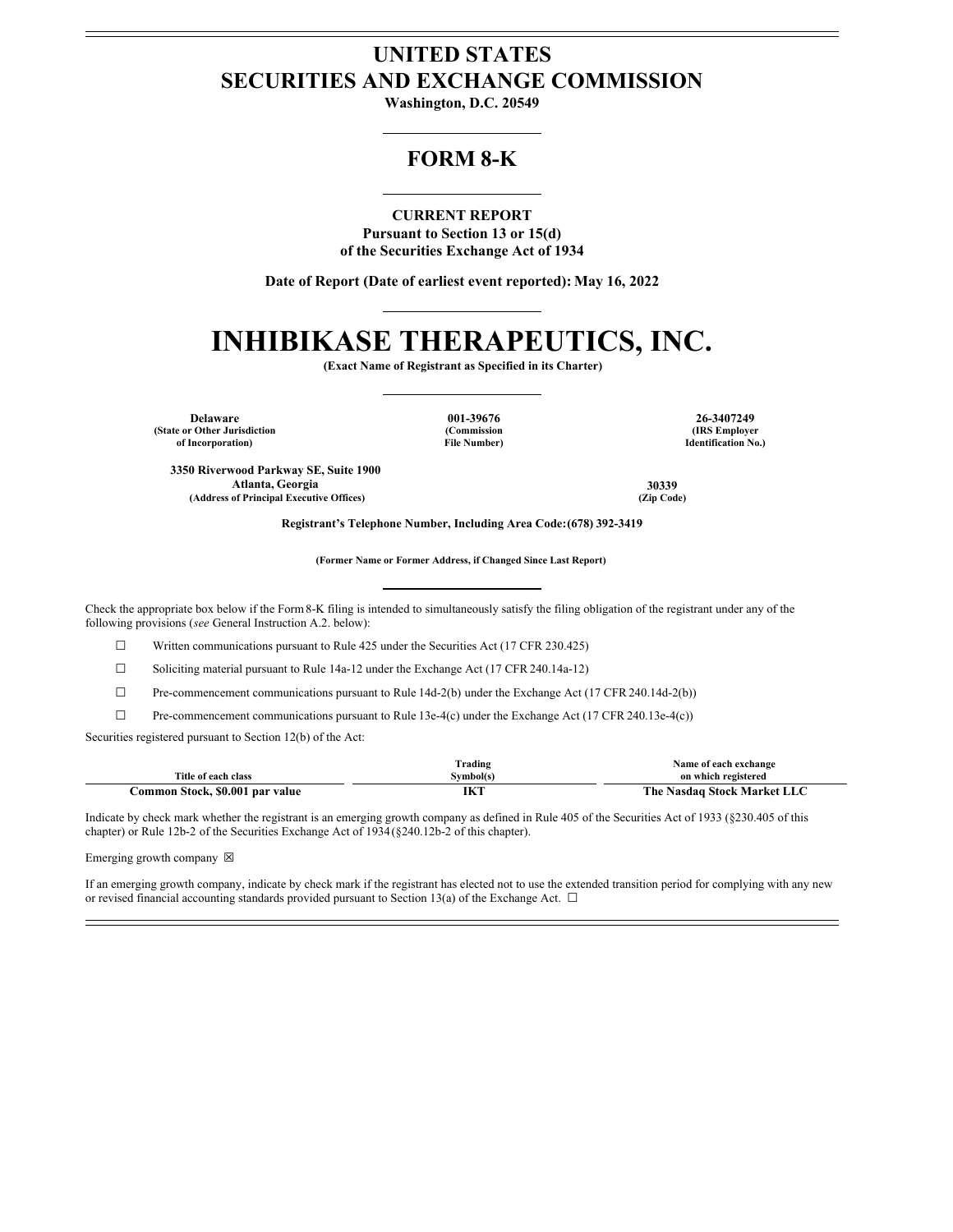#### **Item 1.01 Entry into a Material Definitive Agreement**

On May 16, 2022, Inhibikase Therapeutics, Inc. (the "**Company**") entered into an Equity Distribution Agreement (the "**Agreement**") with Piper Sandler & Co., as sales agent (the "**Agent**"), pursuant to which the Company may, from time to time, issue and sell shares of its common stock, par value \$0.001 per share, in an aggregate offering price of up to \$9,801,287 (the "**Shares**") through the Agent.

The offer and sales of the Shares made pursuant to the Agreement, if any, will be made under the Company's effective "shelf" registration statement on Form S-3 (File No. 333-262551) dated February 11, 2022, the base prospectus contained therein, and a prospectus supplement related to the offering of the Shares dated May 16, 2022.

Under the terms of the Agreement, the Agent may sell the Shares at market prices by any method that is deemed to be an "at the market offering" as defined in Rule 415 under the Securities Act, as amended.

Subject to the terms and conditions of the Agreement, the Agent will use its commercially reasonable efforts to sell the Shares from time to time, based upon the Company's instructions. The Company has no obligation to sell any of the Shares, and may at any time suspend sales under the Agreement or terminate the Agreement in accordance with its terms. The Company has provided the Agent with customary indemnification rights, and the Agent will be entitled to a fixed commission of 3.0% of the aggregate gross proceeds from the Shares sold. The Agreement contains customary representations and warranties, and the Company is required to deliver customary closing documents and certificates in connection with sales of the Shares. The Company has agreed to reimburse the Agent for the fees and disbursements of its counsel, payable upon execution of the Equity Distribution Agreement, in an amount not to exceed \$75,000 in connection with the establishment of this at-the-market offering program plus an additional amount of up to \$15,000 for each quarterly period thereafter.

The legal opinion of McDermott Will and Emery LLP, counsel to the Company, relating to the Shares is filed as Exhibit 5.1 hereto.

The foregoing description of the Agreement is not complete and is qualified in its entirety by reference to the full text of such agreement, a copy of which was filed as Exhibit 10.1 hereto and incorporated herein by reference.

This Current Report on Form8-K shall not constitute an offer to sell or the solicitation of any offer to buy the Shares, nor shall there be an offer, solicitation or sale of the Shares in any state in which such offer, solicitation or sale would be unlawful prior to registration or qualification under the securities laws of such state.

#### **Item 9.01 Financial Statements and Exhibits**

The following exhibits are being filed herewith:

#### **(d) Exhibits**

| Exhibit<br>No. | Document                                                                                                                |
|----------------|-------------------------------------------------------------------------------------------------------------------------|
| 5.1            | Opinion of McDermott Will and Emery LLP                                                                                 |
| 10.1           | Equity Distribution Agreement, dated May 16, 2022, by and between Inhibikase Therapeutics, Inc. and Piper Sandler & Co. |
| 23.1           | Consent of McDermott Will and Emery LLP (included in Exhibit 5.1)                                                       |
| 104            | Cover Page Interactive Data File (embedded within the Inline XBRL document)                                             |
|                |                                                                                                                         |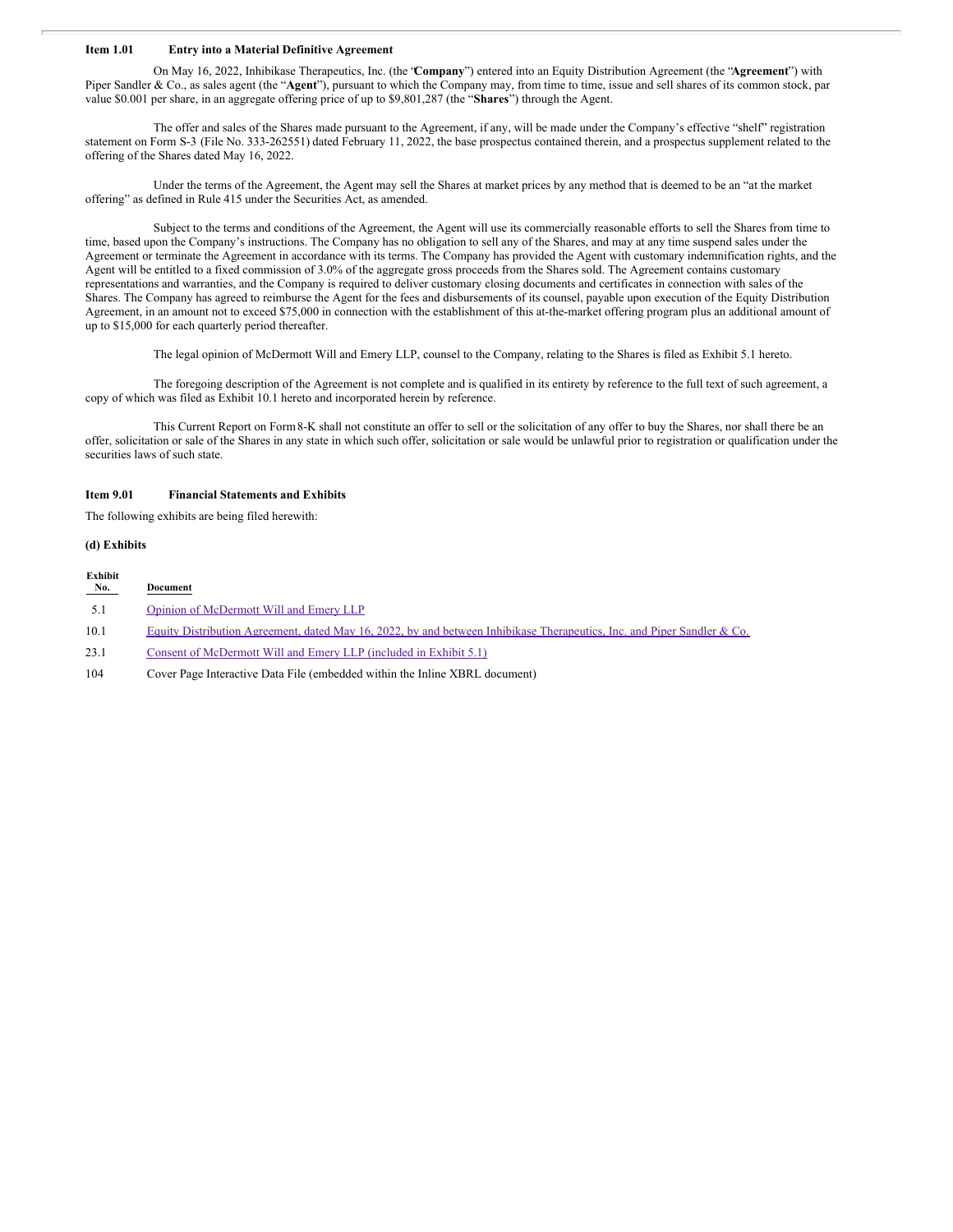#### **SIGNATURES**

Pursuant to the requirements of the Securities Exchange Act of 1934, the registrant has duly caused this report to be signed on its behalf by the undersigned hereunto duly authorized.

Date: May 16, 2022 INHIBIKASE THERAPEUTICS, INC.

By: /S/ MILTON H. WERNER Milton H. Werner, Ph.D. President and Chief Executive Officer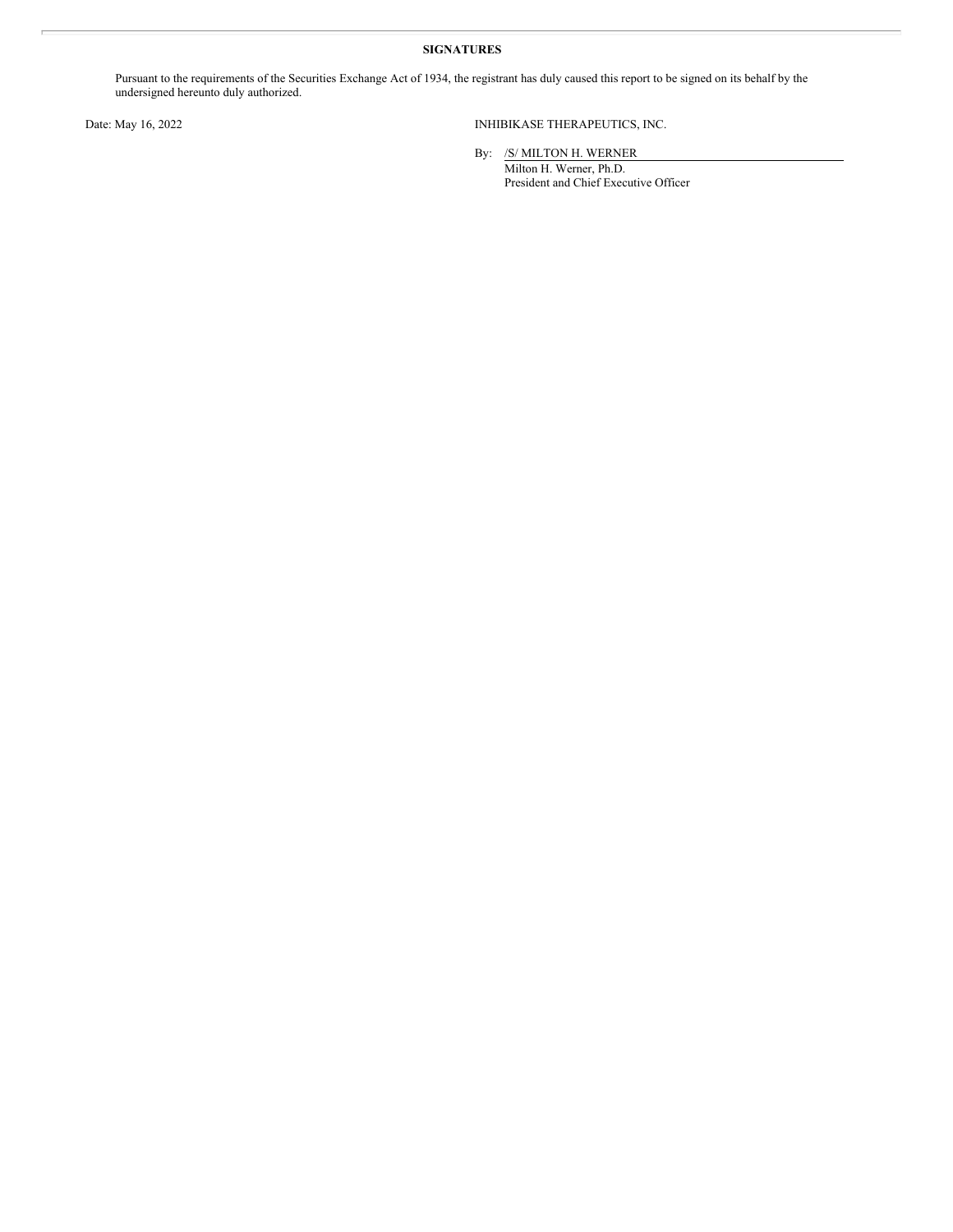<span id="page-3-0"></span>

May 16, 2022

Board of Directors Inhibikase Therapeutics, Inc. 3350 Riverwood Parkway SE, Suite 1900 Atlanta, GA 30339

#### Ladies and Gentlemen:

We are acting as counsel to Inhibikase Therapeutics, Inc., a Delaware corporation (the *'Company*"), in connection with the sale and issuance from time to time of up to \$9,801,287 of the Company's common stock, par value \$0.001 per share (the "*Shares*"), pursuant to the Company's effective registration statement on Form S-3 (File No. 333-262551) (the "*Registration Statement*") under the Securities Act of 1933, as amended (the "*Act*"), filed with the Securities and Exchange Commission (the "*Commission*") on February 7, 2022, as declared effective by the Commission on February 11, 2022, which includes a base prospectus (the "*Base Prospectus*"), and a prospectus supplement dated May 16, 2022,*(*the *"Prospectus Supplement," and* together with the Base Prospectus, the "*Prospectus*"). The Shares are being sold pursuant to the terms of the Equity Distribution Agreement, dated May 16, 2022 (the "*Agreement*"), by and between the Company and Piper Sandler & Co.

For purposes of this opinion letter, we have examined copies of such agreements, instruments and documents as we have deemed an appropriate basis on which to render the opinions hereinafter expressed, including without limitation, (i) the Registration Statement, (ii) the Prospectus, (iii) the Agreement, (iv) the Amended and Restated Certificate of Incorporation, (v) the Amended and Restated By-laws of the Company, and (vi) certain resolutions of the Board of Directors of the Company relating to the offering of the Shares (the "*Board Resolutions*") and (vii) such other corporate records and instruments and such laws and regulations as we have deemed necessary for purposes of rendering the opinions set forth herein. In our examination of the aforesaid documents, we have assumed the genuineness of all signatures, the legal capacity of all natural persons, the accuracy and completeness of all documents submitted to us, the authenticity of all original documents, and the conformity to authentic original documents of all documents submitted to us as copies (including telecopies). As to all matters of fact, we have relied on the representations and statements of fact made in the documents so reviewed, and we have not independently established the facts so relied on. This opinion letter is given, and all statements herein are made, in the context of the foregoing.

This opinion letter is based as to matters of law solely on the Delaware General Corporation Law, as amended. We express no opinion herein as to any other statutes, rules or regulations.

Based upon, subject to and limited by the foregoing, we are of the opinion that following (i) issuance of the Shares pursuant to the terms of the Agreement and in accordance with the Board Resolutions, and (ii) receipt by the Company of the consideration for the Shares pursuant to the terms of the Agreement, the Shares will be validly issued, fully paid, and non-assessable.

This opinion letter has been prepared for use in connection with the filing by the Company of a Current Report on Form8-K relating to the offer and sale of the Shares, which Form 8-K will be incorporated by reference into the Registration Statement and Prospectus, and speaks as of the date hereof. We assume no obligation to advise you of any changes in the foregoing subsequent to the delivery of this letter.

## **McDermott Will & Emery**

**One Vanderbilt Avenue New York NY 10017-3852 Tel +1 212 547 5400 Fax +1 212 547 5444** *US practice conducted through McDermott Will & Emery LLP.*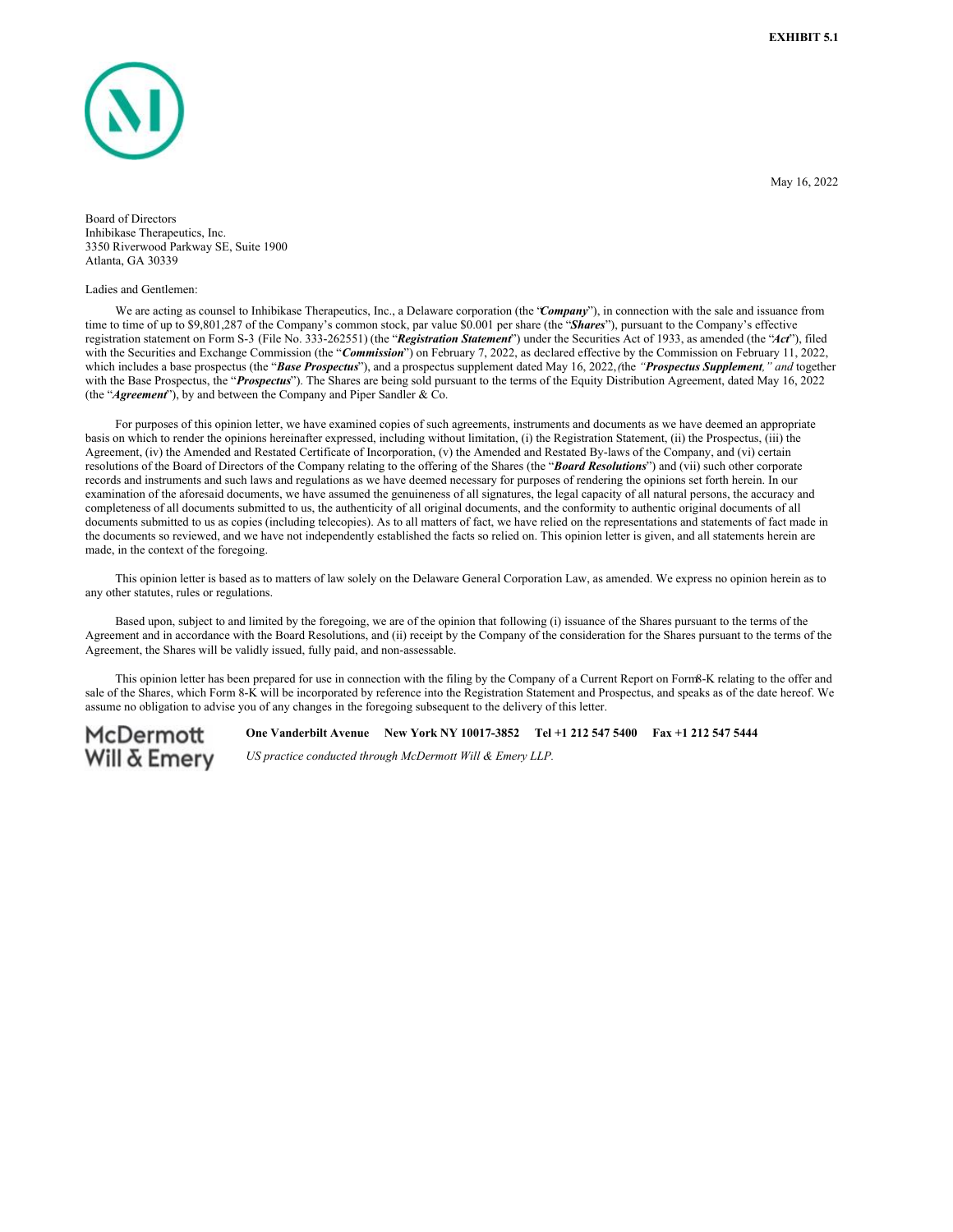We assume no obligation to supplement this opinion if any applicable law changes after the date hereof or if we become aware of any fact that might change the opinion expressed herein after the date hereof. We hereby consent to the filing of this opinion letter as part of the Registration Statement and to the reference to this firm under the caption "Legal Matters" in the Prospectus Supplement. In giving this consent, we do not thereby admit that we are an "expert" within the meaning of the Act.

Very truly yours,

*/s/ McDermott Will and Emery LLP* McDermott Will and Emery LLP

# McDermott<br>Will & Emery

**One Vanderbilt Avenue New York NY 10017-3852 Tel +1 212 547 5400 Fax +1 212 547 5444**

*US practice conducted through McDermott Will & Emery LLP.*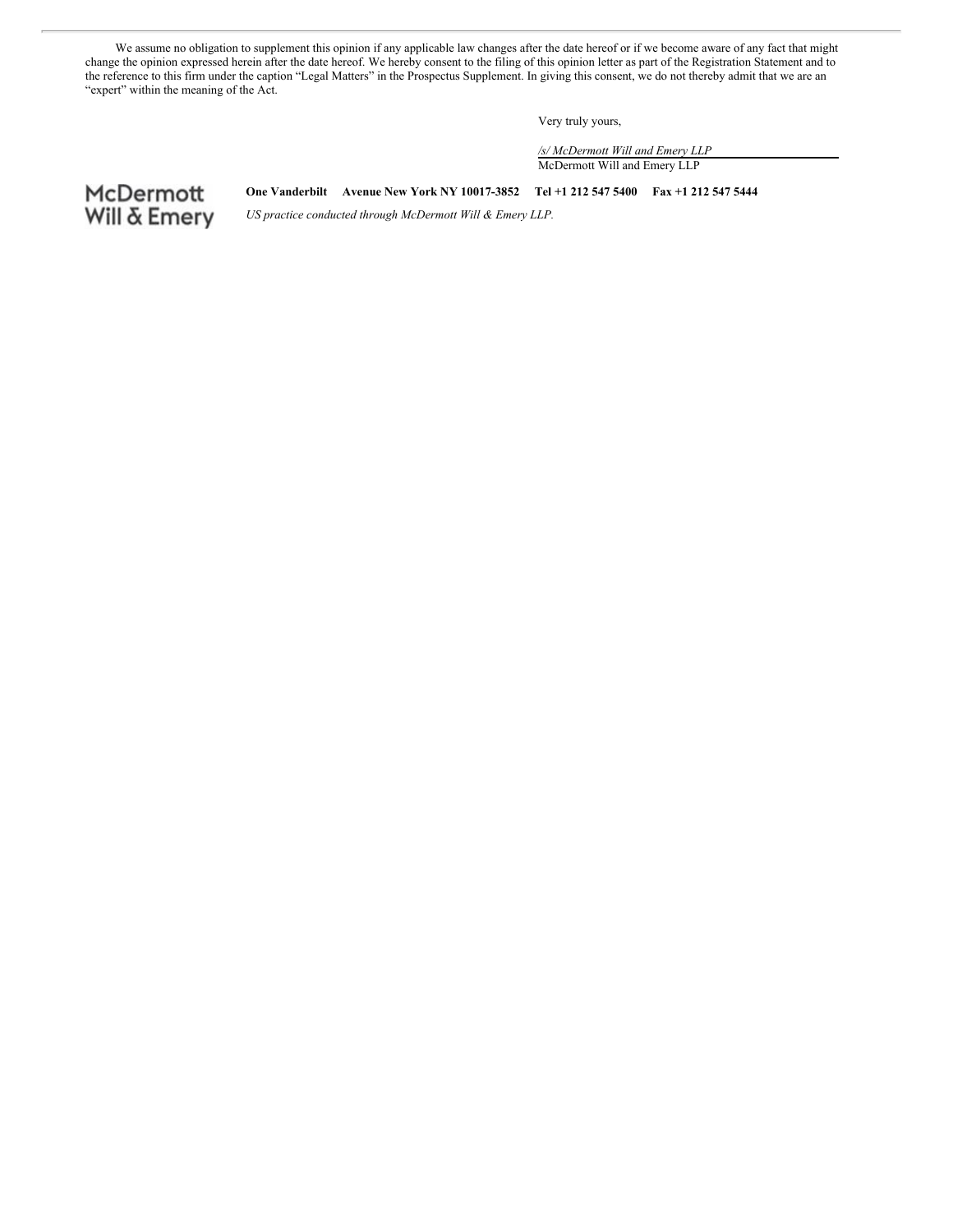**Exhibit 10.1**

*Execution Version*

### **INHIBIKASE THERAPEUTICS, INC. EQUITY DISTRIBUTION AGREEMENT**

May 16, 2022

PIPER SANDLER & CO. U.S. Bancorp Center 800 Nicollet Mall Minneapolis, Minnesota 55402

Ladies and Gentlemen:

As further set forth in this agreement (this*"Agreement"*), Inhibikase Therapeutics, Inc., a Delaware corporation (the*"Company"*), proposes to issue and sell from time to time through Piper Sandler & Co. (the *"Agent"*), as sales agent, the Company's common stock, par value \$0.001 per share (the *"Common Stock"*) (such shares of Common Stock to be sold pursuant to this Agreement, the*"Shares"*) on terms set forth herein. Notwithstanding anything to the contrary contained herein, the parties hereto agree that compliance with the limitation set forth in Section 2 of this Agreement on the number of Shares issued and sold under this Agreement shall be the sole responsibility of the Company, and the Agent shall have no obligation in connection with such compliance.

The Company hereby confirms its agreement with the Agent with respect to the sale of the Shares.

#### *1. Representations and Warranties of the Company*.

(a) The Company represents and warrants to, and agrees with, the Agent that as of the date of this Agreement, each Representation Date (as defined in Section 3(o) below), each date on which a Placement Notice (as defined in Section 2(a)(i) below) is given (each, a "*Notice Date*"), each date on which Shares are sold hereunder (each, an "*Applicable Time*"), and each Settlement Date (as defined in Section 2(a)(vii) below) as follows:

(i) *Registration Statement and Prospectus*. The Company has filed, in accordance with the provisions of the Securities Act of 1933, as amended, and the rules and regulations thereunder (collectively, the *"Securities Act"*), with the Securities and Exchange Commission (the *"Commission"*) a registration statement on FormS-3 (File No. 333-262551), including a base prospectus, relating to certain securities, including the Common Stock, to be issued from time to time by the Company, and which incorporates by reference documents that the Company has filed or will file in accordance with the provisions of the Securities Exchange Act of 1934, as amended, and the rules and regulations thereunder (collectively, the *"Exchange Act"*). The Company has prepared a prospectus supplement to the base prospectus included as part of such registration statement specifically relating to the Shares (the *"Prospectus Supplement"*). The Company has furnished to the Agent, for use by Agent, copies of the prospectus included as part of such registration statement, as supplemented by the Prospectus Supplement,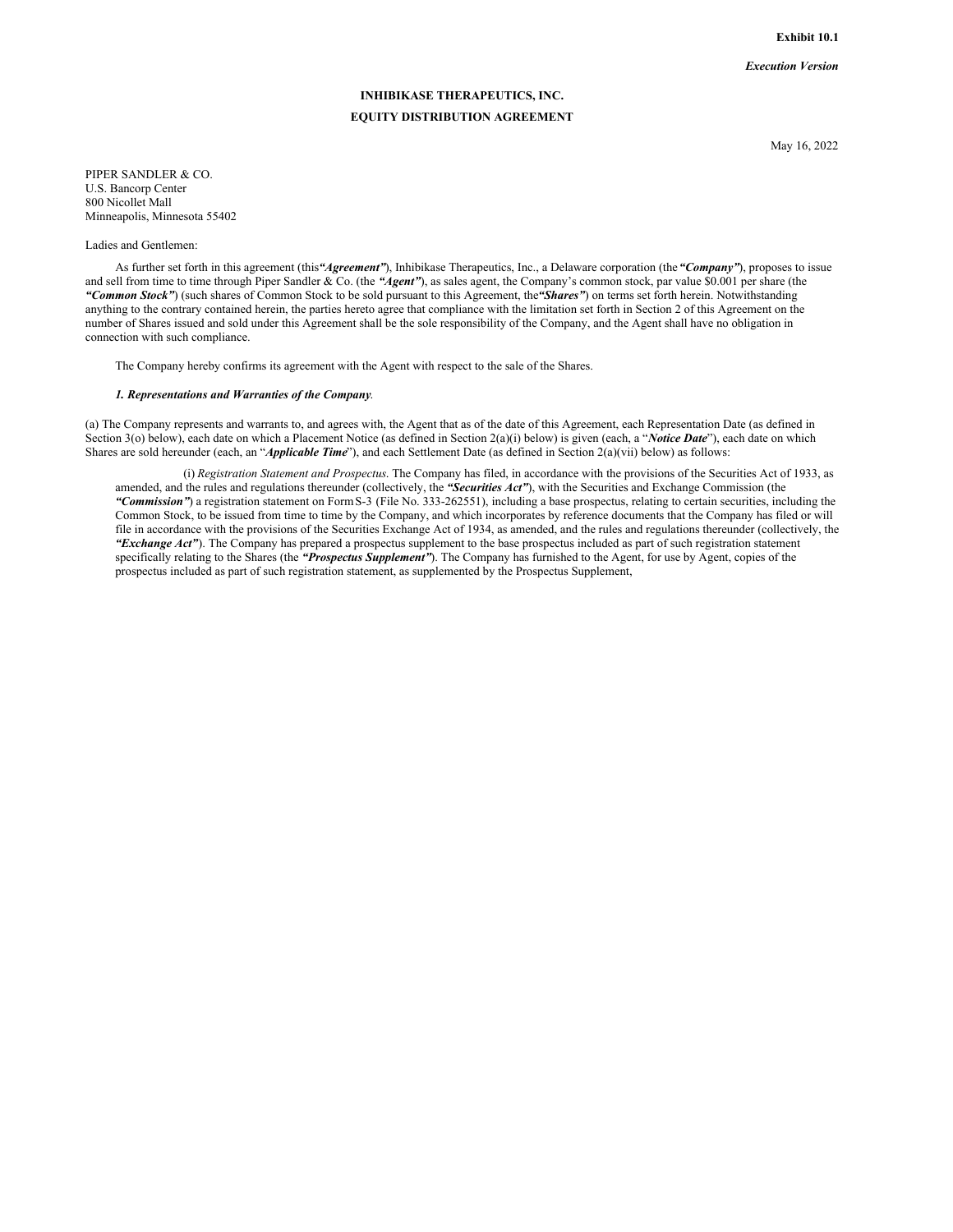relating to the Shares. Except where the context otherwise requires, such registration statement, as amended when it became effective, including all documents filed as part thereof or incorporated by reference therein, and including any information contained in a Prospectus (as defined below) subsequently filed with the Commission pursuant to Rule 424(b) under the Securities Act or deemed to be a part of such registration statement pursuant to Rule 430B or 462(b) of the Securities Act, is herein called the *"Registration Statement."* The base prospectus, including all documents incorporated therein by reference, included in the Registration Statement, as it may be supplemented by the Prospectus Supplement, in the form in which such prospectus and/or Prospectus Supplement have most recently been filed by the Company with the Commission pursuant to Rule 424(b) under the Securities Act, together with any "*issuer free writing prospectus*," as defined in Rule 433 of the Securities Act (*"Rule 433"*), relating to the Shares, if any, that (i) is required to be filed with the Commission by the Company or (ii) is exempt from filing pursuant to Rule  $433(d)(5)(i)$ , in each case in the form filed or required to be filed with the Commission or, if not required to be filed, in the form retained in the Company's records pursuant to Rule 433(g), is herein called the *"Prospectus."* Any reference herein to the Registration Statement, the Prospectus or any amendment or supplement thereto shall be deemed to refer to and include the documents incorporated by reference therein, and any reference herein to the terms "amend," "amendment" or "supplement" with respect to the Registration Statement or the Prospectus shall be deemed to refer to and include the filing after the execution hereof of any document with the Commission deemed to be incorporated by reference therein. For purposes of this Agreement, all references to the Registration Statement, the Prospectus or to any amendment or supplement thereto shall be deemed to include any copy filed with the Commission pursuant to the Electronic Data Gathering Analysis and Retrieval System ("*EDGAR"*).

(ii) *Continuing Ef ectiveness of Registration Statement*. The Registration Statement and any Rule 462(b) Registration Statement have been declared effective by the Commission under the Securities Act. The Company has complied, to the Commission's satisfaction, with all requests of the Commission for additional or supplemental information. No stop order suspending the effectiveness of the Registration Statement or any Rule 462(b) Registration Statement is in effect and no proceedings for such purpose have been instituted or are pending or, to the knowledge of the Company, contemplated or threatened by the Commission. The Company meets the requirements for use of Form S-3 under the Securities Act. The sale of the Shares hereunder meets the requirements of General Instruction I.B.6 of Form S-3.

(iii) *No Material Misstatements or Omissions*. The Prospectus when filed complied, and as amended or supplemented, if applicable, will comply in all material respects with the Securities Act. Each of the Registration Statement, any Rule 462(b) Registration Statement, the Prospectus and any post-effective amendments or supplements thereto, at the time it became effective or its date, as applicable, and as of each Settlement Date (as defined in Section  $2(a)(vi)$  below), complied in all material respects with the Securities Act, and as of each effective date and each Settlement Date, did not and will not contain any untrue statement of a material fact or omit to state a material fact required to be stated therein or necessary to make the statements therein not misleading. The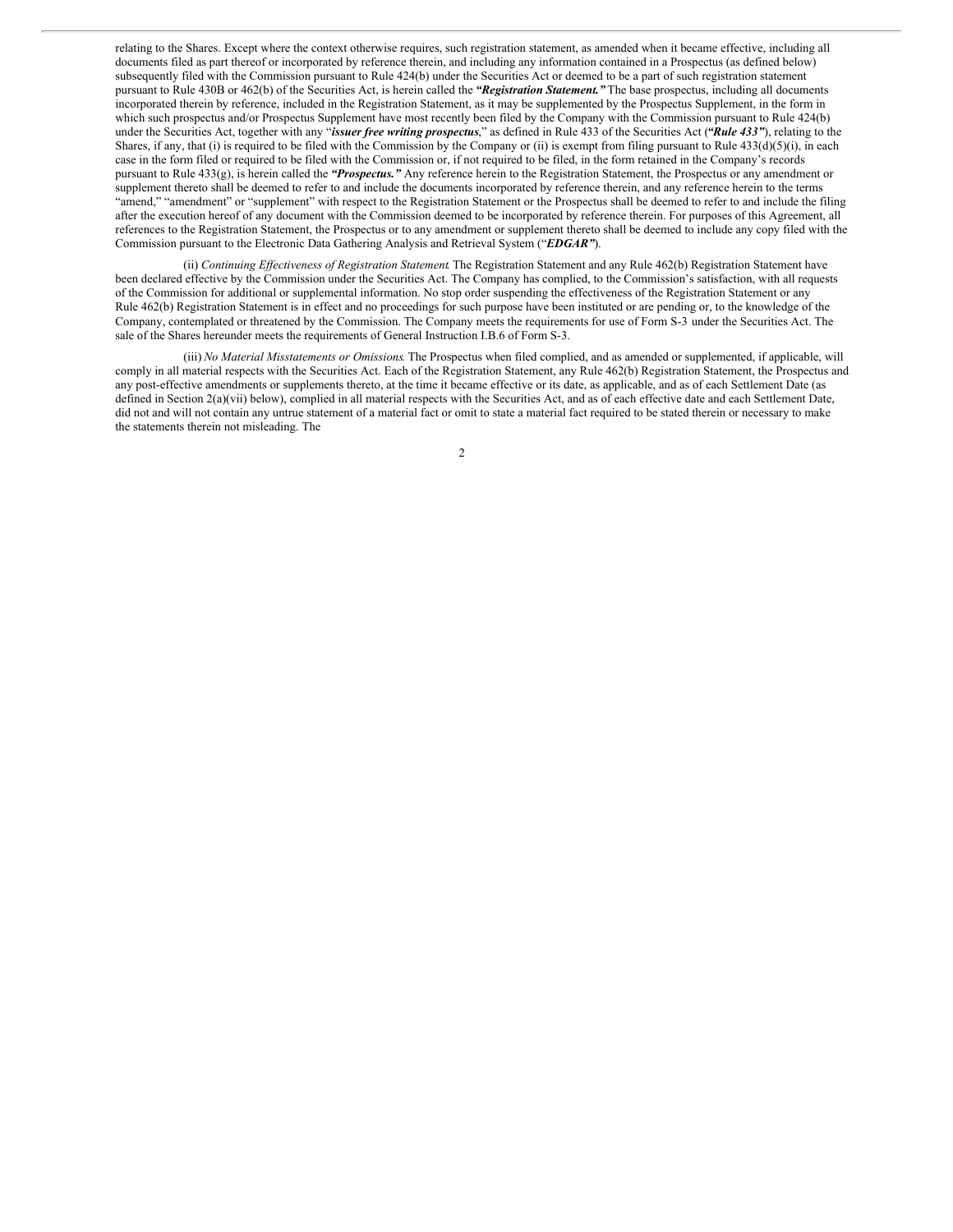Prospectus, as amended or supplemented, as of its date, did not and, as of each of the Settlement Date, will not contain any untrue statement of a material fact or omit to state a material fact necessary in order to make the statements therein, in the light of the circumstances under which they were made, not misleading. The representations and warranties set forth in the two immediately preceding sentences do not apply to statements in or omissions from the Registration Statement, any Rule 462(b) Registration Statement, or any post-effective amendment thereto, or the Prospectus, or any amendments or supplements thereto, made in reliance upon and in conformity with information relating to the Agent furnished to the Company in writing by the Agent expressly for use therein. There are no contracts or other documents required to be described in the Prospectus or to be filed as exhibits to the Registration Statement which have not been described or filed as required.

#### (iv) *Reserved.*

(v) *Emerging Growth Company*. From the time of initial filing of the Registration Statement to the Commission through the date hereof, the Company has been and is an *"emerging growth company,"* as defined in Section 2(a) of the Securities Act.

(vi) *Financial Statements*. The financial statements of the Company, together with the related notes included or incorporated by reference, in the Registration Statement, and the Prospectus comply as to form in all material respects with the requirements of Regulation S-X under the Securities Act (*"Regulation S-X"*) and present fairly the financial condition, results of operations and cash flows of the entities purported to be shown thereby at the dates and for the periods indicated and have been prepared in conformity with generally accepted accounting principles in the United States applied on a consistent basis throughout the periods involved. There are no financial statements (historical or pro forma) that are required to be included in the Registration Statement or the Prospectus that are not so included as required. The interactive data in eXtensible Business Reporting Language (*"XBRL"*) included or incorporated by reference in the Registration Statement and the Prospectus fairly present the information called for in all material respects and have been prepared in accordance with the Commission's rules and guidelines applicable thereto.

(vii) *No Of -Balance Sheet Transactions*. There are no transactions, arrangements and other relationships between and/or among the Company, and/or, to the knowledge of the Company, any of its affiliates and any unconsolidated entity, including, but not limited to, any structural finance, special purpose or limited purpose entity (each, an "*Off-Balance Sheet Transaction*") that could reasonably be expected to affect materially the Company's liquidity or the availability of or requirements for its capital resources, including those Off Balance Sheet Transactions described in the Commission's Statement about Management's Discussion and Analysis of Financial Conditions and Results of Operations (Release Nos. 33-8056; 34-45321; FR-61), and are required to be described in the Prospectus, which have not been described as required.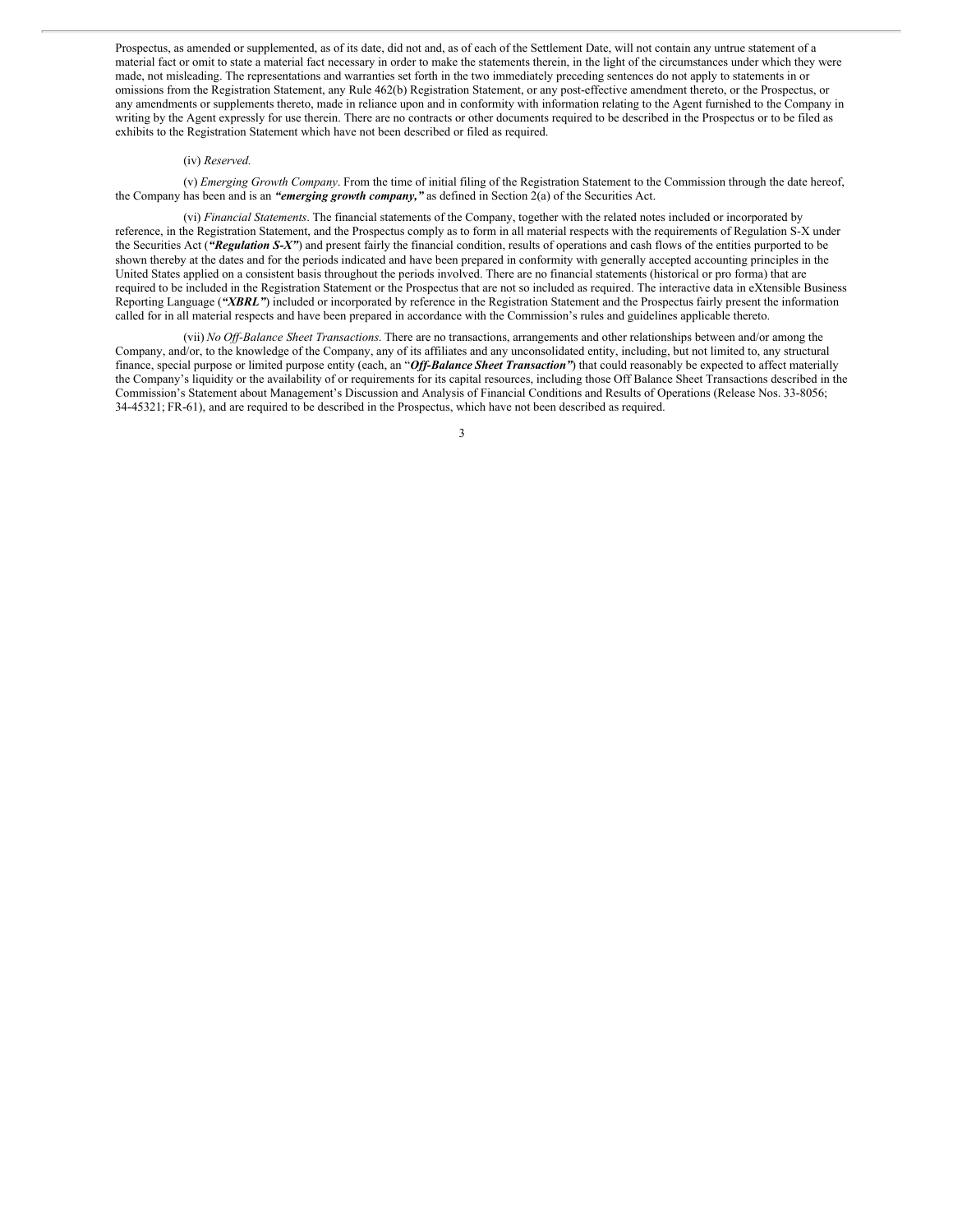(viii) *Auditor Independence.* CohnReznick LLP, who have certified certain financial statements of the Company and its consolidated subsidiaries (the "Subsidiaries"), whose report appears in the Registration Statement and the Prospectus, are independent public accountants as required by the Securities Act and the Public Accounting Oversight Board.

(ix) *No Material Adverse Effect*. The Company and each of its Subsidiaries (a complete list of the Subsidiaries is included as Schedule 3 hereto) has been duly organized, validly existing as a corporation and in good standing under the laws of their respective jurisdictions of organization. The Company and each of its Subsidiaries are, and will be, duly licensed or qualified as a foreign corporation for transaction of business and in good standing under the laws of each other jurisdiction in which their respective ownership or lease of property or the conduct of their respective businesses requires such license or qualification, and have all corporate power and authority necessary to own or hold their respective properties and to conduct their respective businesses as described in the Registration Statement and the Prospectus, except where the failure to be so qualified or in good standing or have such power or authority would not, individually or in the aggregate, have a Material Adverse Effect."*Material Adverse Ef ect*" shall mean any material adverse change or effect, or any development involving a prospective material adverse change or effect, on or affecting (i) the business, earnings, assets, liabilities, prospects, condition (financial or otherwise), operations, general affairs, management, financial position, stockholders' equity or results of operations of the Company and the Subsidiaries taken as a whole, or (ii) the ability of the Company to perform its obligations under this Agreement, including the issuance and sale of the Shares, or to consummate the transactions contemplated in the Prospectus. The Company does not own or control, directly or indirectly, any corporation, association or other entity other than the subsidiaries listed in Exhibit 21.1 to the Company's Annual Report on Form 10-K for the fiscal year ended December 31, 2021 except for subsidiaries that in the aggregate would not constitute a "significant subsidiary" (as defined in Rule 405 under the Securities Act).

(x) *Capitalization*. The Company has an authorized capitalization as set forth in each of the Registration Statement and the Prospectus, and all of the issued shares of the Company have been duly authorized and validly issued, are fully paid and non-assessable, conform in all material respects to the description thereof contained in the Registration Statement and the Prospectus and were not issued in violation of any preemptive right, resale right, right of first refusal or similar right. All of the Company's options, warrants and other rights to purchase or exchange any securities for shares of the Company's capital stock have been duly authorized and validly issued, and conform in all material respects to the description thereof contained in the Registration Statement and the Prospectus. All of the issued shares of capital stock or other ownership interest of each subsidiary of the Company have been duly authorized and validly issued, are fully paid and non-assessable and are owned directly or indirectly by the Company, free and clear of all liens, encumbrances, equities or claims, except for such liens, encumbrances, equities or claims as would not, individually or in the aggregate, result in a Material Adverse Effect.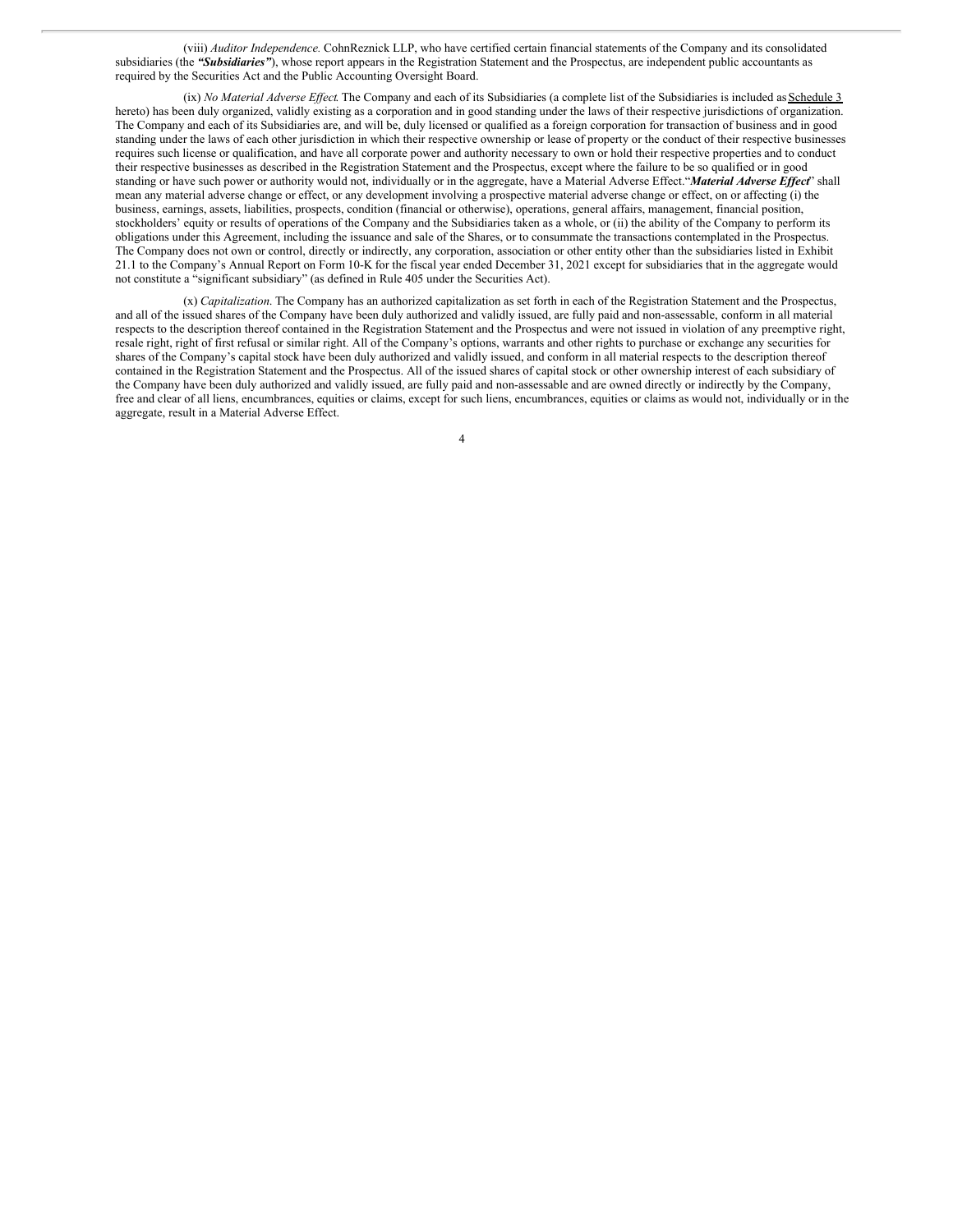(xi) *Due Authorization, Valid Issuance and Non-Assessiblity of Shares*. The Shares to be issued and sold by the Company to the Agent hereunder have been duly authorized and, upon payment and delivery in accordance with this Agreement, will be validly issued, fully paid and non-assessable, will conform in all material respects to the description thereof contained in the Registration Statement and the Prospectus, will be issued in compliance with federal and state securities laws and will be free of statutory and contractual preemptive rights, rights of first refusal and similar rights.

(xii) *Authority to Enter into this Agreement*. The Company has all requisite corporate power and authority to execute, deliver and perform its obligations under this Agreement. This Agreement has been duly and validly authorized, executed and delivered by the Company.

(xiii) *Non-Contravention*. The issue and sale of the Shares, the execution, delivery and performance of this Agreement by the Company, the consummation of the transactions contemplated hereby and the application of the proceeds from the sale of the Shares as described under "Use of Proceeds" in the Registration Statement and the Prospectus will not (i) conflict with or result in a breach or violation of any of the terms or provisions of, impose any lien, charge or encumbrance upon any property or assets of the Company and its subsidiaries, or constitute a default under, any indenture, mortgage, deed of trust, loan agreement, license, lease or other agreement or instrument to which the Company or any of its subsidiaries is a party or by which the Company or any of its subsidiaries is bound or to which any of the property or assets of the Company or any of its subsidiaries is subject; (ii) result in any violation of the provisions of the articles of association, charter or by-laws (or similar organizational documents) of the Company or any of its subsidiaries; or (iii) result in any violation of any statute or any judgment, order, decree, rule or regulation of any court or governmental agency or body having jurisdiction over the Company or any of its subsidiaries or any of their properties or assets, except, with respect to clauses (i) and (iii), for such conflicts, breaches, violations, liens, charges, encumbrances or defaults that would not, individually or in the aggregate, result in a Material Adverse Effect.

(xiv) *No Consent or Approval Required*. No consent, approval, authorization or order of, or filing, registration or qualification with, any court or governmental agency or body having jurisdiction over the Company or any of its subsidiaries or any of their properties or assets is required for the issue and sale of the Shares, the execution, delivery and performance of this Agreement by the Company, the consummation of the transactions contemplated hereby, the application of the proceeds from the sale of the Shares as described under "Use of Proceeds" in the Registration Statement and the Prospectus, except for (i) the registration of the Shares under the Securities Act; (ii) such consents, approvals, authorizations, orders, filings, registrations or qualifications as may be required under the Exchange Act, and applicable state or foreign securities laws and/or the bylaws and rules of the Financial Industry Regulatory Authority (the *"FINRA"*) in connection with the sale of the Shares by the Agent; and (iii) the inclusion of the Shares on The Nasdaq Capital Market (*"Nasdaq"*).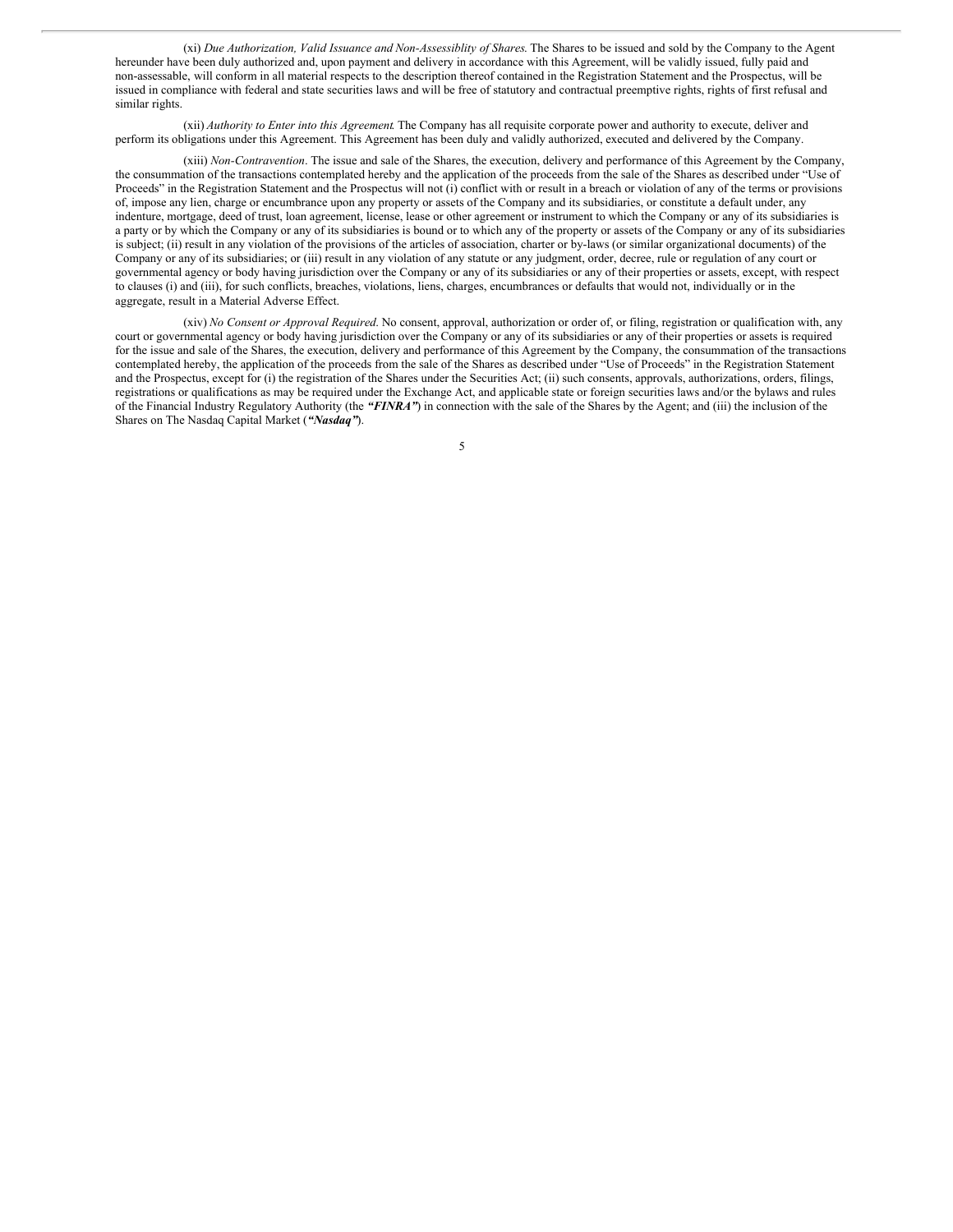(xv) *Internal Controls*. The Company and each of its subsidiaries maintain a system of "internal controls over financial reporting" (as defined in Rule 13a-15(f) of the Exchange Act) sufficient to provide reasonable assurances regarding the reliability of financial reporting and the preparation of financial statements for external purposes in accordance with generally accepted accounting principles in the United States, including, but not limited to, internal accounting controls sufficient to provide reasonable assurance that (i) transactions are executed in accordance with management's general or specific authorization, (ii) transactions are recorded as necessary to permit preparation of the Company's financial statements in conformity with generally accepted accounting principles in the United States and to maintain accountability for its assets, (iii) access to the Company's assets is permitted only in accordance with management's general or specific authorization, (iv) the recorded accountability for the Company's assets is compared with existing assets at reasonable intervals and appropriate action is taken with respect to any differences, and (v) the interactive data in eXtensible Business Reporting Language included or incorporated by reference in the Registration Statement and the Prospectus fairly present the information called for in all material respects and are prepared in accordance with the Commission's rules and guidelines applicable thereto. Except as disclosed in the Registration Statement or the Prospectus, as of the date of the most recent balance sheet of the Company and its consolidated subsidiaries audited by CohnReznick LLP, there were no "significant deficiencies" or "material weaknesses" (each as defined by the Public Company Accounting Oversight Board) in the Company's internal controls over financial reporting, or any fraud, whether or not material, that involves management or other employees of the Company and its subsidiaries who have a significant role in the Company's internal controls; and since the end of the latest audited fiscal year, there has been no change in the Company's internal control over financial reporting (whether or not remediated) that has materially affected, or is reasonably likely to materially affect, the Company's internal control over financial reporting. The Company's board of directors has, subject to the exceptions, cure periods and the phase in periods specified in Nasdaq rules ("*Exchange Rules*"), validly appointed an audit committee to oversee internal accounting controls whose composition satisfies the applicable requirements of the Exchange Rules and the Company's board of directors and/or the audit committee has adopted a charter that satisfies the requirements of the Exchange Rules.

(xvi) *Disclosure Controls*. The Company and its subsidiaries maintain an effective system of "disclosure controls and procedures" (as defined in Rule 13a-15(e) of the Exchange Act) that complies with the requirements of the Exchange Act and that has been designed to ensure that information required to be disclosed by the Company in reports that it files or submits under the Exchange Act is recorded, processed, summarized and reported within the time periods specified in the Commission's rules and forms, including controls and procedures designed to ensure that such information is accumulated and communicated to the Company's management as appropriate to allow timely decisions regarding required disclosure. The Company and its subsidiaries have carried out evaluations of the effectiveness of their disclosure controls and procedures as required by Rule 13a-15 of the Exchange Act.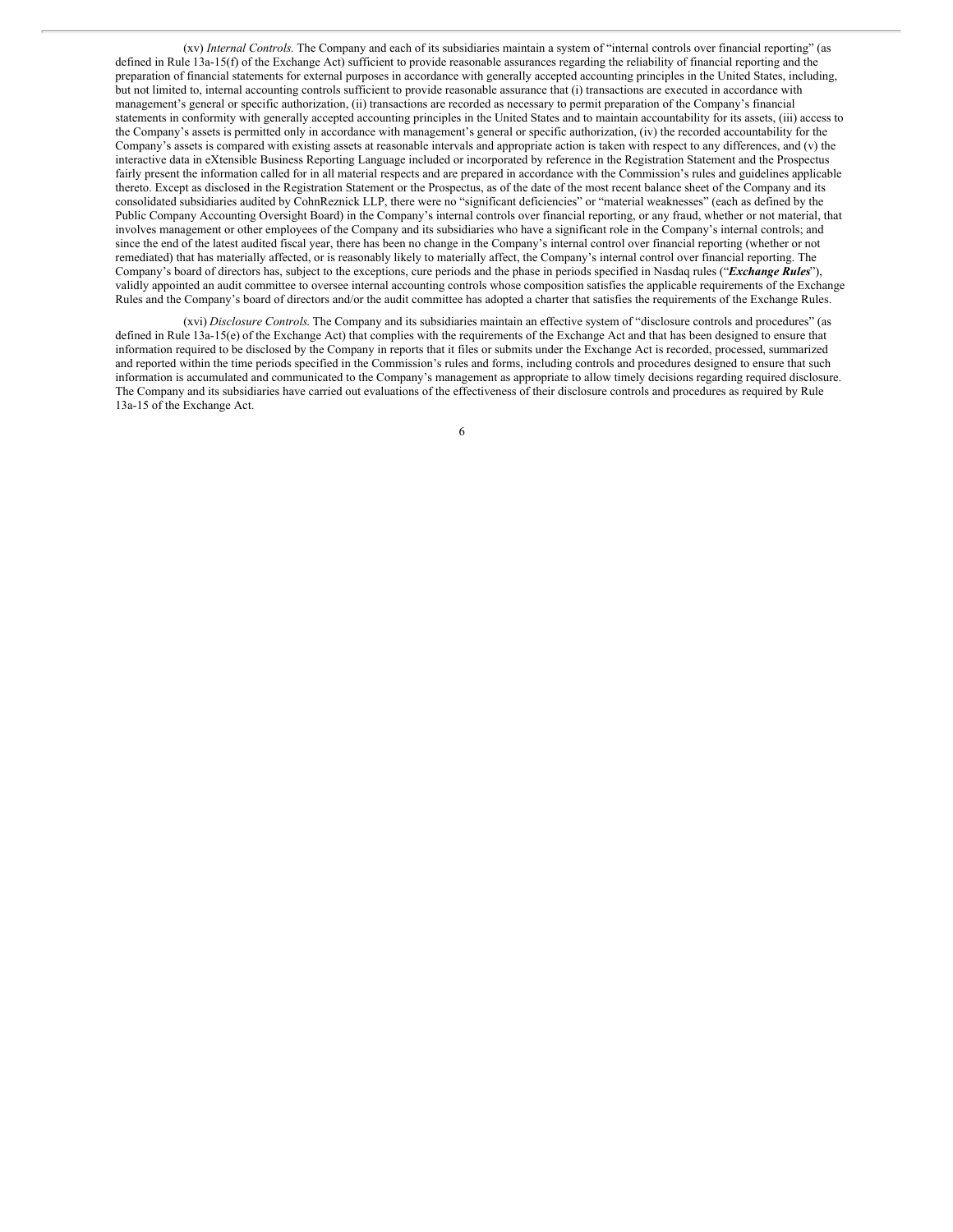(xvii) *Critical Accounting Policies*. The section entitled "Critical Accounting Policies" incorporated by reference in the Registration Statement and the Prospectus accurately describes in all material respects (i) the accounting policies that the Company believes are the most important in the portrayal of the Company's financial condition and results of operations and that require management's most difficult, subjective or complex judgments ("*Critical Accounting Policies*"); (ii) the judgments and uncertainties affecting the application of Critical Accounting Policies; and (iii) the likelihood that materially different amounts would be reported under different conditions or using different assumptions, and an explanation thereof.

(xviii) *Sarbanes-Oxley Compliance*. There is and has been no failure on the part of the Company or, to the knowledge of the Company, any of the Company's directors or officers, in their capacities as such, to comply with any provision of the Sarbanes-Oxley Act of 2002 and the rules and regulations promulgated in connection therewith that are applicable to the Company or its directors or officers in their capacities as directors or officers of the Company.

(xix) *Exceptions*. Except as would not, in the aggregate, result in a Material Adverse Effect, since the date of the latest audited financial statements included in the Registration Statement and the Prospectus, and, except as disclosed in the Registration Statement and the Prospectus, neither the Company nor any of its subsidiaries has (i) sustained any loss or interference with its business from fire, explosion, flood or other calamity, whether or not covered by insurance, or from any labor dispute or court or governmental action, order or decree, (ii) issued or granted any securities (other than pursuant to employee benefit plans, qualified stock option plans or other equity compensation plans or arrangements existing on the date hereof and disclosed in the Registration Statement and the Prospectus (the *"Specified Equity Plans"*)), (iii) incurred any material liability or obligation, direct or contingent, other than liabilities and obligations that were incurred in the ordinary course of business, (iv) entered into any material transaction not in the ordinary course of business, or (v) declared or paid any dividend on its share capital; and since such date, except as disclosed in the Registration Statement and the Prospectus, there has not been any change in the share capital, long-term debt, net current assets or short-term debt of the Company or any of its subsidiaries or any adverse change, or any development involving a prospective adverse change, in or affecting the condition (financial or otherwise), results of operations, shareholders' equity, properties, management, business or prospects of the Company and its subsidiaries taken as a whole.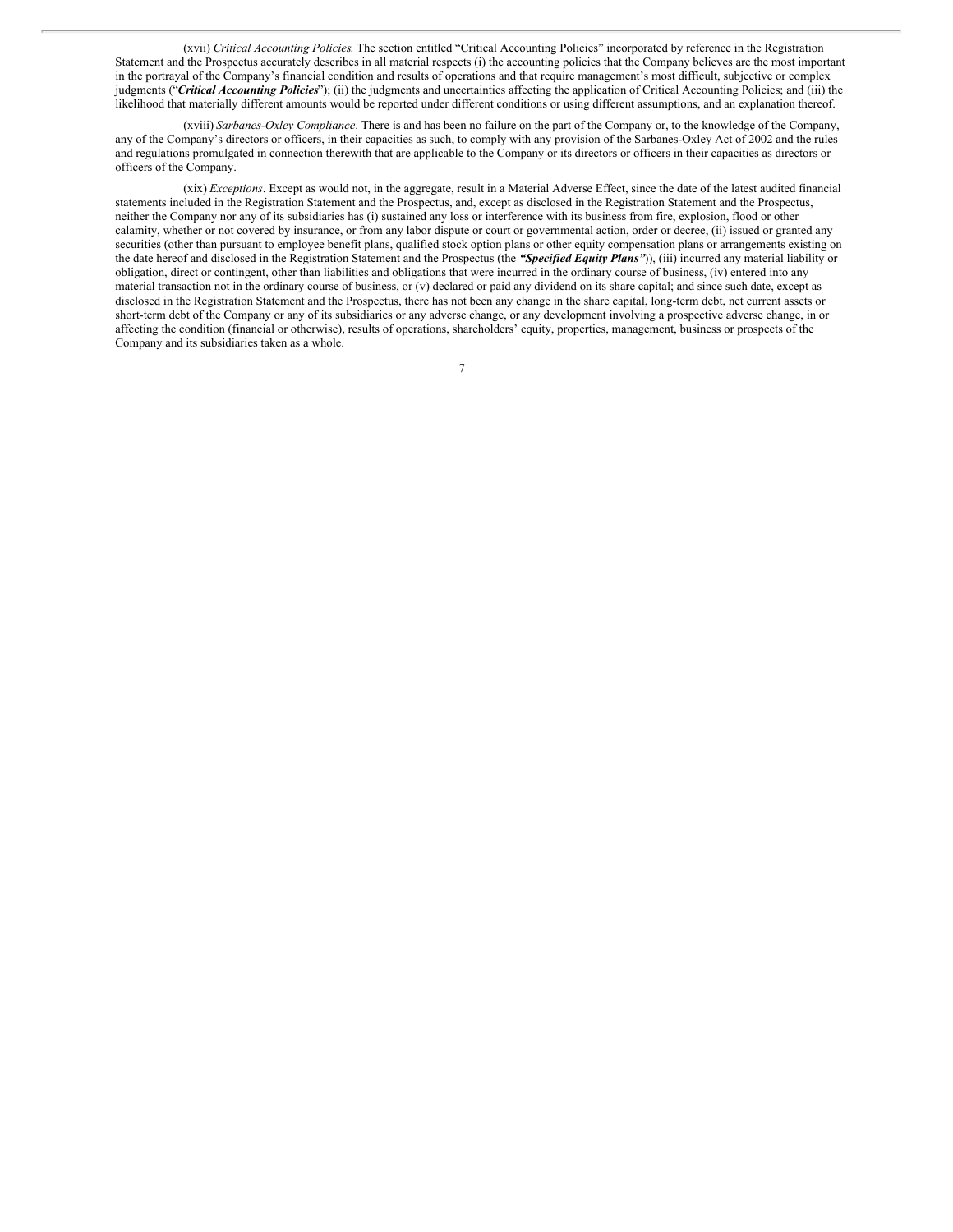(xx) *Valid Title*. The Company and each of its subsidiaries have good and marketable title in fee simple to all real property and good and marketable title to all personal property owned by them, that are material to the business of the Company, in each case free and clear of all liens, encumbrances and defects, except such liens, encumbrances and defects as do not materially affect the value of such property and do not materially interfere with the use made and proposed to be made of such property by the Company and its subsidiaries. All assets held under lease by the Company and its subsidiaries, that are material to the business of the Company, are held by them under valid, subsisting and enforceable leases, with such exceptions as do not materially interfere with the use made and proposed to be made of such assets by the Company and its subsidiaries.

(xxi) *Intellectual Property*. The Company and each of its subsidiaries owns, possesses, or can acquire on reasonable terms, all Intellectual Property (as defined below) necessary for the conduct of the Company's and it subsidiaries' business as now conducted or as proposed to be conducted, as described in the Registration Statement and the Prospectus to be conducted, except as such failure to own, possess or acquire such rights would not result in a Material Adverse Effect. Furthermore, except as disclosed in the Registration Statement and the Prospectus, or as would not reasonable be expected to result in a Material Adverse Effect: (A) to the knowledge of the Company, there is no infringement, misappropriation or violation by third parties of any such Intellectual Property; (B) there is no pending or, to the knowledge of the Company, threatened, action, suit, proceeding or claim by any third party challenging the Company's or any of its subsidiaries' rights in or to any such Intellectual Property, and the Company is unaware of any facts which, to the Company's knowledge, would form a reasonable basis to conclude that any such claim would be successful; (C) the Intellectual Property owned by the Company and its subsidiaries, and to the knowledge of the Company, the Intellectual Property licensed to the Company and its subsidiaries, has not been adjudged invalid or unenforceable, in whole or in part, and there is no pending or, to the knowledge of the Company, threatened action, suit, proceeding or claim by any third party challenging the validity or scope of any such Intellectual Property, and the Company is unaware of any facts which, to the Company's knowledge, would form a reasonable basis to conclude that any such claim would be successful; (D) there is no pending or, to the knowledge of the Company, threatened action, suit, proceeding or claim by any third party that the Company or any of its subsidiaries infringes, misappropriates or otherwise violates any Intellectual Property or other proprietary rights of others, and neither the Company nor any of its subsidiaries has received any written notice of such claim and the Company is unaware of any facts which, to the Company's knowledge, would form a reasonable basis to conclude that any such claim would be successful; (E) to the Company's knowledge, no employee of the Company or any of its subsidiaries is in or has ever been in violation of any term of any employment contract, patent disclosure agreement, invention assignment agreement, non-competition agreement, non-solicitation agreement, nondisclosure agreement or any restrictive covenant to or with a former employer where the basis of such violation relates to such employee's employment with the Company or any of its subsidiaries or actions undertaken by the employee while employed with the Company or any of its subsidiaries; (F) there is no prior art or public or commercial activity of which the Company is aware that may render any patent included in the Intellectual Property invalid or that would preclude the issuance of any patent on any patent application included in the Intellectual Property, which has not been disclosed to the U.S. Patent and Trademark Office; (G) to the Company's knowledge, the issued patents included in the Intellectual Property are valid and enforceable and the Company is unaware of any facts that would preclude the issuance of a valid and enforceable patent on any pending patent application included in the Intellectual Property; (H) the Company has taken reasonable steps necessary to secure the interests of the Company in the Intellectual Property purported to be owned by the Company from all employees, consultants, agents or contractors that developed (in whole or in part) such Intellectual Property; (I) except as disclosed in the Registration Statement and the Prospectus, no government funding, facilities or resources of a university, college, other educational institution or research center was used in the development of any Intellectual Property that is owned or purported to be owned by the Company that would confer upon any governmental agency or body, university, college, other educational institution or research center any claim or right in or to any such Intellectual Property; and (J) to the Company's knowledge, none of the technology employed by the Company has been obtained or is being used by the Company in violation of the rights of any third party. "**Intellectual Property**" shall mean all patents, patent applications, trade and service marks, trade and service mark registrations, trade names, copyrights, licenses, inventions, trade secrets, domain names, technology, know-how and other intellectual property in the United States and foreign jurisdictions.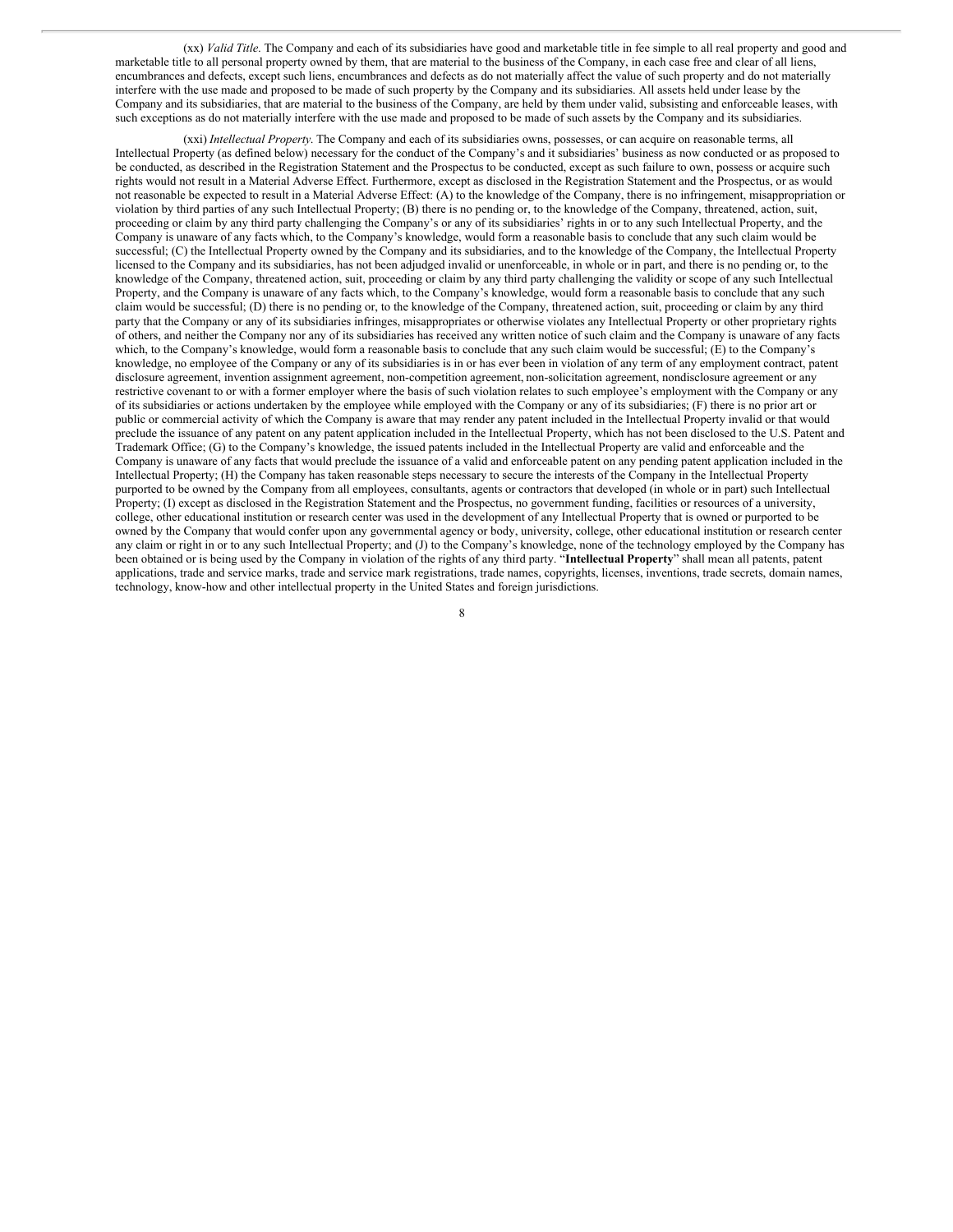(xxii) *Health Care Authorizations*. The Company has submitted and possesses, or qualifies for applicable exemptions to, such valid and current registrations, listings, approvals, clearances, licenses, certificates, authorizations or permits and supplements or amendments thereto issued or required by the appropriate state, federal or foreign regulatory agencies or bodies necessary to conduct its business ("*Permits*"), including, without limitation, all such Permits required by the U.S. Food and Drug Administration (the "*FDA*"), the U.S. Department of Health and Human Services ("*HHS*"), the U.S. Centers for Medicare & Medicaid Services ("*CMS*"), the European Medicines Agency ("*EMA*"), Health Canada or any other comparable state, federal or foreign agencies or bodies to which it is subject, and the Company has not received any notice of proceedings relating to the revocation or modification of, or non-compliance with, any such Permit, except for such Permits, the lack of which would not, individually or in the aggregate, result in a Material Adverse Effect.

(xxiii) *Compliance with Health Care Laws*. The Company and, to the Company's knowledge, its directors, employees and agents (while acting in such capacity) are and at all times have been in material compliance with, all health care laws applicable to the Company, or any of its products or activities, including, but not limited to, the federal Anti-Kickback Statute (42 U.S.C. Section 1320a-7b(b)), the Anti-Inducement Law (42 U.S.C. Section 1320a-7a(a)(5)), the civil False Claims Act (31 U.S.C. Section 3729 et seq.), the administrative False Claims Law (42 U.S.C. Section 1320a-7b(a)), the Stark law (42 U.S.C. Section 1395nn), the Health Insurance Portability and Accountability Act of 1996 (42 U.S.C. Section 1320d et seq.) as amended by the Health Information Technology for Economic and Clinical Health Act (42 U.S.C. Section 17921 et seq.), the exclusion laws (42 U.S.C. Section 1320a-7), the Federal Food, Drug, and Cosmetic Act (21 U.S.C. Section 301 et seq.), the Controlled Substances Act (21 U.S.C. Section 801 et seq.), the Public Health Service Act (42 U.S.C. Section 201 et seq.), the Clinical Laboratory Improvement Amendments of 1988 (42 U.S.C. Section 263a), Medicare (Title XVIII of the Social Security Act), Medicaid (Title XIX of the Social Security Act), and the Patient Protection and Affordable Care Act of 2010, as amended by the Health Care and Education Reconciliation Act of 2010, the regulations promulgated pursuant to such laws, and any other state, federal or foreign law, accreditation standards, regulation, memorandum, opinion letter, or other issuance which imposes requirements on manufacturing, development, testing, labeling, advertising, marketing, promotion, distribution, reporting, kickbacks, patient or program charges, recordkeeping, claims process, documentation requirements, medical necessity, referrals, the hiring of employees or acquisition of services or supplies from those who have been excluded from government health care programs, quality, safety, privacy, security, licensure, accreditation or any other aspect of providing health care, clinical laboratory or diagnostics products or services (collectively, "*Health Care Laws*"). The Company has not received any notification, correspondence or any other written or oral communication, including notification of any pending or threatened claim, suit, proceeding, hearing, enforcement, investigation, arbitration or other action from any governmental authority, including, without limitation, the FDA, the EMA, Health Canada, the U.S. Federal Trade Commission, the U.S. Drug Enforcement Administration ("*DEA*"), CMS, HHS's Office of Inspector General, the U.S. Department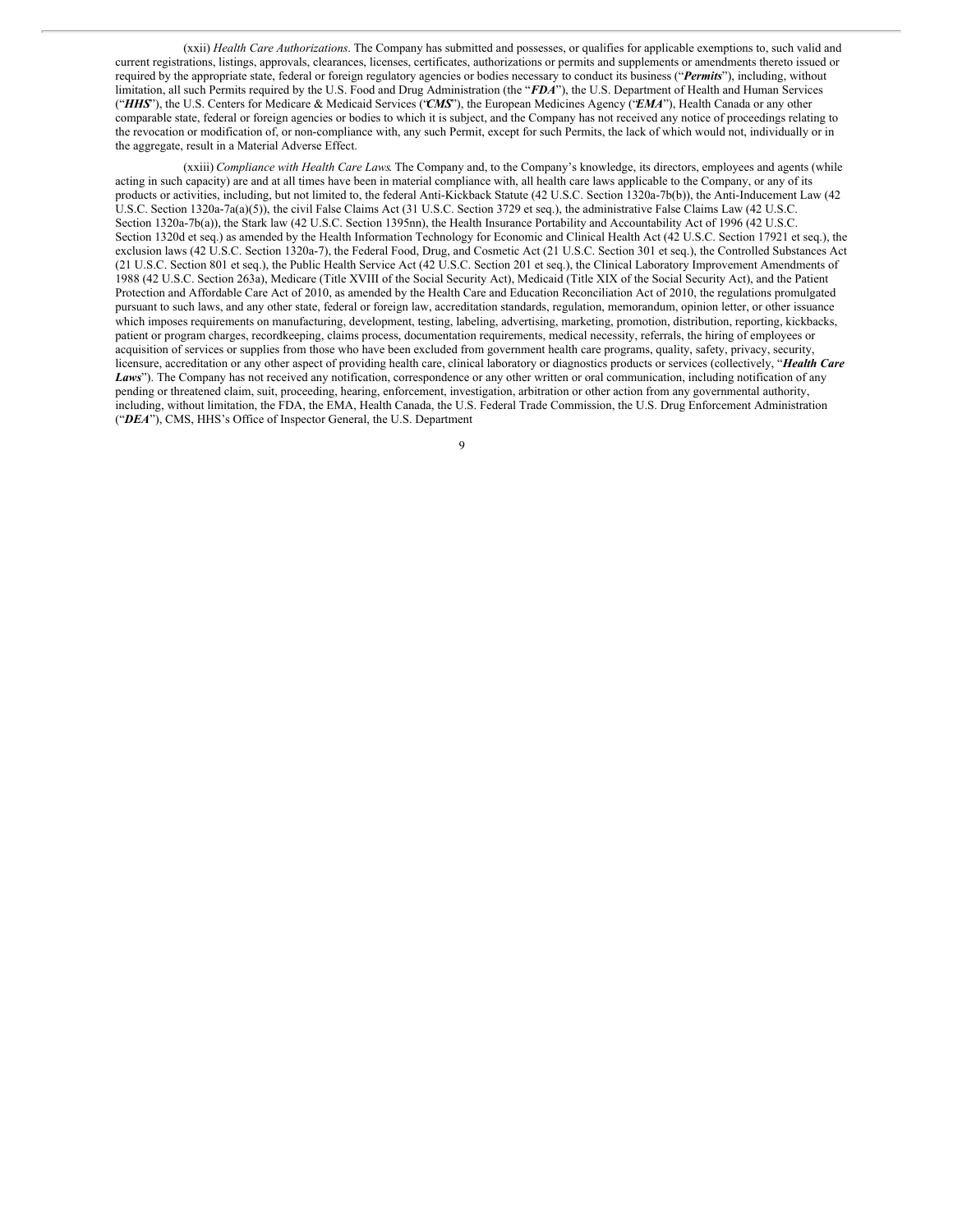of Justice and state Attorneys General or similar agencies of potential or actual non-compliance by, or liability of, the Company under any Health Care Laws, except, with respect to any of the foregoing, such as would not, individually or in the aggregate, result in a Material Adverse Effect. To the Company's knowledge, there are no facts or circumstances that would reasonably be expected to give rise to material liability of the Company under any Health Care Laws. The statements with respect to Health Care Laws and the Company's compliance therewith included in the Registration Statement and in the Prospectus fairly summarize the matters therein described.

(xxiv) *Clinical Trials*. The studies, tests and preclinical and clinical trials conducted by or on behalf of, or sponsored by, the Company, or in which the Company has participated, that are described in the Registration Statement or the Prospectus, or the results of which are referred to in the Registration Statement or the Prospectus, were and, if still pending, are being conducted in all material respects in accordance with protocols, procedures and controls pursuant to, where applicable, accepted professional and scientific standards for products or product candidates comparable to those being developed by the Company and all applicable statutes, rules and regulations of the FDA, the EMA, Health Canada and other comparable regulatory agencies outside of the U.S. to which they are subject, including, without limitation, 21 C.F.R. Parts 50, 54, 56, 58, 312, and 812; the descriptions of the results of such studies, tests and trials contained in the Registration Statement or the Prospectus do not contain any misstatement of a material fact or omit a material fact necessary to make such statements not misleading; the Company has no knowledge of any studies, tests or trials not described in the Registration Statement or the Prospectus the results of which reasonably call into question in any material respect the results of the studies, tests and trials described in the Registration Statement or Prospectus; and the Company has not received any notices or other correspondence from the FDA, EMA, Health Canada or any other foreign, state or local governmental body exercising comparable authority or any Institutional Review Board or comparable authority requiring or threatening the termination, suspension or material modification of any studies, tests or preclinical or clinical trials conducted by or on behalf of, or sponsored by, the Company or in which the Company has participated, and, to the Company's knowledge, there are no reasonable grounds for the same. Except as disclosed in the Registration Statement and the Prospectus, there has not been any violation of law or regulation by the Company in its respective product development efforts, submissions or reports to any regulatory authority that could reasonably be expected to require investigation, corrective action or enforcement action.

(xxv) *Absence of Settlement Agreements or Undertakings*. Except as disclosed in the Registration Statement and the Prospectus, the Company is not a party to any corporate integrity agreements, monitoring agreements, consent decrees, settlement orders, or similar agreements with or imposed by any governmental authority.

(xxvi) *Absence of Legal or Governmental Proceedings*. Except as disclosed in the Registration Statement and the Prospectus, there are no legal or governmental proceedings pending to which the Company or any of its subsidiaries is a party or of which any property or assets of the Company or any of its subsidiaries is the subject that, if determined adversely to the Company, would, in the aggregate, result in a Material Adverse Effect; and to the Company's knowledge, no such proceedings are threatened or contemplated by governmental authorities or others.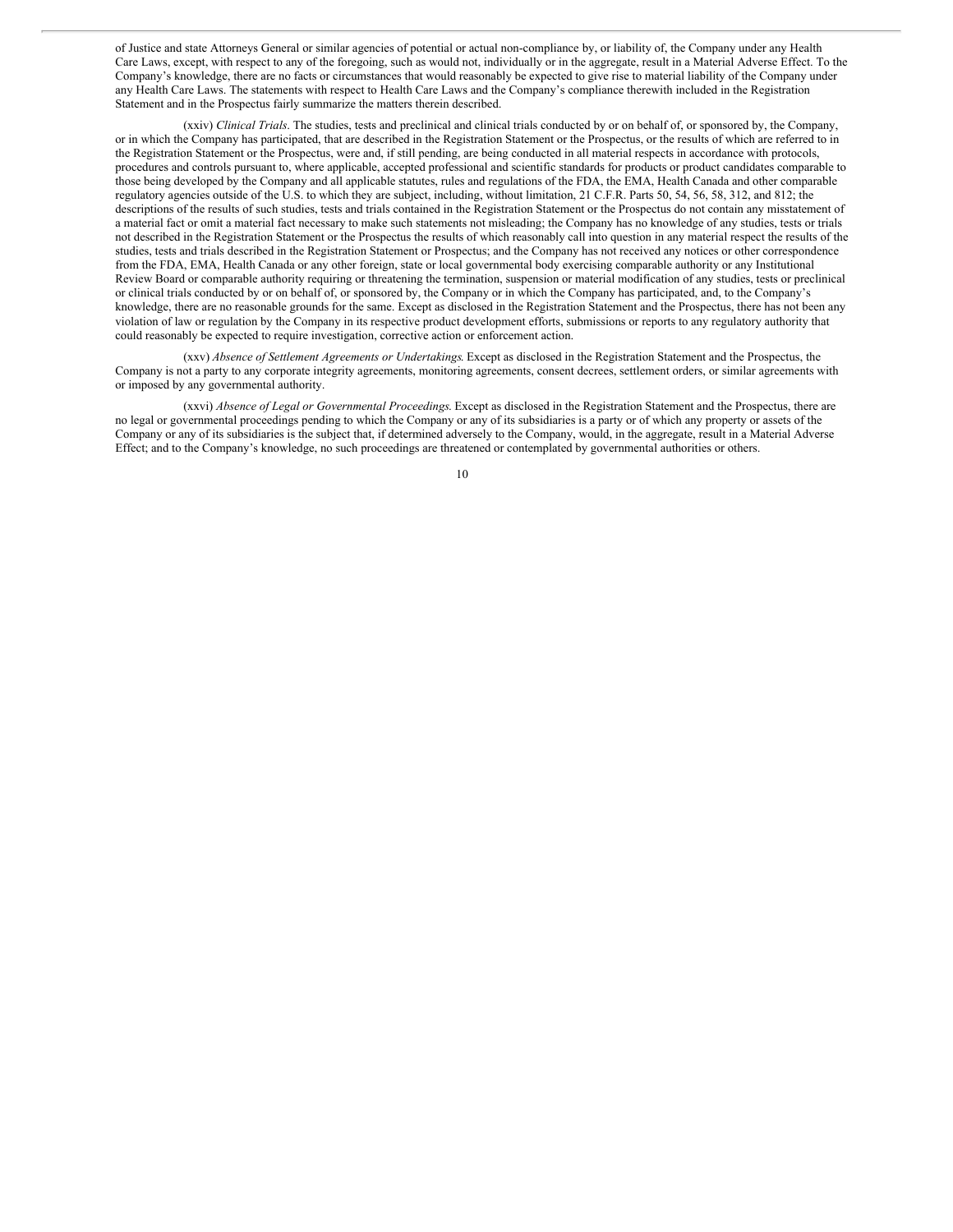(xxvii) *Material Contracts*. There are no contracts or other documents required to be described in the Registration Statement or filed as exhibits to the Registration Statement that are not described and filed as required. The statements made in the Registration Statement and Prospectus, insofar as they purport to constitute summaries of the terms of the contracts and other documents described and filed, constitute accurate summaries of the terms of such contracts and documents in all material respects. Except as disclosed in the Registration Statement and the Prospectus, neither the Company nor any of its subsidiaries has knowledge that any other party to any such contract or other document has any intention not to render full performance as contemplated by the terms thereof.

(xxviii) *Insurance*. The Company and each of its subsidiaries maintain insurance from nationally recognized, in the applicable country, insurers in such amounts and covering such risks as is commercially reasonable in accordance with customary practices for companies engaged in similar businesses and similar industries for the conduct of their respective businesses and the value of their respective properties and as is customary for companies engaged in similar businesses in similar industries. All policies of insurance of the Company and its subsidiaries are in full force and effect; the Company and each of its subsidiaries are in compliance with the terms of such policies in all material respects; and neither the Company nor any of its subsidiaries has received notice from any insurer or agent of such insurer that capital improvements or other expenditures are required or necessary to be made in order to continue such insurance; there are no material claims by the Company or any of its subsidiaries under any such policy or instrument as to which any insurance company is denying liability or defending under a reservation of rights clause; and neither the Company nor any such subsidiary has any reason to believe that it will not be able to renew its existing insurance coverage as and when such coverage expires or to obtain similar coverage from similar insurers as may be necessary to continue its business at a cost that would not result in a Material Adverse Effect.

(xxix) *Related Party Disclosure*. No relationship, direct or indirect, exists between or among the Company, on the one hand, and the directors, officers, shareholders, customers or suppliers of the Company, on the other hand, that is required to be described in the Registration Statement or the Prospectus which is not so described.

(xxx) *No Labor Dispute*. No labor disturbance by or dispute with the employees of the Company or any of its subsidiaries exists or, to the knowledge of the Company, is imminent that could result in a Material Adverse Effect.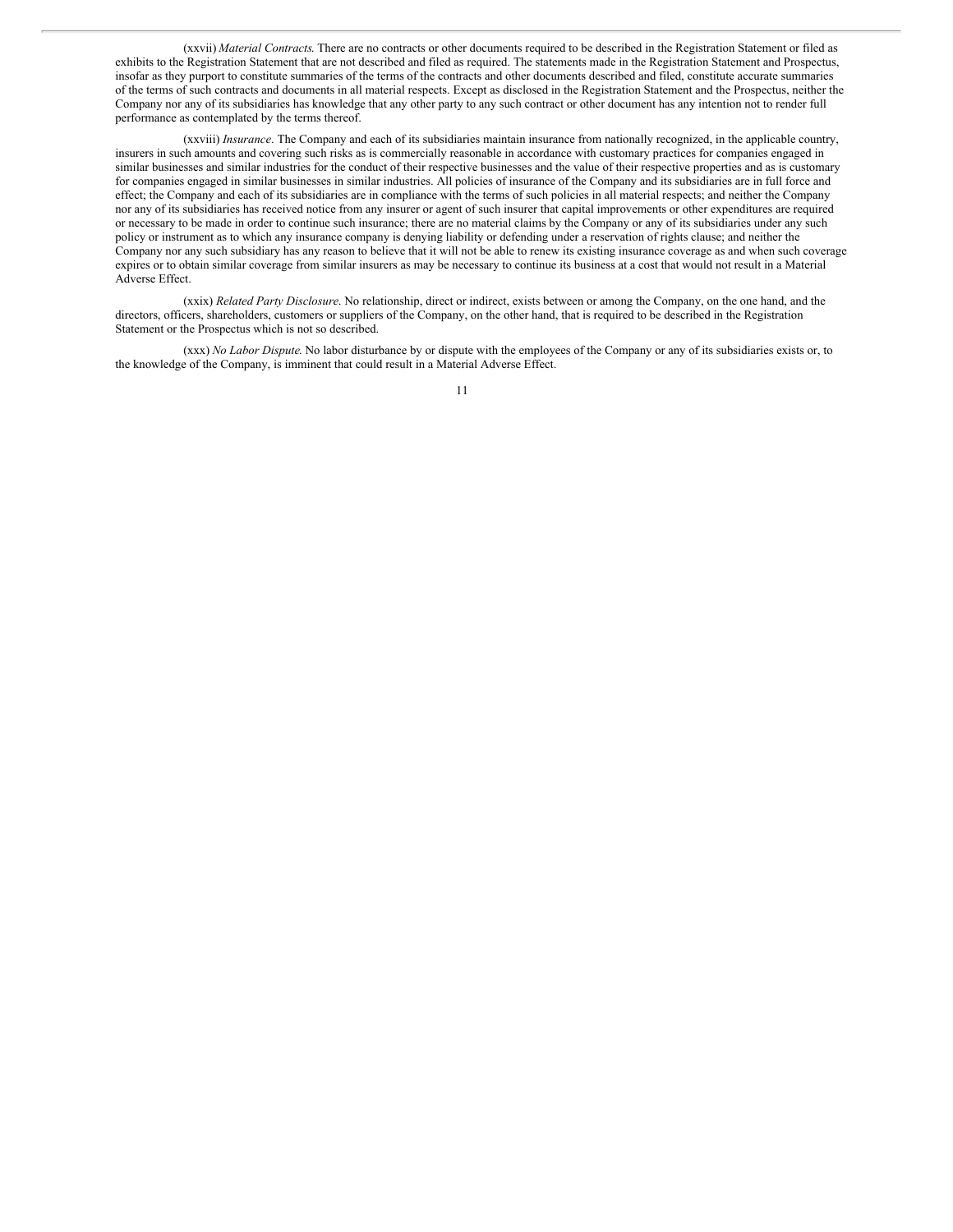(xxxi) *No Violation or Default*. Except as disclosed in the Registration Statement and the Prospectus, neither the Company nor any of its subsidiaries (i) is in violation of its articles of association, charter or by-laws (or similar organizational documents), (ii) is in default, and no event has occurred that, with notice or lapse of time or both, would constitute such a default, in the due performance or observance of any term, covenant, condition or other obligation contained in any indenture, mortgage, deed of trust, loan agreement, license or other agreement or instrument to which it is a party or by which it is bound or to which any of its properties or assets is subject, or (iii) is in violation of any statute or any order, rule or regulation of any court or governmental agency or body having jurisdiction over it or its property or assets or has failed to obtain any license, permit, certificate, franchise or other governmental authorization or permit necessary to the ownership of its property or to the conduct of its business, except in the case of clauses (ii) and (iii), to the extent any such conflict, breach, violation or default would not, individually or in the aggregate, result in a Material Adverse Effect.

(xxxii) *Environmental Laws*. Except as disclosed in the Registration Statement and the Prospectus, the Company and each of its subsidiaries (i) are, and at all times prior hereto were, in compliance with all laws, regulations, ordinances, rules, orders, judgments, decrees, permits or other legal requirements of any governmental authority, including without limitation any international, foreign, national, state, provincial, regional, or local authority, relating to pollution, the protection of human health or safety, the environment, or natural resources, or to use, handling, storage, manufacturing, transportation, treatment, discharge, disposal or release of hazardous or toxic substances or wastes, pollutants or contaminants (*"Environmental Laws"*) applicable to such entity, which compliance includes, without limitation, obtaining, maintaining and complying with all permits and authorizations and approvals required by Environmental Laws to conduct their respective businesses, and (ii) have not received notice or otherwise have knowledge of any actual or alleged violation of Environmental Laws, or of any actual or potential liability for or other obligation concerning the presence, disposal or release of hazardous or toxic substances or wastes, pollutants or contaminants. Except as described in the Registration Statement and the Prospectus, (x) there are no proceedings that are pending, or to the Company's knowledge, threatened, against the Company or any of its subsidiaries under Environmental Laws in which a governmental authority is also a party, other than such proceedings regarding which it is reasonably believed no monetary sanctions of \$100,000 or more will be imposed, (y) the Company and its subsidiaries are not aware of any issues regarding compliance with Environmental Laws, including any pending or proposed Environmental Laws, or liabilities or other obligations under Environmental Laws or concerning hazardous or toxic substances or wastes, pollutants or contaminants, that could result in a Material Adverse Effect, and (z) none of the Company and its subsidiaries anticipates material capital expenditures relating to Environmental Laws.

(xxxiii) *Taxes*. The Company and each of its subsidiaries have filed all federal, state, local and foreign tax returns required to be filed through the date hereof, subject to permitted extensions, and have paid all taxes due, and no tax deficiency has been determined adversely to the Company or any of its subsidiaries, nor does the Company have any knowledge of any tax deficiencies that have been, or would reasonably be expected to be asserted against the Company, that would, in the aggregate, result in a Material Adverse Effect.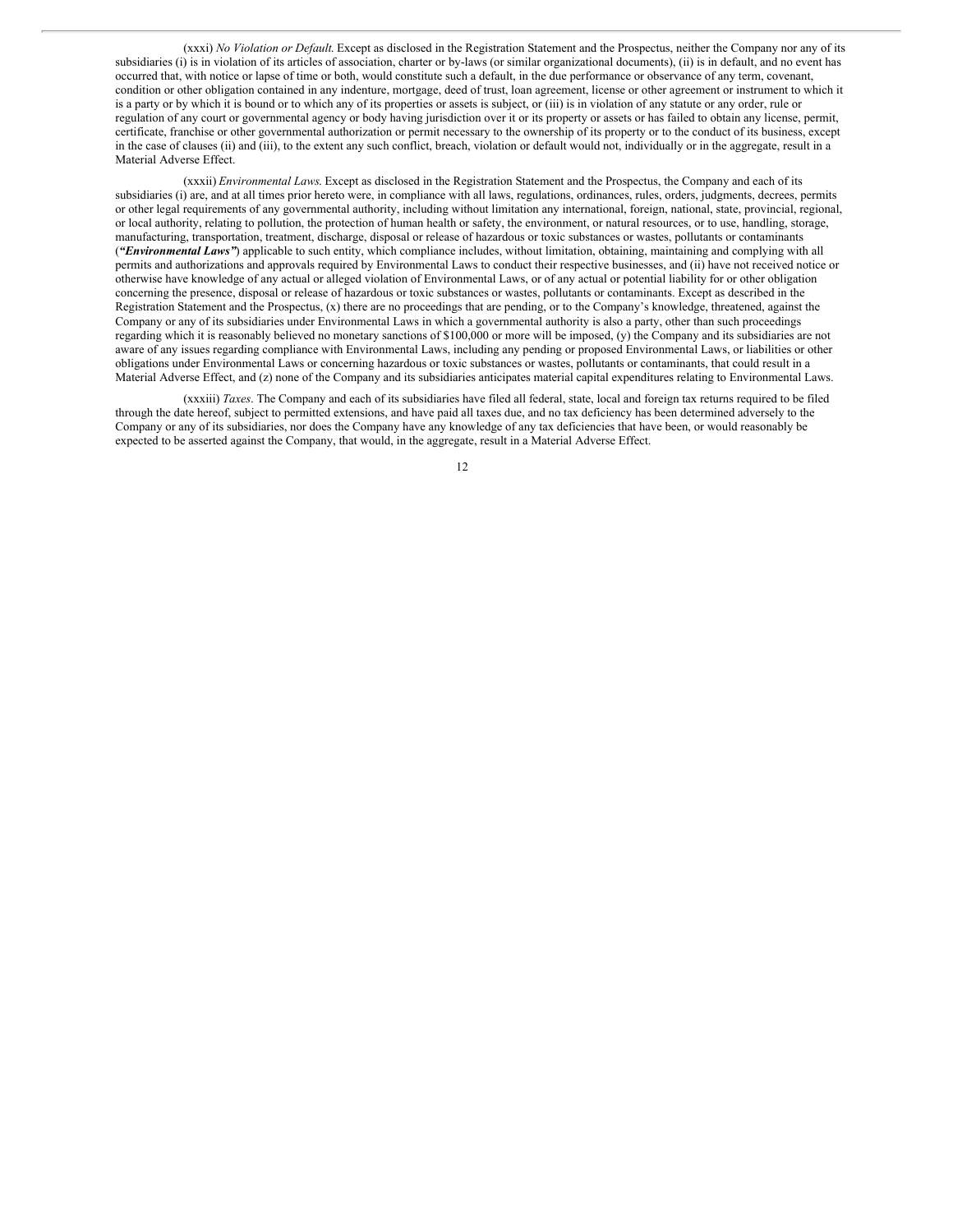(xxxiv) *ERISA Compliance*. (i) Each "employee benefit plan" (within the meaning of Section 3(3) of the Employee Retirement Security Act of 1974, as amended (*"ERISA"*)) for which the Company or any member of its "Controlled Group" (defined as any organization which is a member of a controlled group of corporations within the meaning of Section 414 of the Internal Revenue Code of 1986, as amended (the *"Code"*)) would have any liability (each a *"Plan"*) has been maintained in compliance in all material respects with its terms and with the requirements of all applicable statutes, rules and regulations including ERISA and the Code; (ii) no prohibited transaction, within the meaning of Section 406 of ERISA or Section 4975 of the Code, has occurred with respect to any Plan excluding transactions effected pursuant to a statutory or administrative exemption; (iii) with respect to each Plan subject to Title IV of ERISA (A) no "reportable event" (within the meaning of Section 4043(c) of ERISA) has occurred or is reasonably expected to occur that would result in a material loss to the Company, (B) no "accumulated funding deficiency" (within the meaning of Section 302 of ERISA or Section 412 of the Code), whether or not waived, has occurred or is reasonably expected to occur, (C) the fair market value of the assets under each Plan that is required to be funded exceeds the present value of all benefits accrued under such Plan (determined based on those assumptions used to fund such Plan), and (D) neither the Company or any member of its Controlled Group has incurred, or reasonably expects to incur, any liability under Title IV of ERISA (other than contributions to the Plan or premiums to the Pension Benefit Guaranty Corporation in the ordinary course and without default) in respect of a Plan (including a "multiemployer plan", within the meaning of Section 4001(c)(3) of ERISA); and (iv) each Plan that is intended to be qualified under Section 401(a) of the Code is so qualified and nothing has occurred, to the Company's knowledge, whether by action or by failure to act, which would cause the loss of such qualification.

(xxxv) *Accuracy of Statistical and Market Data*. The statistical and market-related data included in the Registration Statement and the Prospectus and the consolidated financial statements of the Company and its subsidiaries included or incorporated by reference in the Registration Statement and the Prospectus are based on or derived from sources that the Company believes to be reliable in all material respects.

(xxxvi) *Not an Investment Company*. Neither the Company nor any of its subsidiaries is, and as of the applicable Settlement Date and, after giving effect to the offer and sale of the Shares and the application of the proceeds therefrom as described under "Use of Proceeds" in the Registration Statement and the Prospectus, none of them will be, (i) an "investment company" or a company "controlled" by an "investment company" within the meaning of the Investment Company Act of 1940, as amended (the *"Investment Company Act"*), and the rules and regulations of the Commission thereunder, or (ii) a "business development company" (as defined in Section 2(a)(48) of the Investment Company Act).

(xxxvii) *Accuracy of Certain Summaries and Statements*. The statements set forth or incorporated by reference, as applicable, in each of the Registration Statement and the Prospectus under the captions "Description of the Securities We May Offer", and in the Company's Annual Report on Form 10-K for the year ended December 31, 2021 under the captions "Legal Proceedings" and "Certain Relationships and Related Transactions, and Director Independence", insofar as they purport to summarize the provisions of the laws and documents referred to therein, are accurate summaries in all material respects.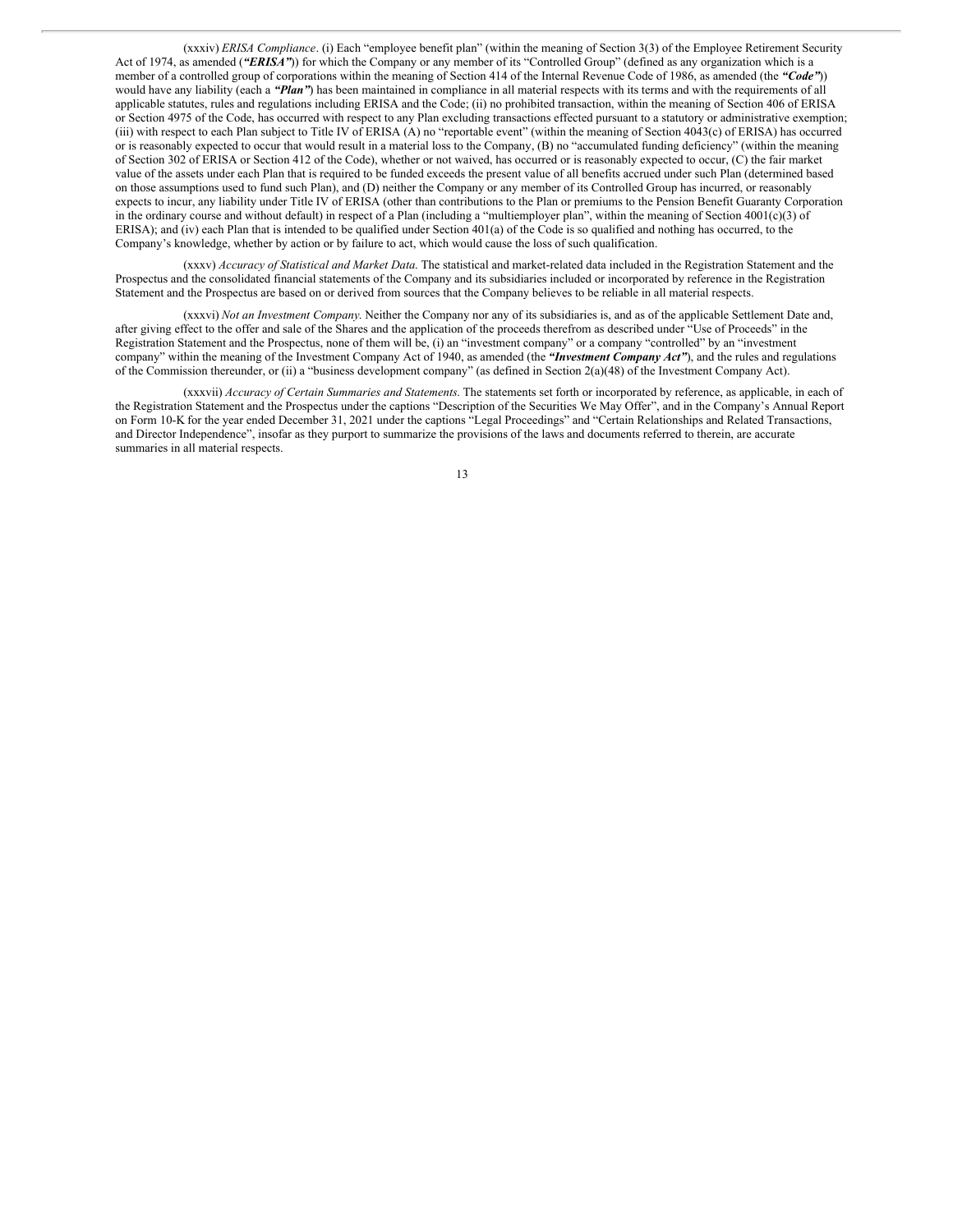(xxxviii) *Registration Rights*. Except as disclosed in the Registration Statement, the Prospectus and in Exhibit 4.3 to the Company's Annual Report on Form 10-K for the year ended December 31, 2021, there are no contracts, agreements or understandings between the Company and any person granting such person the right to require the Company to file a registration statement under the Securities Act with respect to any securities of the Company owned or to be owned by such person. There are no contracts, agreements or understandings to require the Company to include any such securities in the securities proposed to be offered pursuant to this Agreement.

(xxxix) *No Other Brokers*. Neither the Company nor any of its subsidiaries is a party to any contract, agreement or understanding with any person (other than this Agreement) that would give rise to a valid claim against any of them or the Agent for a brokerage commission, finder's fee or like payment in connection with the offering and sale of the Shares.

(xl) *No Integration*. The Company has not sold or issued any securities that would be integrated with the offering of the Shares contemplated by this Agreement pursuant to the Securities Act or the interpretations thereof by the Commission.

(xli) *Absence of Stabilization or Manipulation*. The Company and its affiliates have not taken, directly or indirectly, any action designed to or that has constituted or that could reasonably be expected to cause or result in the stabilization or manipulation of the price of any security of the Company in connection with the offering of the Shares.

(xlii) *Exchange Act Registration and Listing of the Common Stock*. The shares of Common Stock are registered pursuant to Section 12(b) of the Exchange Act and listed on Nasdaq; the Company has taken no action designed to, or reasonably likely to have the effect of, terminating the registration of the Common Stock under the Exchange Act or delisting the Common Stock from Nasdaq, nor has the Company received any notification that the Commission or Nasdaq is contemplating terminating such registration or listing.

(xliii) *Of ering Material*. The Company has not distributed and prior to any Settlement Date, will not distribute any offering material in connection with any Placement (as defined in Section 2(a)(i) below), other than any Preliminary Prospectus, the Prospectus, and any Permitted Free Writing Prospectus to which the Agent has consented.

(xliv) *Compliance with Labor Laws*. Neither the Company nor any subsidiary is in violation of or has received notice of any violation with respect to any federal or state law relating to discrimination in the hiring, promotion or pay of employees, nor any applicable federal or state wage and hour laws, nor any state law precluding the denial of credit due to the neighborhood in which a property is situated, the violation of any of which could result in a Material Adverse Effect.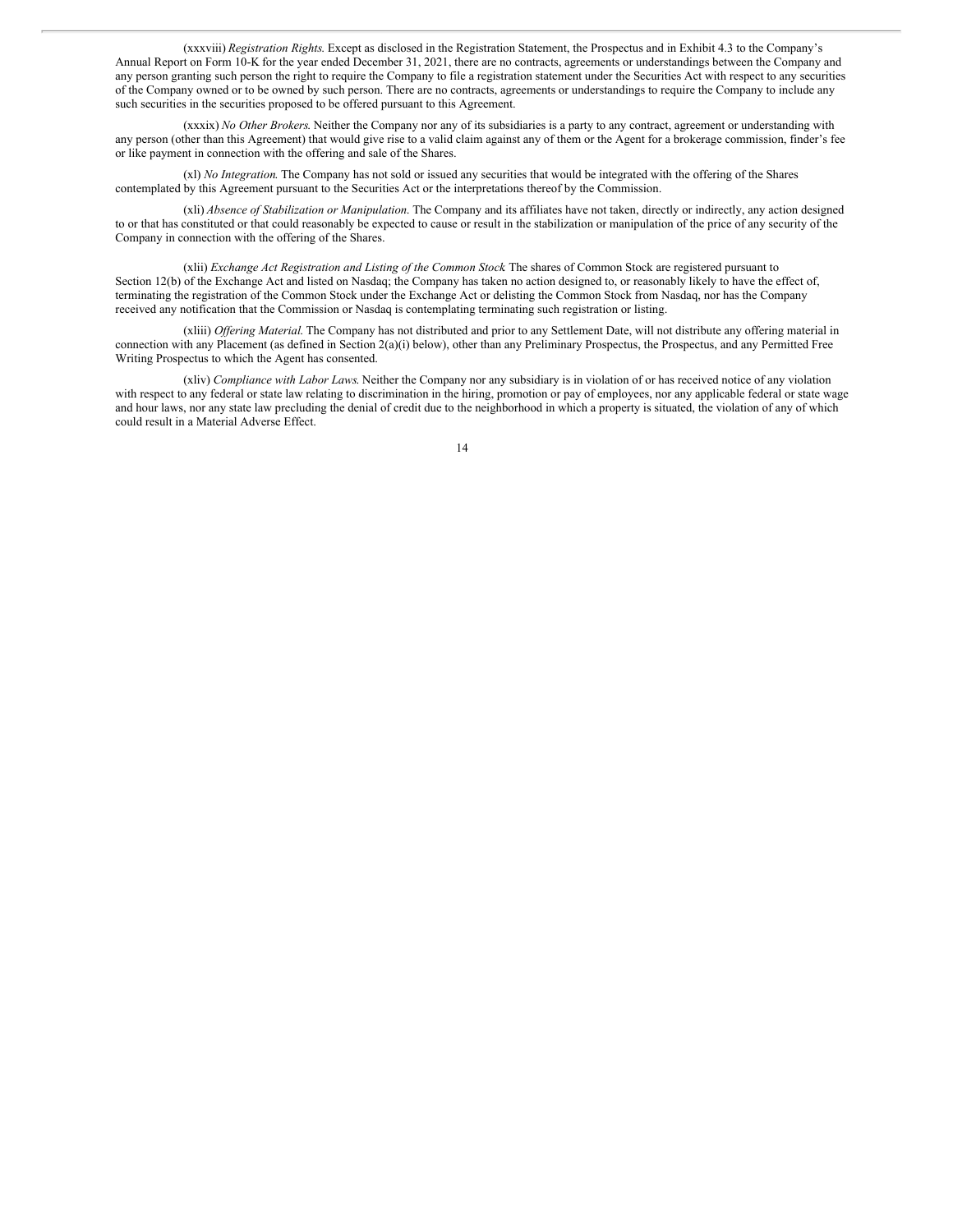(xlv) *No Unlawful Payments*. Neither the Company nor any of its subsidiaries, nor, to the knowledge of the Company, any director, officer, agent, employee or other person associated with or acting on behalf of the Company or any of its subsidiaries, has (i) used any corporate funds for any unlawful contribution, gift, entertainment or other unlawful expense relating to political activity; (ii) made any direct or indirect unlawful payment to any foreign or domestic government official or employee from corporate funds; (iii) violated or is in violation of any provision of the U.S. Foreign Corrupt Practices Act of 1977, the Organization for Economic Co-operation and Development Convention on Bribery of Foreign Public Officials in International Business Transactions, and the rules and regulations thereunder and any other similar foreign or domestic law or regulation; or (iv) made any bribe, rebate, payoff, influence payment, kickback or other unlawful payment. The Company has instituted and maintains policies and procedures designed to ensure continued compliance with the laws and regulations referenced in clause (iii) of this paragraph.

(xlvi) *Anti-Money Laundering Compliance*. The operations of the Company and its subsidiaries are and have been conducted at all times in compliance with applicable financial recordkeeping and reporting requirements of the Currency and Foreign Transactions Reporting Act of 1970, as amended, the money laundering statutes of all applicable jurisdictions, the rules and regulations thereunder and any applicable related or similar rules, regulations or guidelines, issued, administered or enforced by any governmental agency (collectively, the *"Money Laundering Laws"*) and no action, suit or proceeding by or before any court or governmental agency, authority or body or any arbitrator involving the Company or any of its subsidiaries with respect to the Money Laundering Laws is pending or, to the knowledge of the Company, threatened.

(xlvii) *OFAC*.

(i) Neither the Company nor any of its subsidiaries, nor any or their directors, officers or employees, nor, to the Company's knowledge, any agent, affiliate or representative of the Company or its subsidiaries, is an individual or entity that is, or is owned or controlled by an individual or entity that is:

(1) the subject of any sanctions administered or enforced by the U.S. Department of Treasury's Office of Foreign Assets Control, the United Nations Security Council, the European Union, Her Majesty's Treasury, or other relevant sanctions authority (collectively, "*Sanctions*"), nor

(2) located, organized or resident in a country or territory that is the subject of Sanctions (including, without limitation, Crimea, Cuba, Iran, North Korea and Syria).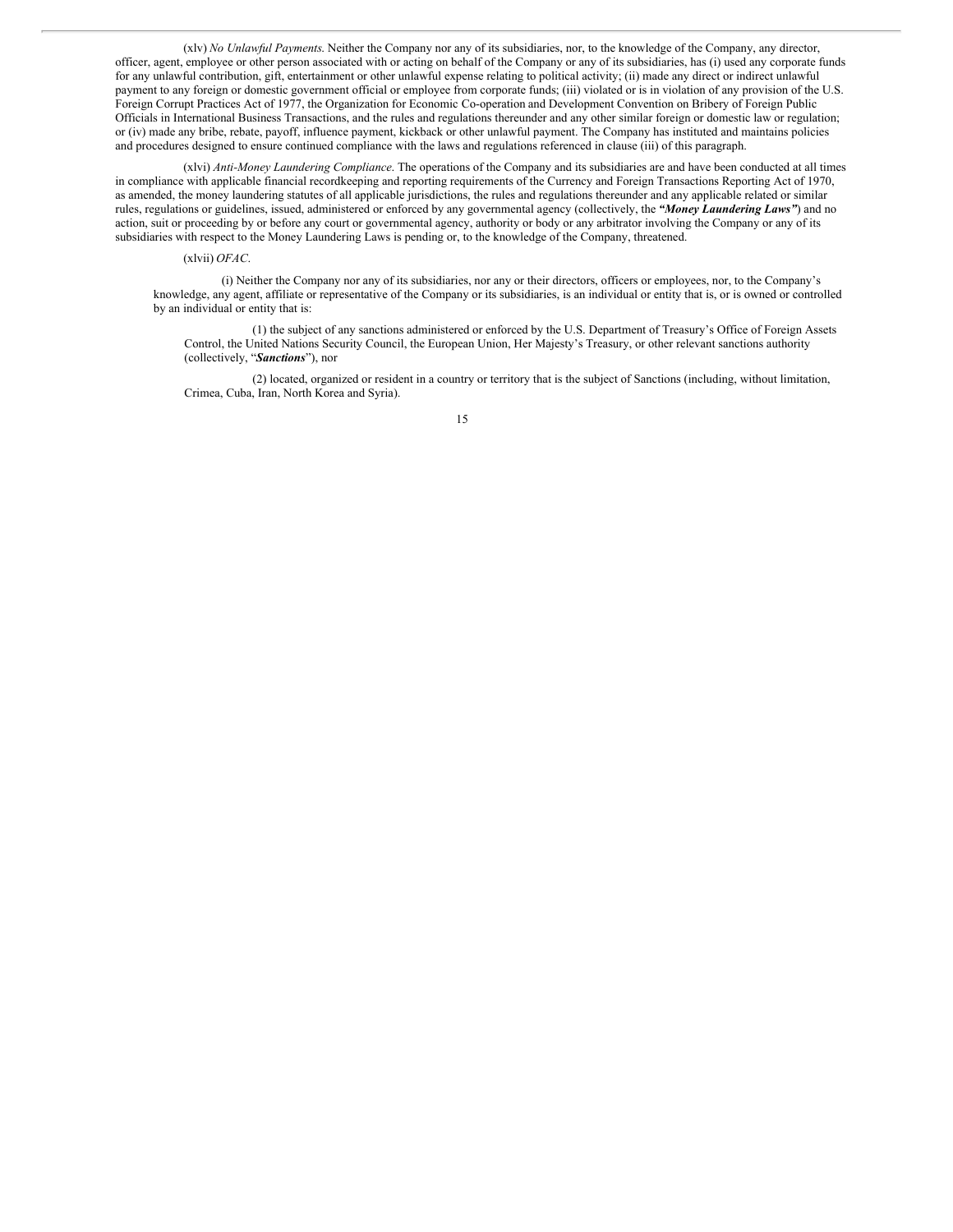(ii) Neither the Company nor any of its subsidiaries will, directly or indirectly, use the proceeds of the offering, or lend, contribute or otherwise make available such proceeds to any subsidiary, joint venture partner or other individual or entity:

(1) to fund or facilitate any activities or business of or with any individual or entity or in any country or territory that, at the time of such funding or facilitation, is the subject of Sanctions; or

(2) in any other manner that will result in a violation of Sanctions by any individual or entity (including any individual or entity participating in the offering, whether as underwriter, advisor, investor or otherwise).

(iii) For the past five years, neither the Company nor any of its subsidiaries has knowingly engaged in, and is not now knowingly engaged in, any dealings or transactions with any individual or entity, or in any country or territory, that at the time of the dealing or transaction is or was the subject of Sanctions.

(xlviii) *Not a Passive Foreign Investment Company*. Subject to the qualifications and assumptions set forth in the Registration Statement, the Company is not, and upon the sale of the Shares contemplated by this Agreement does not expect to become, a "passive foreign investment company" (as defined in Section 1297 of the Code, and the regulations promulgated thereunder).

(xlix) *No Taxes or Fees Due Upon Issuance*. No stamp, issue, registration, documentary, transfer or other similar taxes and duties, including interest and penalties, are payable on or in connection with the issuance and sale of the Shares by the Company or the execution and delivery of this Agreement.

(l) *No Immunity*. Neither the Company nor any of its subsidiaries, nor any of their respective properties or assets, has any immunity from the jurisdiction of any court or from any legal process (whether through service or notice, attachment to prior judgment, attachment in aid of execution or otherwise) under the laws of any jurisdiction in which it is organized, headquartered or doing business.

(li) *No Legal, Accounting or Tax Advice*. The Company has not relied upon the Agent or legal counsel for the Agent for any legal, tax or accounting advice in connection with the offering and sale of the Shares.

(lii) *Certificate as Representation and Warranty*. Any certificate signed by any officer of the Company and delivered to the Agent or the Agent's counsel in connection with the offering of the Shares shall be deemed a representation and warranty by the Company to the Agent as to the matters covered thereby.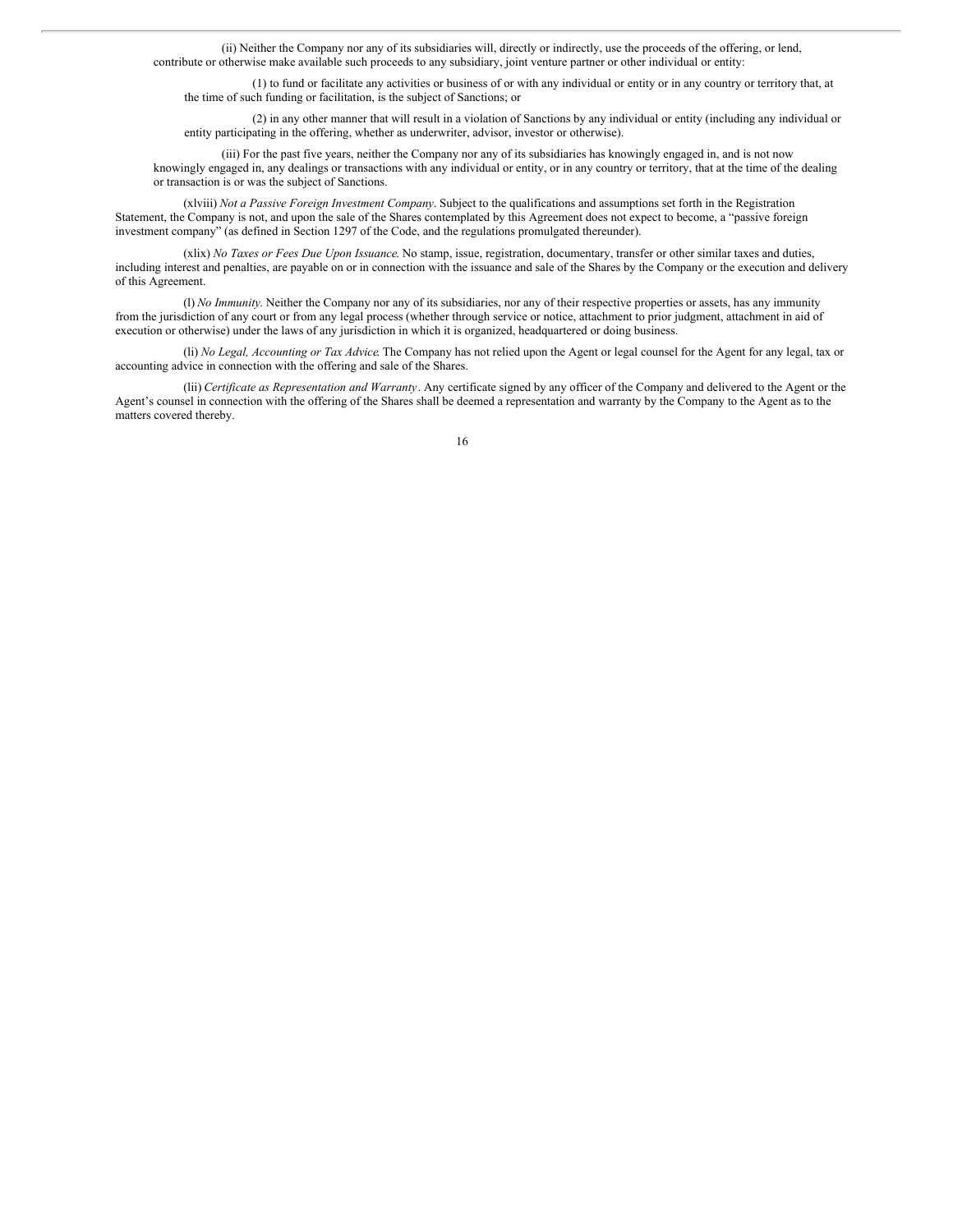(liii) *Cybersecurity.* The Company and its subsidiaries' information technology assets and equipment, computers, systems, networks, hardware, software, websites, applications, and databases (collectively, "*IT Systems*") are adequate for, and operate and perform in all material respects as required in connection with the operation of the business of the Company and its subsidiaries as currently conducted, free and clear of all material bugs, errors, defects, Trojan horses, time bombs, malware and other corruptants. The Company and its subsidiaries have implemented and maintained commercially reasonable physical, technical and administrative controls, policies, procedures, and safeguards to maintain and protect their material confidential information and the integrity, continuous operation, redundancy and security of all IT Systems and data, including "Personal Data," used in connection with their businesses. "*Personal Data*" means (i) a natural person's name, street address, telephone number,e-mail address, photograph, social security number or tax identification number, driver's license number, passport number, credit card number, bank information, or customer or account number; (ii) any information which would qualify as "personally identifying information" under the Federal Trade Commission Act, as amended; (iii) "personal data" as defined by GDPR (as defined below); (iv) any information which would qualify as "protected health information" under the Health Insurance Portability and Accountability Act of 1996, as amended by the Health Information Technology for Economic and Clinical Health Act (collectively, "*HIPAA*"); and (v) any other piece of information that allows the identification of such natural person, or his or her family, or permits the collection or analysis of any data related to an identified person's health or sexual orientation. There have been no breaches, violations, outages or unauthorized uses of or accesses to same, except for those that have been remedied without material cost or liability or the duty to notify any other person, nor any incidents under internal review or investigations relating to the same. The Company and its subsidiaries are presently in material compliance with all applicable laws or statutes and all judgments, orders, rules and regulations of any court or arbitrator or governmental or regulatory authority, internal policies and contractual obligations relating to the privacy and security of IT Systems and Personal Data and to the protection of such IT Systems and Personal Data from unauthorized use, access, misappropriation or modification.

(liv) *Compliance with Data Privacy Laws.* The Company and its subsidiaries are, and at all prior times were, in material compliance with all applicable state and federal data privacy and security laws and regulations, including without limitation HIPAA, and the Company and its subsidiaries have taken commercially reasonable actions to prepare to comply with, and since May 25, 2018, have been and currently are in compliance with, the European Union General Data Protection Regulation ("*GDPR*") (EU 2016/679) (collectively, the "*Privacy Laws*"). To ensure compliance with the Privacy Laws, the Company and its subsidiaries have in place, comply with, and take appropriate steps reasonably designed to ensure compliance in all material respects with their policies and procedures relating to data privacy and security and the collection, storage, use, disclosure, handling, and analysis of Personal Data. The Company and its subsidiaries have at all times made all disclosures to users or customers required by applicable laws and regulatory rules or requirements, and none of such disclosures made or contained in any Policy have, to the knowledge of the Company, been inaccurate or in violation of any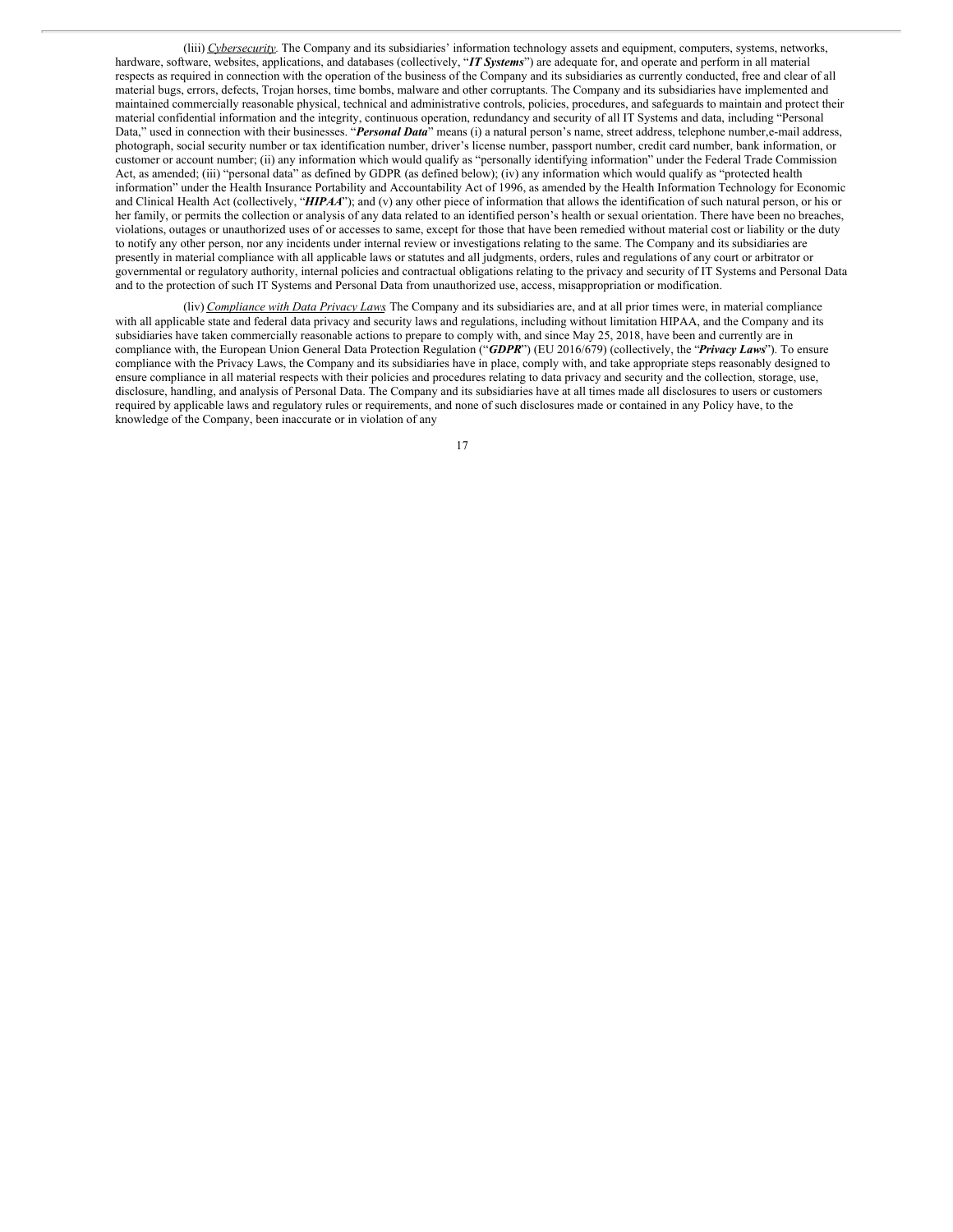applicable laws and regulatory rules or requirements in any material respect. The Company further certifies that neither it nor any subsidiary: (i) has received notice of any actual or potential liability under or relating to, or actual or potential violation of, any of the Privacy Laws, and has no knowledge of any event or condition that would reasonably be expected to result in any such notice; (ii) is currently conducting or paying for, in whole or in part, any investigation, remediation, or other corrective action pursuant to any Privacy Law; or (iii) is a party to any order, decree, or agreement that imposes any obligation or liability under any Privacy Law.

(lv) *eXtensible Business Reporting Language*. The interactive data in eXtensible Business Reporting Language included or incorporated by reference in the Registration Statement fairly presents the information called for in all material respects and has been prepared in accordance with the Commission's rules and guidelines applicable thereto.

(lvi) *No Shutdowns or Prohibitions*. The Company has not had any product, clinical laboratory or manufacturing site (whether Company-owned or, to the Company's knowledge, that of a third party manufacturer for the Company's products) subject to a governmental authority (including FDA) shutdown or import or export prohibition, nor received any FDA Form 483 or other governmental authority notice of inspectional observations, "warning letters," "untitled letters," requests to make changes to the Company's products, processes or operations, or similar correspondence or notice from the FDA or other governmental authority alleging or asserting material noncompliance with any applicable Health Care Laws. To the Company's knowledge, neither the FDA nor any other governmental authority is considering such action.

(lvii) *No Safety Notices*. (i) Except as disclosed in the Registration Statement and the Prospectus, there have been no recalls, field notifications, field corrections, market withdrawals or replacements, warnings, "dear doctor" letters, investigator notices, safety alerts or other notice of action relating to an alleged lack of safety, efficacy, or regulatory compliance of the Company's products ("Safety Notices") and (ii) to the Company's knowledge, there are no facts that would be reasonably likely to result in (x) a Safety Notice with respect to the Company's products or services, (y) a change in labeling of any the Company's respective products or services, or (z) a termination or suspension of marketing or testing of any the Company's products or services.

#### *2. Purchase, Sale and Delivery of Shares*.

(a) *At-the-Market Sales.* On the basis of the representations, warranties and agreements herein contained, but subject to the terms and conditions herein set forth, the Company agrees to issue and sell through the Agent as sales agent, and the Agent agrees to use its commercially reasonable efforts to sell for and on behalf of the Company, the Shares on the following terms and conditions; *provided*, *however*, that any obligation of the Agent to use such commercially reasonable efforts shall be subject to the continuing accuracy of the representations and warranties of the Company herein, the performance by the Company of its covenants and obligations hereunder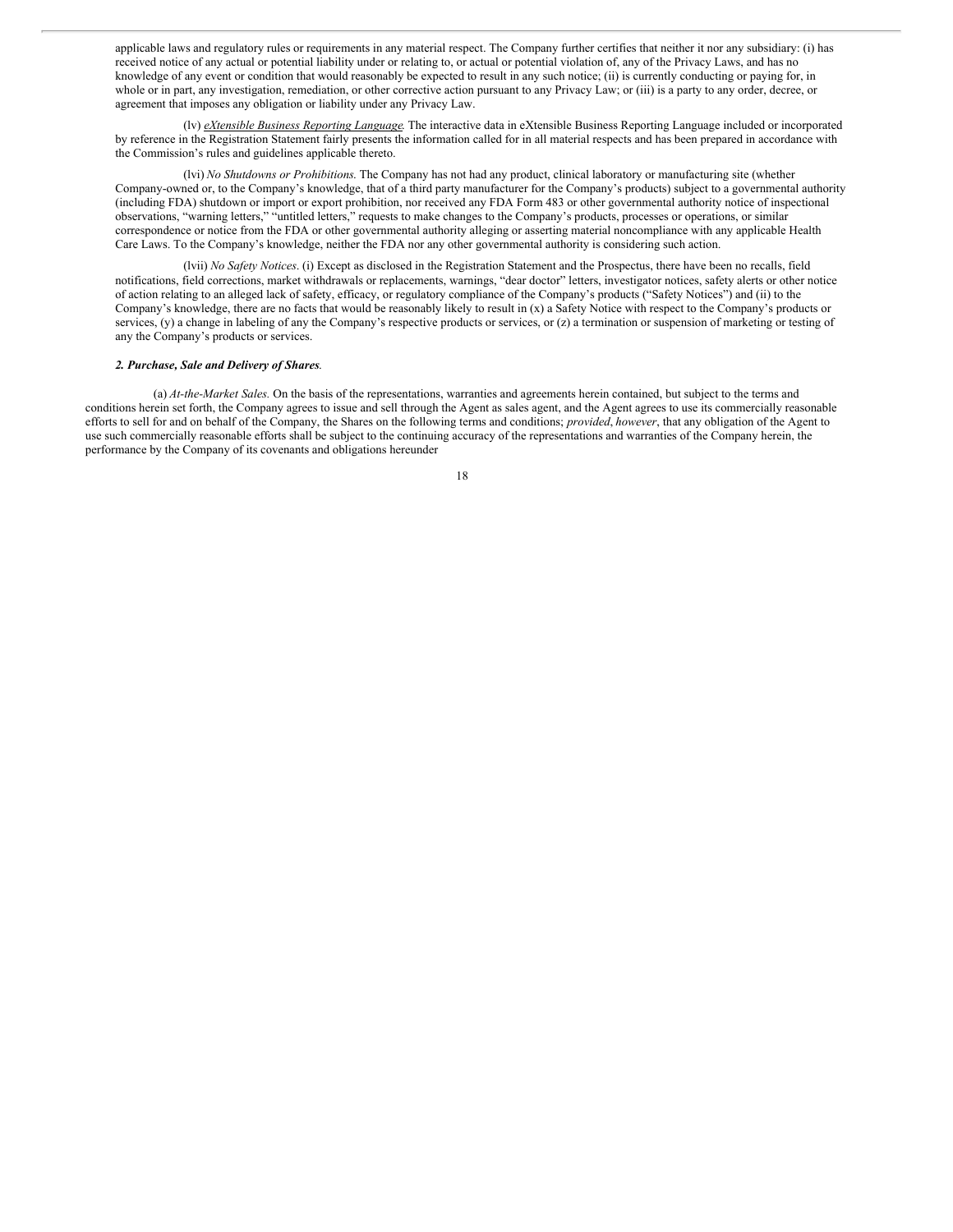and the continuing satisfaction of the additional conditions specified in Section 4 of this Agreement. The Company acknowledges and agrees that (i) there can be no assurance that the Agent will be successful in selling Shares, and (ii) the Agent will incur no liability or obligation to the Company or any other person or entity if it does not sell Shares for any reason other than a failure by the Agent to use its commercially reasonable efforts consistent with its normal trading and sales practices to sell such Shares as required under this Section 2.

(i) Each time that the Company wishes to issue and sell the Shares hereunder (each, a*"Placement"*), it will notify the Agent by email notice (or other method mutually agreed to in writing by the parties) (a *"Placement Notice"*) containing the parameters in accordance with which it desires the Shares to be sold, which shall at a minimum include the number of shares of Shares to be issued, the time period during which sales are requested to be made, any limitation on the number of Shares that may be sold in any one Trading Day (as defined below) and any minimum price below which sales may not be made, a form of which containing such minimum sales parameters necessary is attached hereto as Schedule 1. The Placement Notice shall originate from any of the individuals from the Company set forth on Schedule 2 (with a copy to each of the other individuals from the Company listed on such schedule), and shall be addressed to each of the individuals from the Agent set forth on Schedule 2, as such Schedule 2 may be amended from time to time. The Placement Notice shall be effective upon receipt by the Agent unless and until (i) in accordance with the notice requirements set forth in Section 2(a)(iii) of this Agreement, the Agent declines to accept the terms contained therein for any reason, in its sole discretion, (ii) the entire amount of the Shares have been sold, (iii) the Company suspends or terminates the Placement Notice in accordance with the notice requirements set forth in Section 2(a)(iii) below, (iv) the Company issues a subsequent Placement Notice with parameters superseding those on the earlier dated Placement Notice, or (v) this Agreement has been terminated under the provisions of Section 7. The amount of any commission or other compensation to be paid by the Company to the Agent in connection with the sale of the Shares shall be calculated in accordance with the terms set forth in Section 2(a)(v) below. It is expressly acknowledged and agreed that neither the Company nor the Agent will have any obligation whatsoever with respect to a Placement or any Shares unless and until the Company delivers a Placement Notice to the Agent and the Agent does not decline such Placement Notice pursuant to the terms set forth above, and then only upon the terms specified therein and herein. In the event of a conflict between the terms of this Agreement and the terms of the Placement Notice, the terms of the Placement Notice will control. For the purposes hereof, *"Trading Day"* means any day on which the Company's Common Stock is purchased and sold on the principal market on which the Common Stock is listed or quoted.

(ii) The Shares are to be sold by the Agent on a daily basis or otherwise as shall be agreed to by the Company and the Agent on any day that is a trading day for Nasdaq (other than a day on which Nasdaq is scheduled to close prior to its regular weekday closing time). The gross sales price of the Shares sold under this Section 2(a) shall be the market price for the Company's Common Stock sold by the Agent under this Section 2(a) at the time of such sale.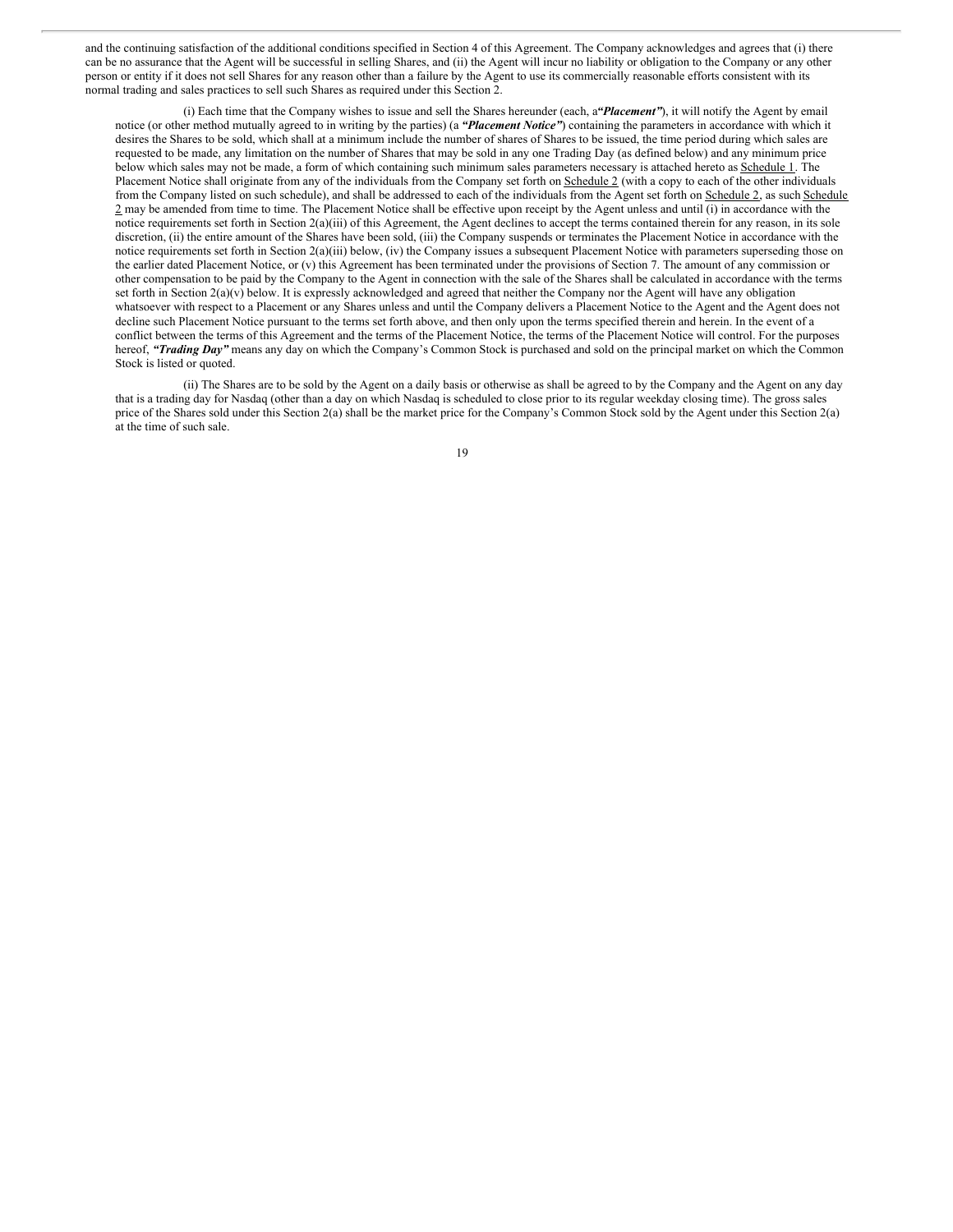(iii) Notwithstanding the foregoing, the Company may instruct the Agent by telephone (confirmed promptly by email) not to sell the Shares if such sales cannot be effected at or above the price designated by the Company in any such instruction. Furthermore, the Company shall not authorize the issuance and sale of, and the Agent shall not be obligated to use its commercially reasonable efforts to sell, any Share at a price lower than the minimum price therefor designated from time to time by the Company's Board of Directors and notified to the Agent in writing. In addition, the Company or the Agent may, upon notice to the other party hereto by telephone (confirmed promptly by email), suspend the offering of the Shares, whereupon the Agent shall so suspend the offering of Shares until further notice is provided to the other party to the contrary; *provided*, *however*, that such suspension or termination shall not affect or impair the parties' respective obligations with respect to the Shares sold hereunder prior to the giving of such notice. Notwithstanding any other provision of this Agreement, during any period in which the Company is in possession of material non-public information, the Company and the Agent agree that (i) no sale of Shares will take place, (ii) the Company shall not request the sale of any Shares, and (iii) the Agent shall not be obligated to sell or offer to sell any Shares.

(iv) Subject to the terms of the Placement Notice, the Agent may sell the Shares by any method permitted by law deemed to be an "at the market offering" as defined in Rule 415(a)(4) under the Securities Act, including sales made directly on or through Nasdaq. Subject to the terms of any Placement Notice, the Agent may also sell Shares in negotiated transactions at market prices prevailing at the time of sale or at prices related to such prevailing market prices and/or any other method permitted by law, subject to the prior written consent of the Company.

(v) The compensation to the Agent for sales of the Shares, as an agent of the Company, shall be 3.0% of the gross sales price of the Shares sold pursuant to this Section 2(a), payable in cash (the *"Sales Commission"*); *provided that* the combined Sales Commission and reimbursement of the Agent for its out-of-pocket expenses pursuant to Section 3(g), including reasonable fees and disbursements of the Agent's counsel, shall not exceed 8.0% of the gross sales price of the Shares. The remaining proceeds, after further deduction for any transaction fees imposed by any governmental or self-regulatory organization in respect of such sales, and reimbursement of expenses that the Agent may be entitled to pursuant to Section 3(g), shall constitute the net proceeds to the Company for such Shares (the "*Net Proceeds*").

(vi) The Agent will provide written confirmation to the Company (including by email correspondence to each of the individuals of the Company set forth on Schedule 2), before the opening of the Trading Day immediately following the Trading Day on which it has made sales of Shares hereunder, setting forth the number of Shares sold on such day, the volume-weighted average price of the Shares sold, and the Net Proceeds payable to the Company.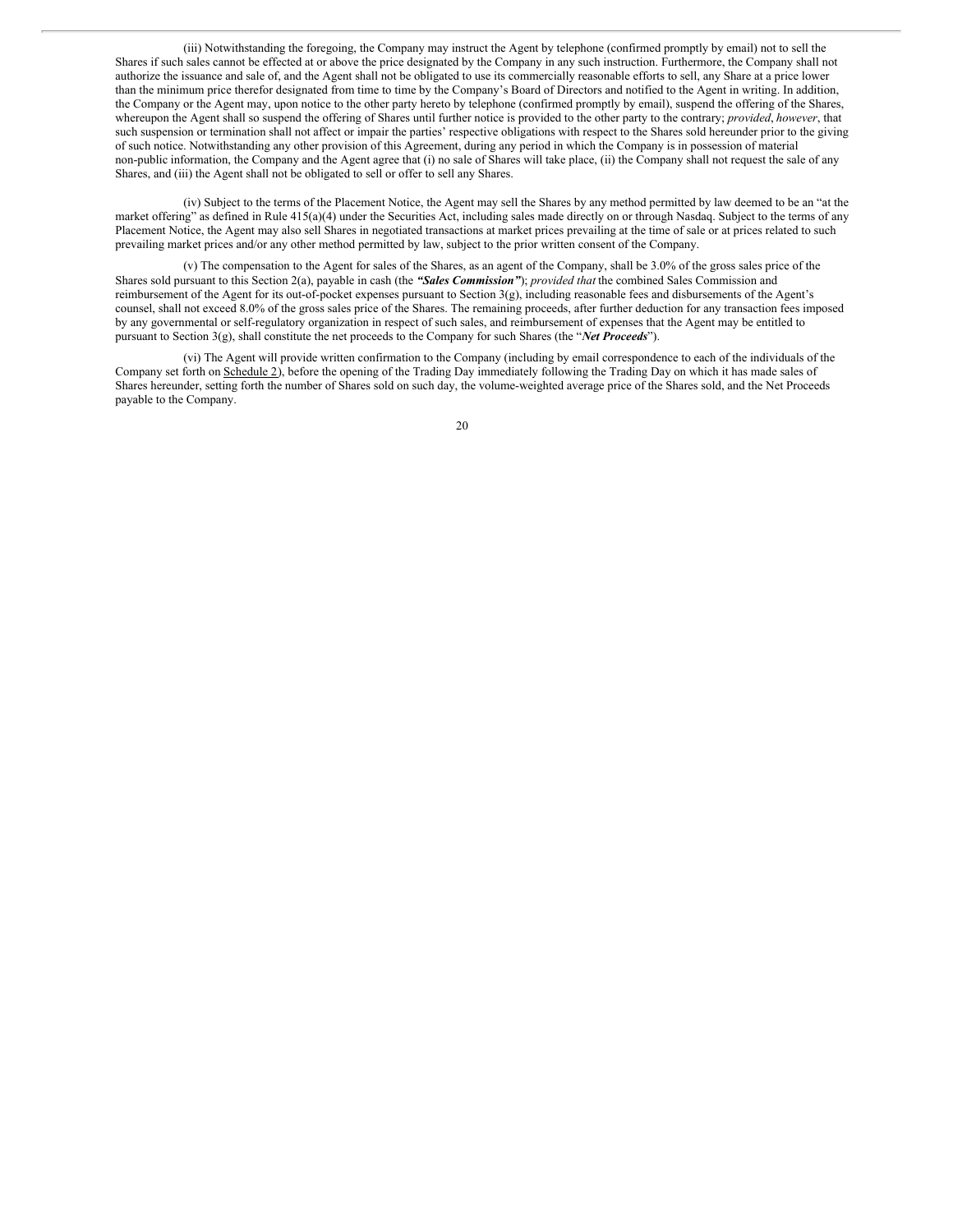(vii) All Shares sold pursuant to this Section 2(a) will be delivered by the Company to the Agent for the account of the Agent, against payment of the Net Proceeds therefor, by wire transfer of same-day funds payable to the order of the Company at the offices of Piper Sandler & Co., U.S. Bancorp Center, 800 Nicollet Mall, Minneapolis, Minnesota, or such other location as may be mutually acceptable, at 9:00 a.m. Central Time on the second full business day following the date on which such Shares are sold, or at such other time and date as the Agent and the Company determine pursuant to Rule 15c6-1(a) under the Exchange Act, each such time and date of delivery being herein referred to as a "*Settlement Date*." If the Agent so elects, delivery of the Shares may be made by credit through full fast transfer to an account or accounts at The Depository Trust Company designated by the Agent. On each Settlement Date, the Agent will deliver the Net Proceeds in same day funds to an account designated by the Company on, or prior to, such Settlement Date. The Company agrees that if the Company, or its transfer agent (if applicable), defaults in its obligation to timely deliver duly authorized Shares on a Settlement Date, the Company agrees that in addition to and in no way limiting the rights and obligations set forth in Section 5 hereto, it will (i) hold the Agent harmless against any loss, claim, damage, or expense (including reasonable legal fees and expenses), as incurred, arising out of or in connection with such default by the Company, (ii) reimburse the Agent for any losses incurred by the Agent attributable, directly or indirectly, to such default and (iii) pay to the Agent any commission or other compensation to which the Agent would otherwise have been entitled absent such default.

(b) *Maximum Amount*. Under no circumstances shall the aggregate number or aggregate value of the Shares sold pursuant to this Agreement exceed: (i) the aggregate number and aggregate dollar amount of shares of Common Stock available for issuance and sale under the currently effective Registration Statement (including any limit set forth in General Instruction I.B.6 thereof, if applicable), (ii) the aggregate number of authorized but unissued shares of Common Stock that are available for issuance under the Company's certificate of incorporation or certificate of designation or (iii) the aggregate number or aggregate dollar amount of shares of Common Stock for which the Company has filed any Prospectus Supplement in connection with the Shares (the lesser of (i), (ii) and (iii), the *"Maximum Amount*").

(c) *No Association or Partnership*. Nothing herein contained shall constitute the Agent as an unincorporated association or partner with the Company.

(d) *Duration*. Under no circumstances shall any Shares be sold pursuant to this Agreement after the date which is three years after the Registration Statement is first declared effective by the Commission.

(e) *Market Transactions by Agent*. The Company acknowledges and agrees that the Agent has informed the Company that the Agent may, to the extent permitted under the Securities Act, the Exchange Act and this Agreement, purchase and sell shares of Common Stock for its own account while this Agreement is in effect, *provided, that* (i) no sale for its own account shall take place while a Placement Notice is in effect (except to the extent the Agent may engage in sales of Shares purchased or deemed purchased from the Company as a "riskless principal" or in a similar capacity) and (ii) the Company shall not be deemed to have authorized or consented to any such purchases or sales by the Agent. The Company consents to the Agent trading in the Common Stock for the account of any of its clients at the same time as sales of the Shares occur pursuant to this Agreement.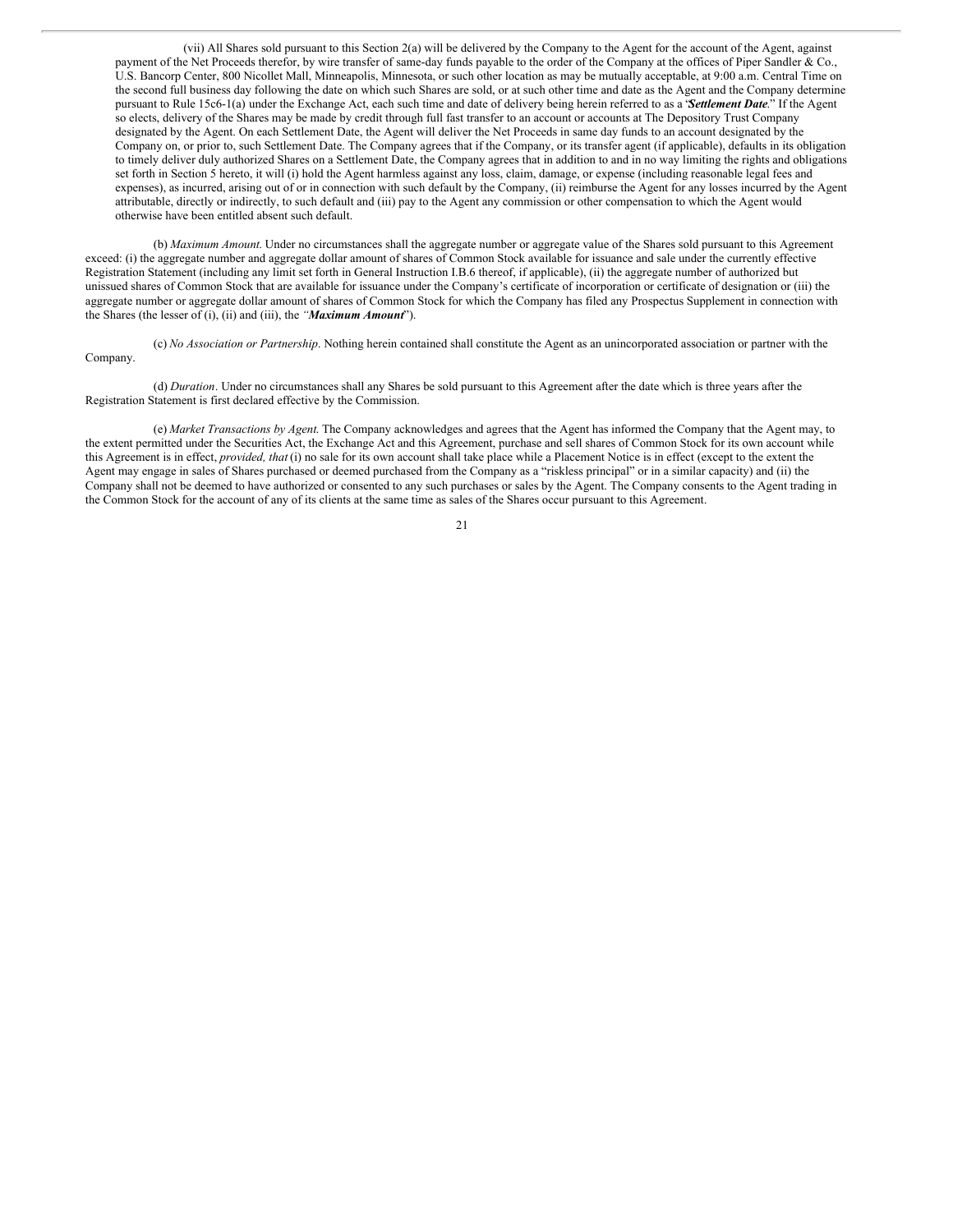#### *3. Covenants of the Company*. The Company covenants and agrees with the Agent as follows:

(a) *Amendments to Registration Statement and Prospectus*. After the date of this Agreement and during any period in which a Prospectus relating to any Shares is required to be delivered by the Agent under the Securities Act (including in circumstances where such requirement may be satisfied pursuant to Rule 172 under the Securities Act), the Company agrees that it will: (i) notify the Agent promptly of the time when any subsequent amendment to the Registration Statement, other than documents incorporated by reference or amendments not related to the Shares, has been filed with the Commission and/or has become effective or any subsequent supplement to the Prospectus related to the Shares has been filed and of any request by the Commission for any amendment or supplement to the Registration Statement (insofar as it relates to the transactions contemplated hereby) or Prospectus or for additional information; (ii) prepare and file with the Commission, promptly upon the Agent's request, any amendments or supplements to the Registration Statement or Prospectus that, in the Agent's reasonable opinion, may be necessary or advisable in connection with the sale of the Shares by the Agent (*provided, however*, that the failure of the Agent to make such request shall not relieve the Company of any obligation or liability hereunder, or affect the Agent's right to rely on the representations and warranties made by the Company in this Agreement); (iii) not file any amendment or supplement to the Registration Statement or Prospectus, other than documents incorporated by reference, relating to the Shares or a security convertible into the Shares unless a copy thereof has been submitted to the Agent within a reasonable period of time before the filing and the Agent has not reasonably objected thereto (*provided, however*, that (A) the failure of the Agent to make such objection shall not relieve the Company of any obligation or liability hereunder, or affect the Agent's right to rely on the representations and warranties made by the Company in this Agreement), (B) the Company has no obligation to provide the Agent any advance copy of such filing or to provide the Agent an opportunity to object to such filing if the filing does not name the Agent or does not relate to a Placement or other transaction contemplated hereunder, and (C) the only remedy that the Agent shall have with respect to the failure by the Company to provide the Agent with such copy or the filing of such amendment or supplement despite the Agent's objection shall be to cease making sales under this Agreement); (iv) furnish to the Agent at the time of filing thereof a copy of any document that upon filing is deemed to be incorporated by reference into the Registration Statement or Prospectus, except for those documents available via EDGAR; and (v) cause each amendment or supplement to the Prospectus, other than documents incorporated by reference, to be filed with the Commission as required pursuant to the applicable paragraph of Rule 424(b) of the Securities Act.

(b) *Stop Order*. The Company will advise the Agent, promptly after it receives notice or obtains knowledge thereof, of the issuance or threatened issuance by the Commission of any stop order suspending the effectiveness of the Registration Statement, of the suspension of the qualification of the Shares for offering or sale in any jurisdiction, or of the initiation or threatening of any proceeding for any such purpose, and it will promptly use its commercially reasonable efforts to prevent the issuance of any stop order or to obtain its withdrawal if such a stop order should be issued.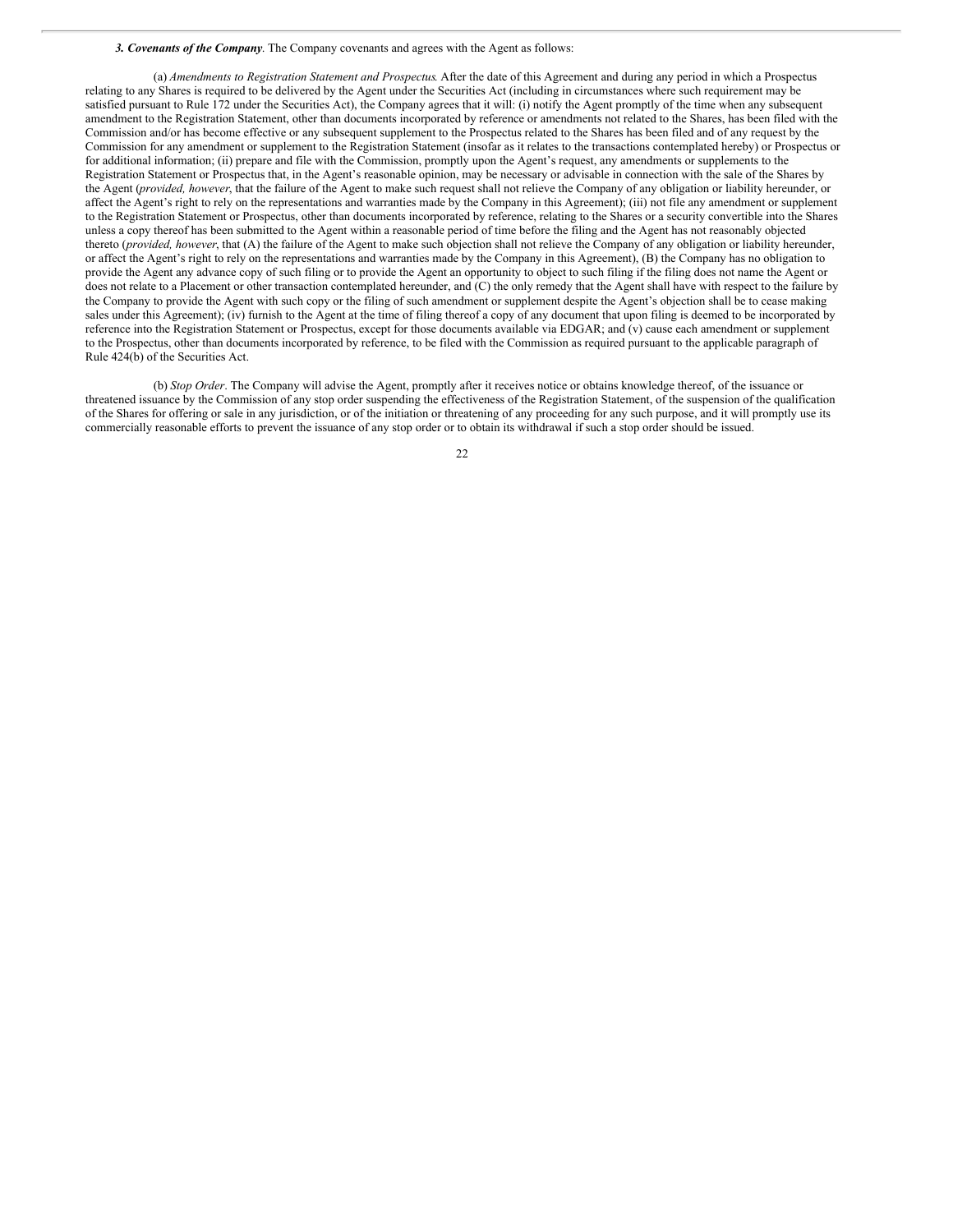<span id="page-27-0"></span>(c) *Continuing Amendments*. During any period in which a Prospectus relating to the Shares is required to be delivered by the Agent under the Securities Act with respect to any Placement or pending sale of the Shares, (including in circumstances where such requirement may be satisfied pursuant to Rule 172 under the Securities Act), the Company will comply with all requirements imposed upon it by the Securities Act, as from time to time in force, and to file on or before their respective due dates all reports (taking into account any extensions available under the Exchange Act) and any definitive proxy or information statements required to be filed by the Company with the Commission pursuant to Sections 13(a), 13(c), 14, 15(d) or any other provision of or under the Exchange Act. If during such period any event occurs as a result of which the Prospectus as then amended or supplemented would include an untrue statement of a material fact or omit to state a material fact necessary to make the statements therein, in the light of the circumstances then existing, not misleading, or if during such period it is necessary to amend or supplement the Registration Statement or Prospectus to comply with the Securities Act, the Company will promptly notify the Agent to suspend the offering of Shares during such period and the Company will promptly amend or supplement the Registration Statement or Prospectus (at the expense of the Company) so as to correct such statement or omission or effect such compliance.

(d) *Qualification of the Shares*. The Company shall take or cause to be taken all necessary action to qualify the Shares for sale under the securities laws of such jurisdictions as the Agent reasonably designates and to continue such qualifications in effect so long as required for the distribution of the Shares, except that the Company shall not be required in connection therewith to qualify as a foreign corporation or to execute a general consent to service of process in any state. The Company shall promptly advise the Agent of the receipt by the Company of any notification with respect to the suspension of the qualification of the Shares for offer or sale in any jurisdiction or the initiation or threatening of any proceeding for such purpose.

(e) *Copies of Registration Statement and Prospectus*. The Company will furnish to the Agent and counsel for the Agent copies of the Registration Statement, the Prospectus and all amendments and supplements to such documents, in each case as soon as available and in such quantities as the Agent may from time to time reasonably request.

(f) *Section 11(a)*. The Company will make generally available to its security holders as soon as practicable an earnings statement (which need not be audited) covering a 12-month period that shall satisfy the provisions of Section 11(a) of the Securities Act and Rule 158 promulgated thereunder.

(g) *Expenses*. The Company, whether or not the transactions contemplated hereunder are consummated or this Agreement is terminated, will pay or cause to be paid (i) all expenses (including stock or transfer taxes and stamp or similar duties allocated to the respective transferees) incurred in connection with the registration, issue, sale and delivery of the Shares, (ii) all expenses and fees (including, without limitation, fees and expenses of the Company's accountants and counsel) in connection with the preparation, printing, filing, delivery, and shipping of the Registration Statement (including the financial statements therein and all amendments, schedules, and exhibits thereto), the Shares, the Prospectus and any amendment thereof or supplement thereto, and the producing, word-processing, printing, delivery, and shipping of this Agreement and other offering documents or closing documents, including Blue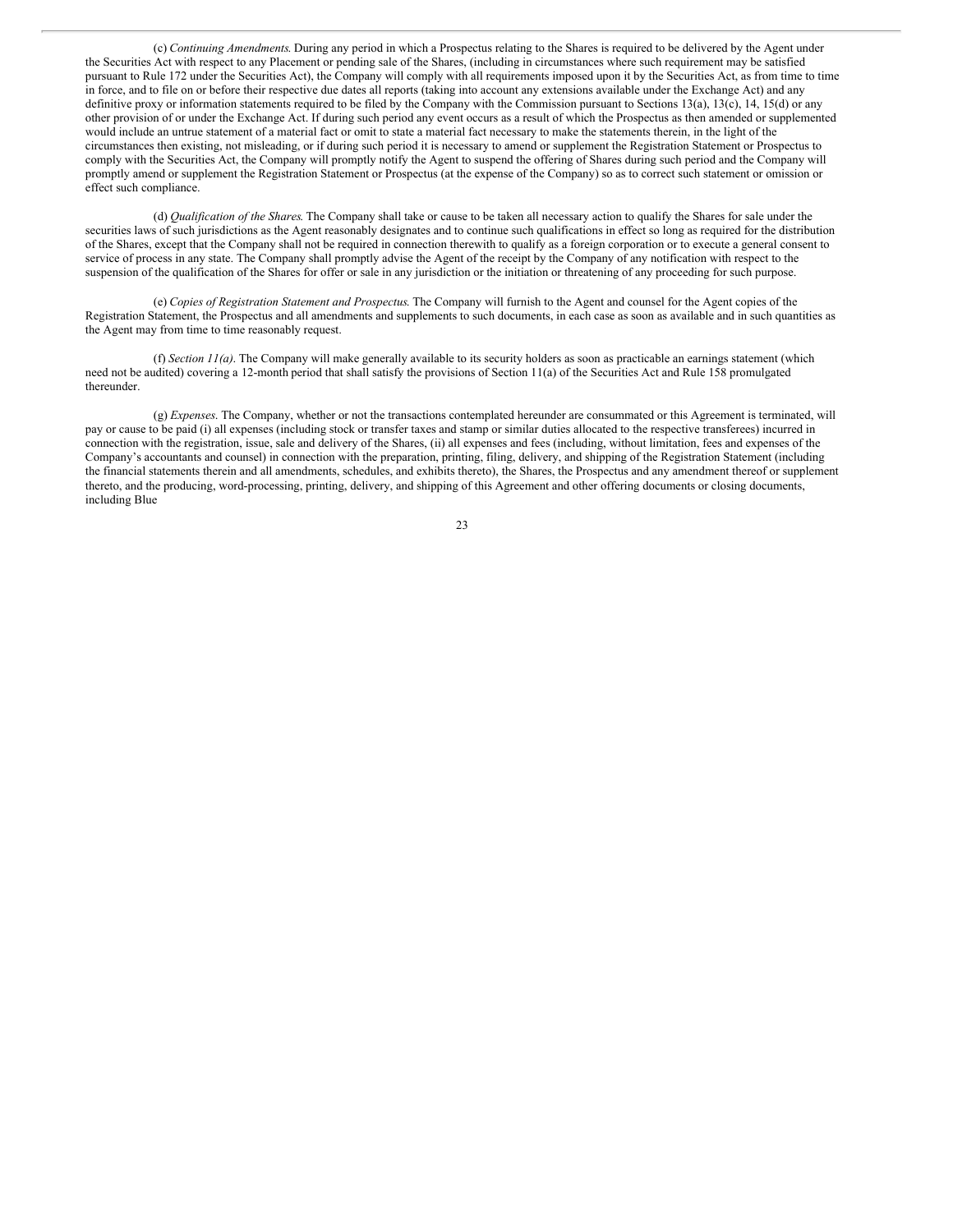Sky Memoranda (covering the states and other applicable jurisdictions) and including the cost to furnish copies of each thereof to the Agent, (iii) all filing fees, (iv) all fees and disbursements of the Agent's counsel incurred in connection with the qualification of the Shares for offering and sale by the Agent or by dealers under the securities or blue sky laws of the states and other jurisdictions which the Agent shall designate, (v) the fees and expenses of any transfer agent or registrar, (vi) the filing fees and fees and disbursements of the Agent's counsel incident to any required review and approval by FINRA of the terms of the sale of the Shares, (vii) listing fees, if any, (viii) the cost and expenses of the Company relating to investor presentations or any "roadshow" undertaken in connection with marketing of the Shares, and (ix) all other costs and expenses incident to the performance of its obligations hereunder that are not otherwise specifically provided for herein. In addition to (iv) and (vi) above, the Company shall reimburse the Agent for its out-of-pocket expenses, including reasonable fees and disbursements of the Agent's counsel incurred by Agent in connection with this Agreement, the Registration Statement, the Prospectus, the Prospectus Supplement; provided that such fees and disbursements shall not exceed: (A) \$75,000 in connection with the filing of the initial Prospectus Supplement pursuant to this Agreement, and (B) \$15,000 for each quarter subsequent to the quarter in which the initial Prospectus Supplement was filed.

(h) *Use of Proceeds*. The Company will apply the net proceeds from the sale of the Shares in the manner disclosed in the Prospectus.

(i) *Restrictions on Future Sales*. During the term of this Agreement, the Company will not, offer for sale, sell, contract to sell, pledge, grant any option for the sale of, enter into any transaction which is designed to, or might reasonably be expected to, result in the disposition of Common Stock (whether by actual disposition or effective economic disposition due to cash settlement or otherwise) by the Company or any affiliate, or otherwise issue or dispose of, directly or indirectly (or publicly disclose the intention to make any such offer, sale, pledge, grant, issuance or other disposition), any Common Stock or any securities convertible into or exchangeable for, or any options or rights to purchase or acquire, Common Stock, or permit the registration under the Securities Act of any Common Stock, such securities, options or rights, without giving the Agent at least three business days' prior written notice specifying the nature of the proposed sale and the date of such proposed sale, so as to permit the Agent to suspend activity under this Agreement for such period of time as requested by the Company, except for: (i) the registration of the Shares and the sales through the Agent pursuant to this Agreement, (ii) sales of shares through any dividend reinvestment and stock purchase plan of the Company, (iii) sales of shares of restricted stock, restricted stock units and options granted pursuant to employee benefit plans existing as of the date hereof, and the Common Stock issuable upon the exercise of such outstanding options or vesting of such restricted stock units, and (iv) the issuance of shares pursuant to the exercise of warrants.

(j) *No Stabilization or Manipulation*. The Company has not taken and will not take, directly or indirectly, any action designed to, or which might reasonably be expected to cause or result in, or which constitutes: (i) the stabilization or manipulation of the price of the Common Stock or any other security of the Company to facilitate the sale or resale of the Shares, or (ii) a violation of Regulation M. The Company shall notify the Agent of any violation of Regulation M by the Company or any of its subsidiaries or any of their respective officers or directors promptly after the Company has received notice or obtained knowledge of any such violation.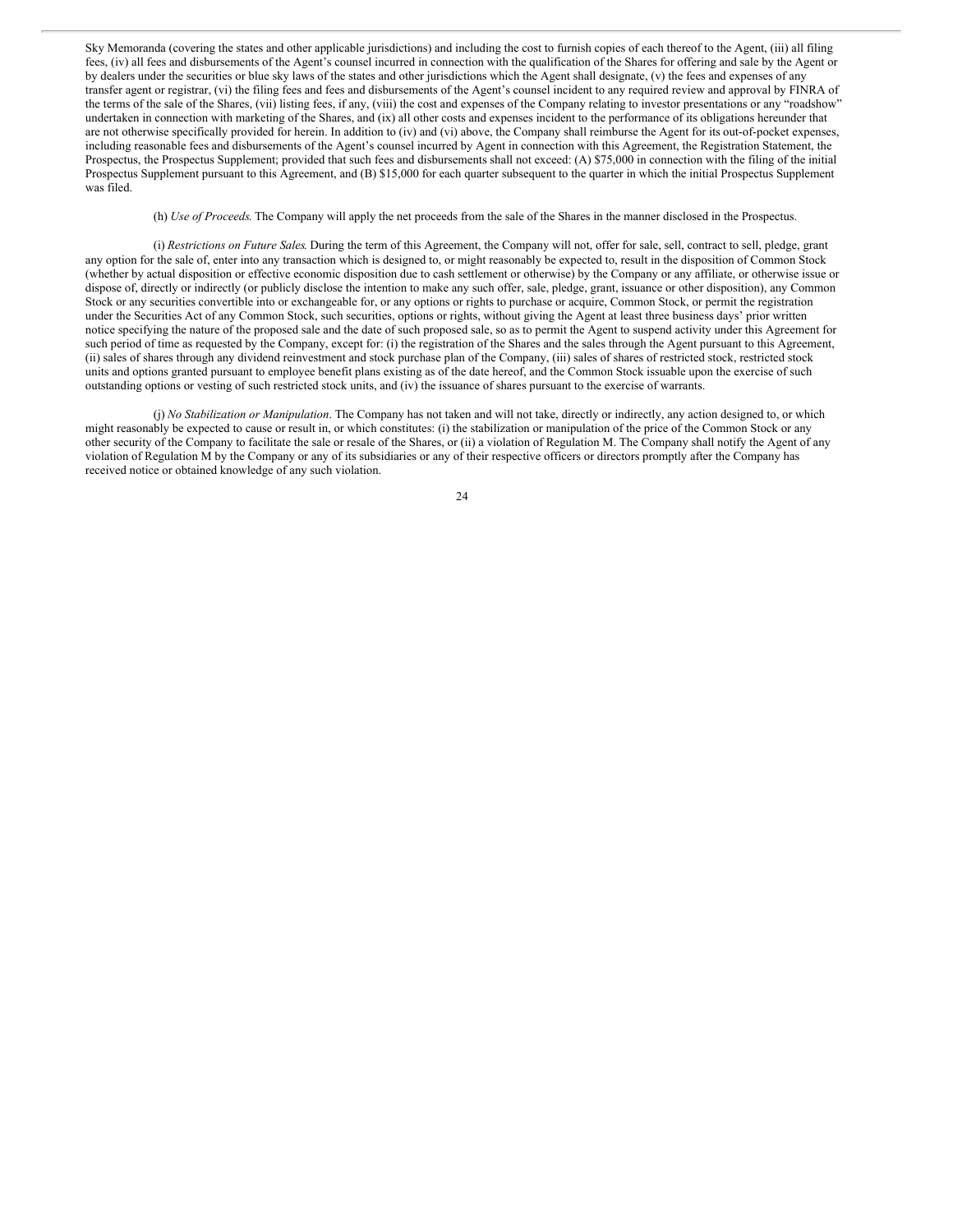(k) *No Other Broker*. The Company will not incur any liability for any finder's or broker's fee or agent's commission in connection with the execution and delivery of this Agreement, or the consummation of the transactions contemplated hereby, other than fees and commissions paid pursuant to this Agreement.

(l) *Timely Securities Act and Exchange Act Reports*. During any prospectus delivery period, the Company will use its commercially reasonable efforts to file on a timely basis with the Commission such periodic and special reports as required by the Securities Act and the Exchange Act.

(m) *Internal Controls*. The Company and its subsidiaries will maintain such controls and other procedures, including without limitation, those required by Sections 302 and 906 of the Sarbanes-Oxley Act and the applicable regulations thereunder, that are designed to ensure that information required to be disclosed by the Company in the reports that it files or submits under the Exchange Act is recorded, processed, summarized and reported within the time periods specified in the Commission's rules and forms, including without limitation, controls and procedures designed to ensure that information required to be disclosed by the Company in the reports that it files or submits under the Exchange Act is accumulated and communicated to the Company's management, including its principal executive officer and its principal financial officer, or persons performing similar functions, as appropriate to allow timely decisions regarding required disclosure, to ensure that material information relating to Company, including its subsidiaries, is made known to them by others within those entities.

(n) *Permitted Free Writing Prospectus*. The Company represents and agrees that, unless it obtains the prior written consent of the Agent, and the Agent severally represents and agrees that, unless it obtains the prior written consent of the Company, it has not made and will not make any offer relating to the Shares that would constitute an "issuer free writing prospectus," as defined in Rule 433 under the Securities Act, or that would otherwise constitute a "free writing prospectus," as defined in Rule 405 under the Securities Act, required to be filed with the Commission. Any such free writing prospectus consented to by the Company and the Agent is hereinafter referred to as a *"Permitted Free Writing Prospectus."* The Company represents that it has treated or agrees that it will treat each Permitted Free Writing Prospectus as an "issuer free writing prospectus," as defined in Rule 433, and has complied and will comply with the requirements of Rule 433 applicable to any Permitted Free Writing Prospectus, including timely Commission filing where required, legending and record keeping.

(o) *Representation Date and Opinions of Counsel*. Prior to the date of the first Placement Notice, and thereafter during the term of this Agreement, each time the Company (A) files an amendment to the Registration Statement or Prospectus (other than relating solely to the offering of securities other than the Shares), (B) files an annual report on Form 10-K under the Exchange Act or files its quarterly reports on Form10-Q under the Exchange Act; or (C) files a report on Form 8-K containing amended financial statements (other than an earnings release) under the Exchange Act, (each of the dates in (A), (B) and (C) are referred to herein as a "*Representation Date*"), the Company shall cause: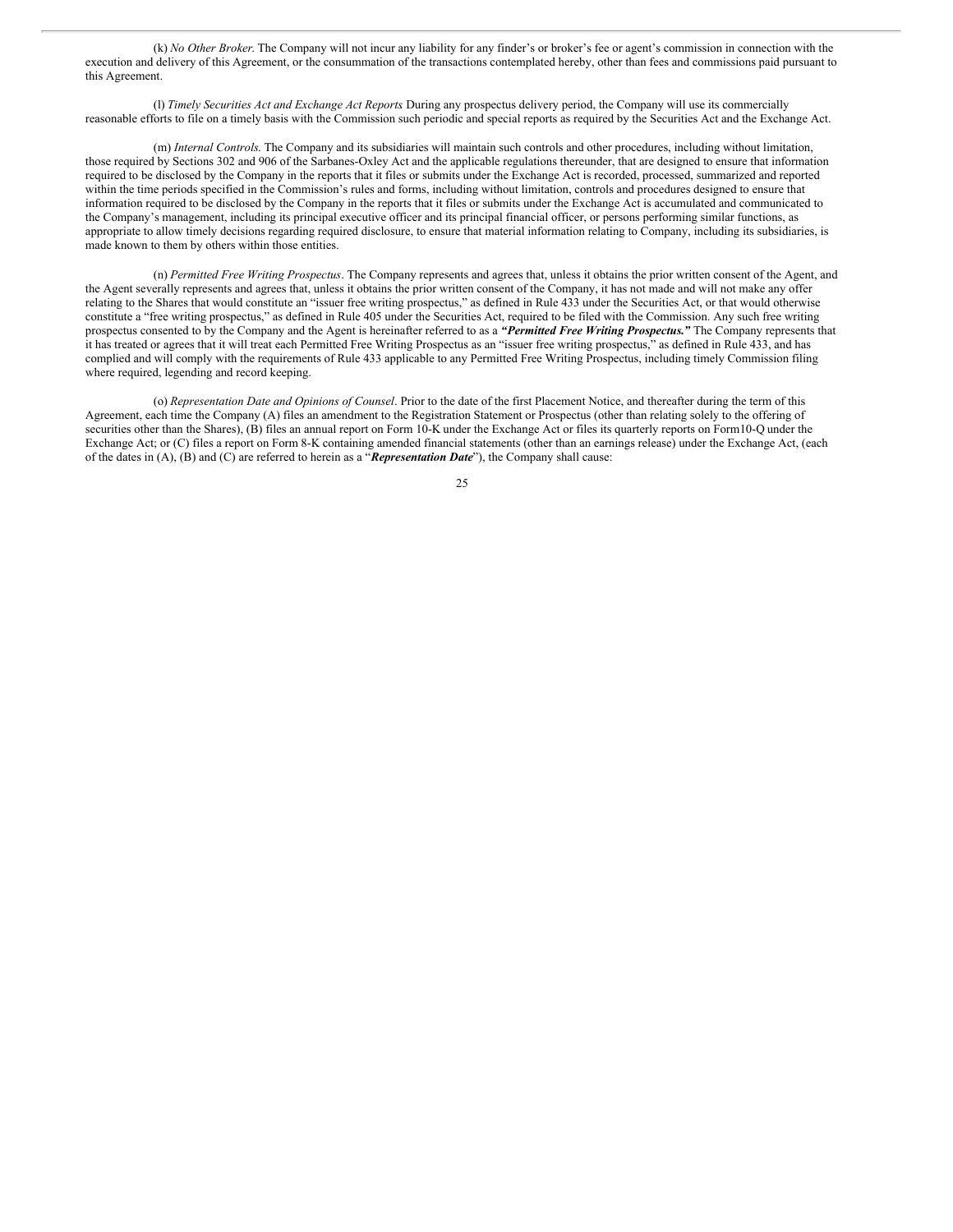(i) McDermott Will & Emery LLP, counsel for the Company, to furnish to the Agent the opinion and negative assurance letter of such counsel, dated as of such date and addressed to the Agent, in form and substance reasonably satisfactory to the Agent; provided however, only a negative assurance letter of such counsel shall be required for each subsequent Representation Date.

(ii) Foley Hoag LLP, intellectual property and patent counsel for the Company, to furnish to the Agent the opinion of such counsel, dated as of such date and addressed to the Agent, in form and substance reasonably satisfactory to the Agent; provided however, the opinion of counsel shall only be required for the first Settlement Date.

Notwithstanding the foregoing, the requirement to provide counsel opinions under this Section 3(o) shall be waived for any Representation Date occurring at a time at which no Placement Notice is pending, which waiver shall continue until the date the Company delivers a Placement Notice to the Agent. Notwithstanding the foregoing, if the Company subsequently decides to sell Shares following a Representation Date when the Company relied on such waiver and did not provide the Agent with opinions under this Section 3(o), then before the Agent sells any Shares pursuant to Section 2(a), the Company shall cause the opinions (including the opinion pursuant to Section 3(o) if not delivered on the date of the prior Form 10-K), comfort letter, certificates and documents that would be delivered on a Representation Date to be delivered.

(p) *Representation Date and Comfort Letter*. Prior to the date of the first Placement Notice and thereafter during the term of this Agreement, on each Representation Date to which a waiver does not apply, the Company shall cause CohnReznick LLP, or other independent accountants satisfactory to the Agent (the "*Accountants*"), to deliver to the Agent a letter, dated as of such date and addressed to the Agent, confirming that they are independent public accountants within the meaning of the Securities Act and are in compliance with the applicable requirements relating to the qualifications of accountants under Rule 2-01 of Regulation S-X of the Commission, and stating the conclusions and findings of said firm with respect to the financial information and other matters covered by its letter in form and substance satisfactory to the Agent of the same tenor as the first such letter received hereunder.

(q) *Representation Date and Representation Certificate*. Prior to the date of the First Placement Notice and thereafter during the term of this Agreement, on each Representation Date to which a waiver does not apply, the Company shall furnish to the Agent a certificate (the *"Representation Certificate"*), substantially in the form of Schedule 3 hereto and dated as of such date, addressed to the Agent and signed by the chief executive officer and by the chief financial officer of the Company.

(r) *Disclosure of Shares Sold*. The Company shall disclose in its quarterly reports on Form10-Q and in its annual report on Form10-K the number of the Shares sold through the Agent under this Agreement, the net proceeds to the Company and the compensation paid by the Company with respect to sales of the Shares pursuant to this Agreement during the relevant quarter.

(s) *Continued Listing of Shares*. The Company shall use its commercially reasonable efforts to maintain the listing of the Common Stock on Nasdaq.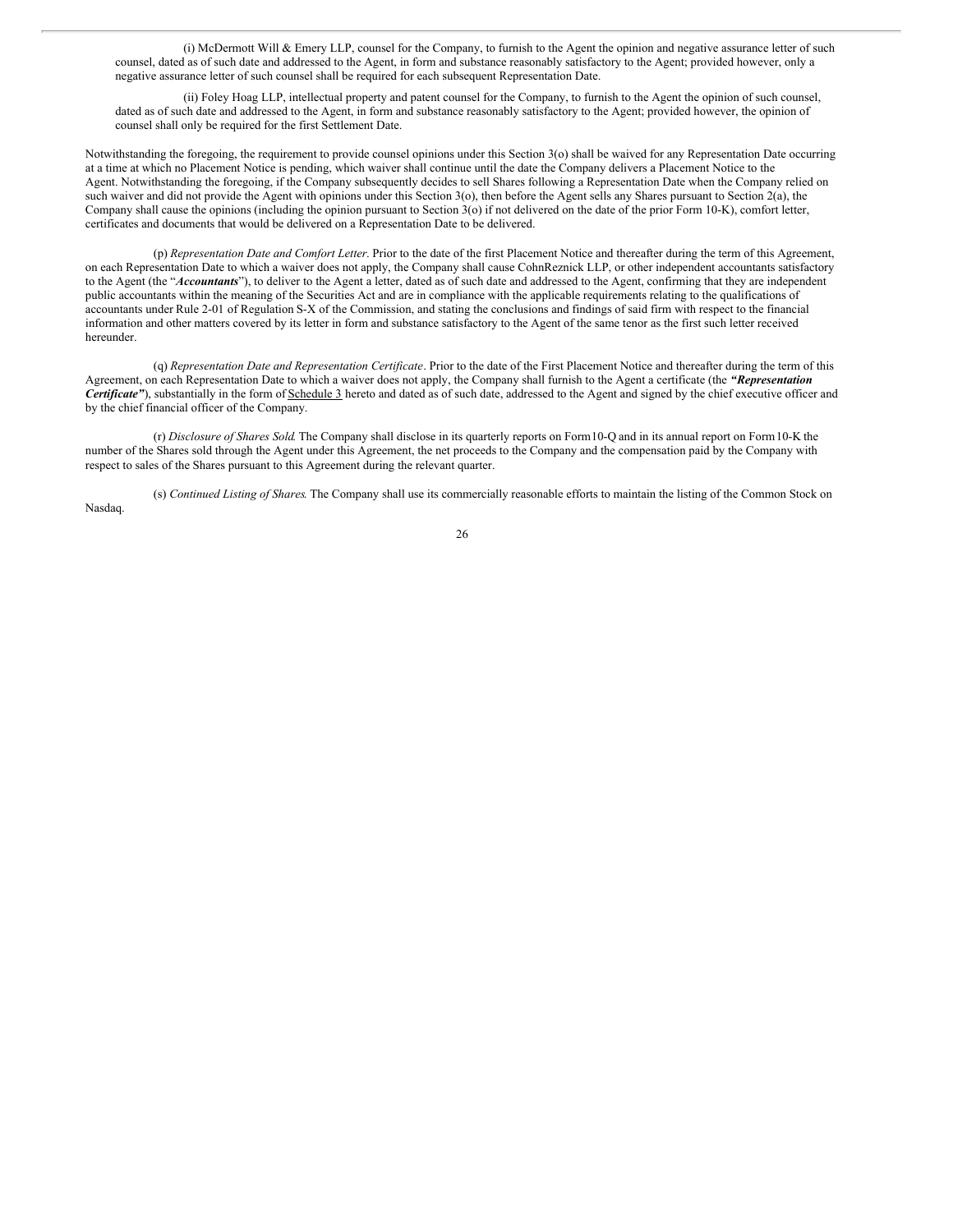(t) *Notice of Changes*. At any time during the term of this Agreement, as supplemented from time to time, the Company shall advise the Agent immediately after it shall have received notice or obtain knowledge thereof, of any information or fact that would alter or affect any opinion, certificate, letter and other document provided to the Agent pursuant to this Section 3.

(u) *Maximum Amount*. The Company will not instruct the Agent to sell or otherwise attempt to sell Shares pursuant to this Agreement in excess of the Maximum Amount.

*4. Conditions of Agent's Obligations*. The obligations of the Agent hereunder are subject to (i) the accuracy, as of the date of this Agreement, each Representation Date, each Notice Date, each Applicable Time, and each Settlement Date (in each case, as if made at such date) of and compliance with all representations, warranties and agreements of the Company contained herein, (ii) the performance by the Company of its obligations hereunder and (iii) the following additional conditions:

(a) *Continuing Amendments; No Stop Order*. If filing of the Prospectus, or any amendment or supplement thereto, or any Permitted Free Writing Prospectus, is required under the Securities Act, the Company shall have filed the Prospectus (or such amendment or supplement) or such Permitted Free Writing Prospectus with the Commission in the manner and within the time period so required (without reliance on Rule 424(b)(8) or Rule 164(b) under the Securities Act); the Registration Statement shall be effective; no stop order suspending the effectiveness of the Registration Statement or any part thereof, any registration statement filed pursuant to Rule 462(b) under the Securities Act, or any amendment thereof, nor suspending or preventing the use of the Prospectus shall have been issued; no proceedings for the issuance of such an order shall have been initiated or threatened; and any request of the Commission for additional information (to be included in the Registration Statement, the Prospectus or otherwise) shall have been complied with to the Agent's satisfaction.

(b) *Absence of Certain Events*. None of the following events shall have occurred and be continuing: (i) receipt by the Company or any of its subsidiaries of any request for additional information from the Commission or any other federal or state governmental authority during the period of effectiveness of the Registration Statement, the response to which would require any post-effective amendments or supplements to the Registration Statement or the Prospectus; (ii) the issuance by the Commission or any other federal or state governmental authority of any stop order suspending the effectiveness of the Registration Statement or the initiation of any proceedings for that purpose; (iii) receipt by the Company of any notification with respect to the suspension of the qualification or exemption from qualification of any of the Shares for sale in any jurisdiction or the initiation or threatening of any proceeding for such purpose; (iv) the occurrence of any event that makes any material statement made in the Registration Statement or the Prospectus or any material document incorporated or deemed to be incorporated therein by reference untrue in any material respect or that requires the making of any changes in the Registration Statement, related Prospectus or such documents so that, in the case of the Registration Statement, it will not contain any materially untrue statement of a material fact or omit to state any material fact required to be stated therein or necessary to make the statements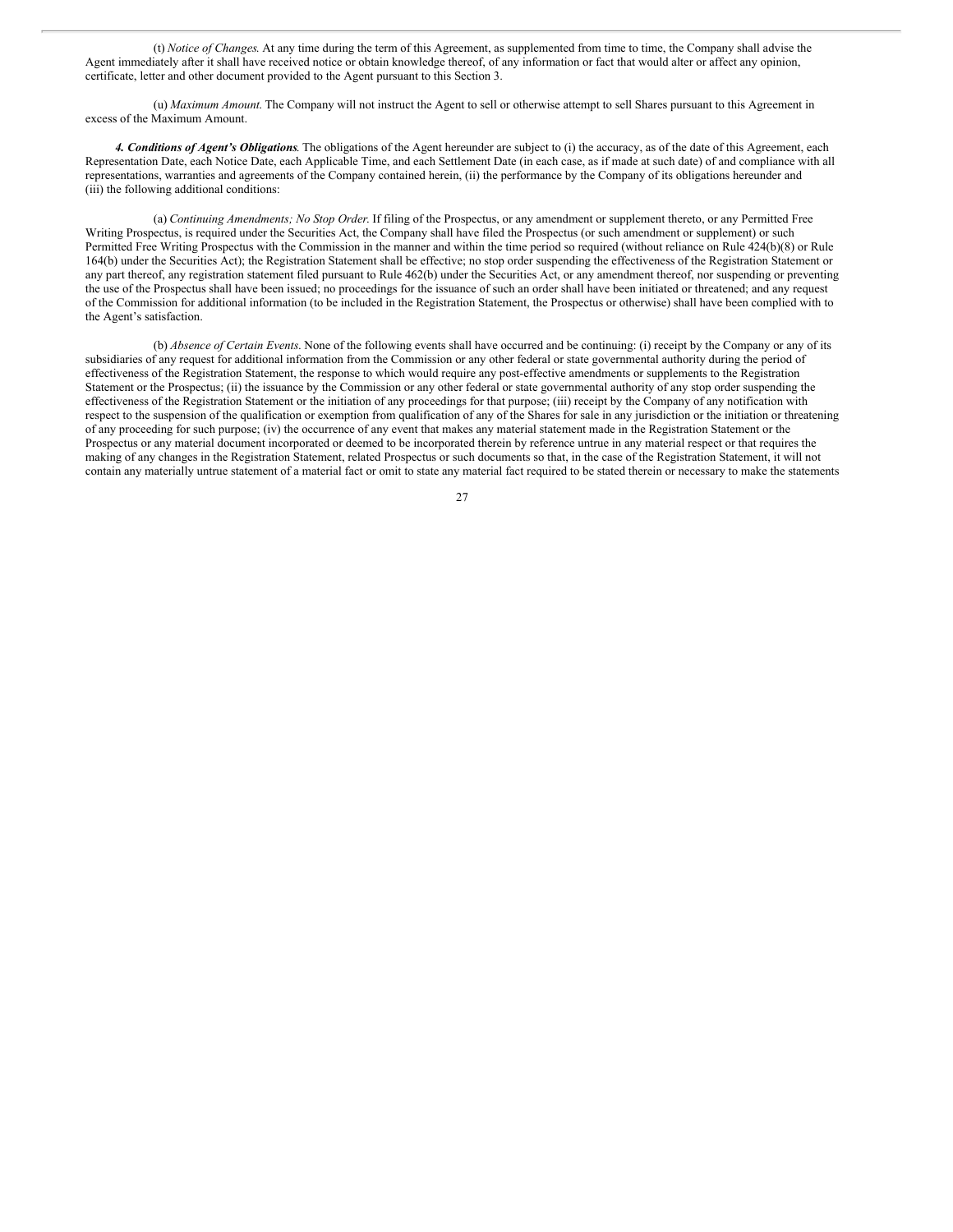therein not misleading and, that in the case of the Prospectus, it will not contain any materially untrue statement of a material fact or omit to state any material fact required to be stated therein or necessary to make the statements therein, in the light of the circumstances under which they were made, not misleading

(c) *No Material Misstatement or Omission*. The Agent shall not have advised the Company that the Registration Statement or any the Prospectus, contains an untrue statement of fact which, in the Agent's opinion, is material, or omits to state a fact which, in the Agent's opinion, is material and is required to be stated therein or necessary to make the statements therein not misleading.

(d) *No Adverse Changes*. Except as contemplated in the Prospectus, subsequent to the respective dates as of which information is given in the Prospectus, neither the Company nor any of its subsidiaries shall have incurred any material liabilities or obligations, direct or contingent, or entered into any material transactions, or declared or paid any dividends or made any distribution of any kind with respect to its capital stock; and there shall not have been any change in the capital stock (other than a change in the number of outstanding shares of Common Stock due to the issuance of shares of Common Stock upon the exercise of outstanding options or warrants), or any material change in the short-term or long-term debt of the Company, or any issuance of options, warrants, convertible securities or other rights to purchase the capital stock of the Company or any of its subsidiaries, or any development involving a prospective Material Adverse Effect (whether or not arising in the ordinary course of business), or any loss by strike, fire, flood, earthquake, accident or other calamity, whether or not covered by insurance, incurred by the Company or any of its subsidiaries, the effect of which, in any such case described above, in the Agent's judgment, makes it impractical or inadvisable to offer or deliver the Shares on the terms and in the manner contemplated in the Prospectus.

(e) *Reserved.*

(f) *Compliance with Certain Obligations*. The Company shall have performed each of its obligations under Section 3(o) – 3(q).

(g) *Opinion of Agent Counsel*. On each Representation Date to which a waiver does not apply, there shall have been furnished to the Agent the opinion and negative assurance letter of Mintz, Levin, Cohn, Ferris, Glovsky & Popeo P.C., counsel for the Agent, dated as of such Representation Date and addressed to the Agent, in a form reasonably satisfactory to the Agent, and such counsel shall have received such papers and information as they request to enable them to pass upon such matters; provided however, the opinion of Mintz, Levin, Cohn, Ferris, Glovsky & Popeo P.C. shall only be required prior to the first Placement Notice, and thereafter, only a negative assurance letter of such counsel shall be required for each subsequent Representation Date.

(h) *Representation Certificate*. On or prior to the first Placement Notice, the Agent shall have received the Representation Certificate in form and substance satisfactory to the Agent and its counsel.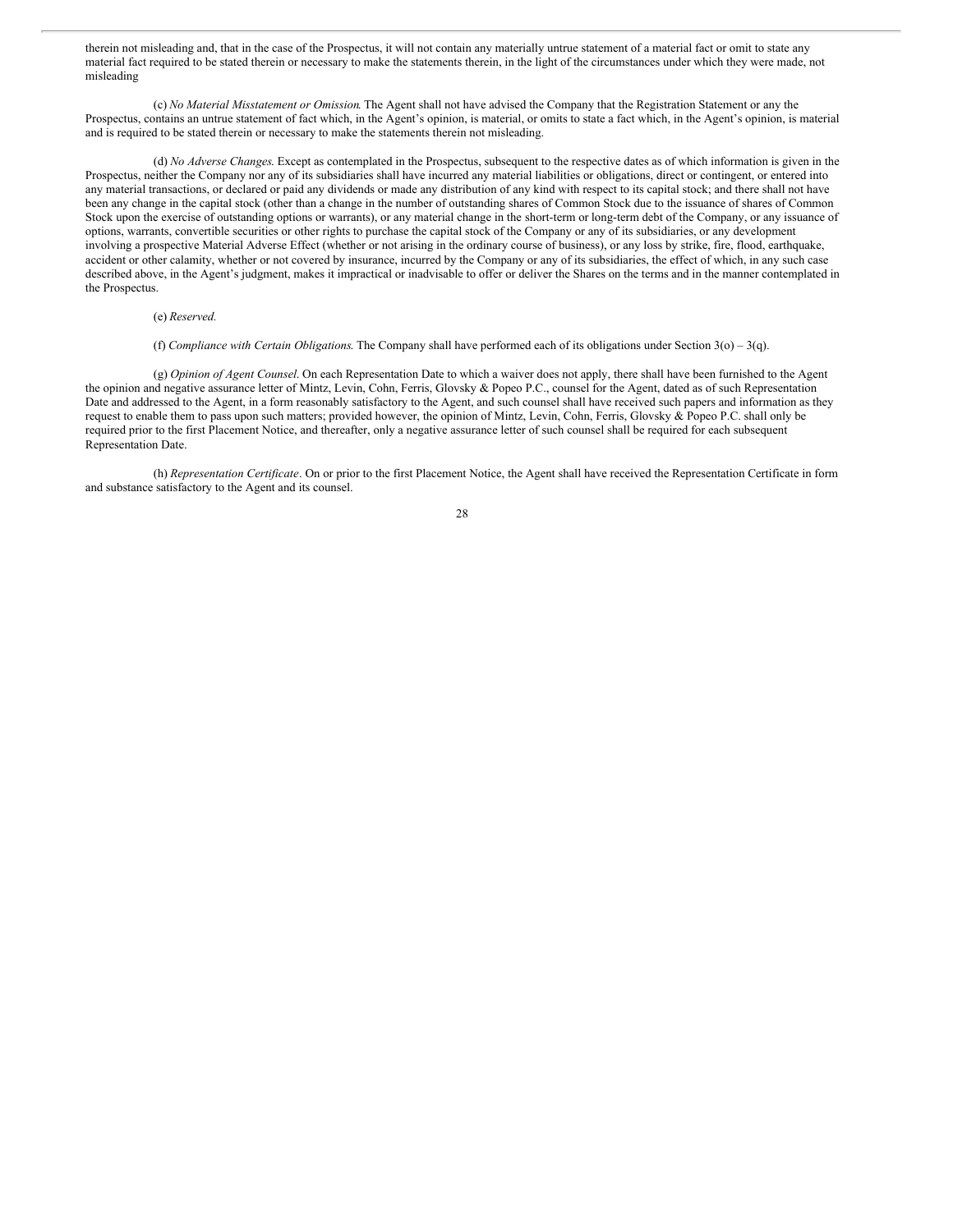(i) *No Objection by FINRA*. FINRA shall have raised no objection to the fairness and reasonableness of the underwriting terms and arrangements.

(j) *Timely Filing of Prospectus and Prospectus Supplement*. All filings with the Commission required by Rule 424 under the Securities Act to have been filed by the Settlement Date, as the case may be, shall have been made within the applicable time period prescribed for such filing by Rule 424 under the Securities Act.

(k) *Additional Documents and Certificates*. The Company shall have furnished to the Agent and the Agent's counsel such additional documents, certificates and evidence as they may have reasonably requested.

All opinions, certificates, letters and other documents described in this Section 4 will be in compliance with the provisions hereof only if they are satisfactory in form and substance to the Agent and the Agent's counsel. The Company will furnish the Agent with such conformed copies of such opinions, certificates, letters and other documents as the Agent shall reasonably request.

#### *5. Indemnification and Contribution*.

(a) *Company Indemnification*. The Company agrees to indemnify and hold harmless the Agent, its affiliates, directors, officers and employees, and each person, if any, who controls the Agent within the meaning of Section 15 of the Securities Act or Section 20 of the Exchange Act against any losses, claims, damages or liabilities, joint or several, to which the Agent may become subject, under the Securities Act or otherwise (including in settlement of any litigation), insofar as such losses, claims, damages or liabilities (or actions in respect thereof) arise out of or are based upon, in whole or in part:

(i) an untrue statement or alleged untrue statement of a material fact contained in the Registration Statement, including the Rule 430B Information (as defined below) and at any subsequent time pursuant to Rules 430A and 430B promulgated under the Securities Act, and any other information deemed to be part of the Registration Statement at the time of effectiveness, and at any subsequent time pursuant to the Securities Act or the Exchange Act, and the Prospectus, or any amendment or supplement thereto (including any documents filed under the Exchange Act and deemed to be incorporated by reference into the Prospectus), any Permitted Free Writing Prospectus, or any roadshow as defined in Rule 433(h) under the Securities Act (a "road show"), or an omission or alleged omission to state therein a material fact required to be stated therein or necessary to make the statements therein not misleading,

(ii) any inaccuracy in the representations and warranties of the Company contained herein;

(iii) any investigation or proceeding by any governmental authority, commenced or threatened in connection with the consummation of the transactions contemplated hereby (whether or not the Agent is a target of or party to such investigation or proceeding);

(iv) any failure of the Company to perform its respective obligations hereunder or under law;

 $29$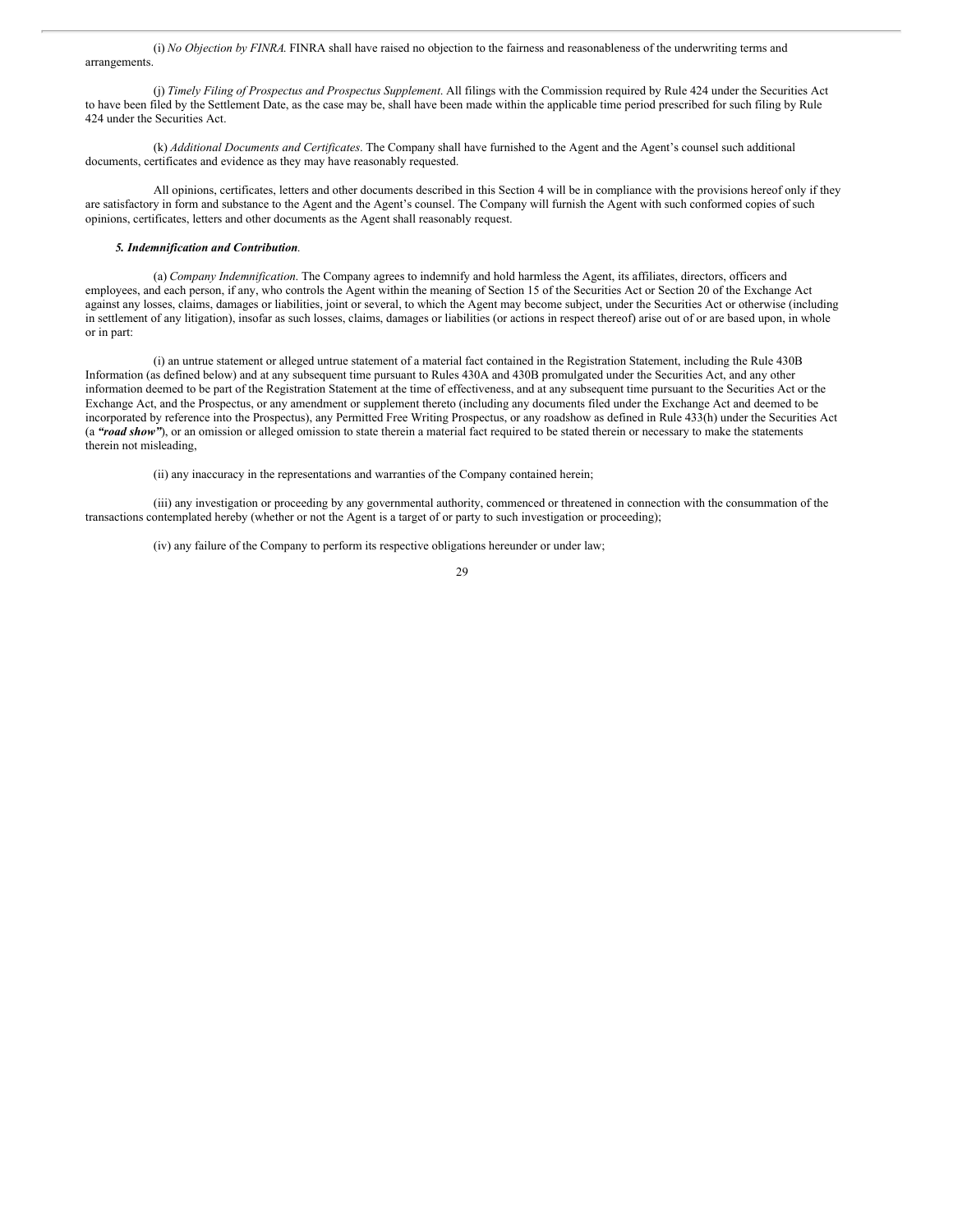and will reimburse the Agent for any legal or other expenses reasonably incurred by it in connection with investigating or defending against such loss, claim, damage, liability or action; *provided, however,* that the Company shall not be liable in any such case of (i) through (iv) to the extent that any such loss, claim, damage, liability or action arises out of or is based upon an untrue statement or alleged untrue statement or omission or alleged omission made in the Registration Statement, the Prospectus, or any such amendment or supplement, in reliance upon and in conformity with written information furnished to the Company by the Agent specifically for use in the preparation thereof. "*Rule 430B Information*," as used herein, means information with respect to the Shares and the offering thereof permitted to be omitted from the Registration Statement when it becomes effective pursuant to Rule 430B.

In addition to its other obligations under this Section 5(a), the Company agrees that, as an interim measure during the pendency of any claim, action, investigation, inquiry or other proceeding arising out of or based upon any statement or omission, or any alleged statement or omission, described in this Section 5(a), it will reimburse the Agent on a monthly basis for all reasonable legal fees or other expenses incurred in connection with investigating or defending any such claim, action, investigation, inquiry or other proceeding, notwithstanding the absence of a judicial determination as to the propriety and enforceability of the Company's obligation to reimburse the Agent for such expenses and the possibility that such payments might later be held to have been improper by a court of competent jurisdiction. Any such interim reimbursement payments which are not made to the Agent within 30 days of a request for reimbursement shall bear interest at the WSJ Prime Rate (as published from time to time by the Wall Street Journal).

(a) *Agent Indemnification*. The Agent will indemnify and hold harmless the Company against any losses, claims, damages or liabilities to which the Company may become subject, under the Securities Act or otherwise (including in settlement of any litigation, if such settlement is effected with the written consent of the Agent), but only insofar as such losses, claims, damages or liabilities (or actions in respect thereof) arise out of or are based upon an untrue statement or alleged untrue statement of a material fact contained in the Registration Statement, the Prospectus, any amendment or supplement thereto, or arise out of or are based upon the omission or alleged omission to state therein a material fact required to be stated therein or necessary to make the statements therein not misleading, in each case to the extent, but only to the extent, that such untrue statement or alleged untrue statement or omission or alleged omission was made in conformity with written information furnished to the Company by the Agent specifically for use in the preparation thereof, it being understood and agreed that the only information furnished by the Agent for use in the Registration Statement or the Prospectus consists of the statements set forth in the first sentence of the sixth paragraph and in the ninth paragraph under the caption "Plan of Distribution" in the Prospectus, and will reimburse the Company for any legal or other expenses reasonably incurred by the Company in connection with investigating or defending against any such loss, claim, damage, liability or action.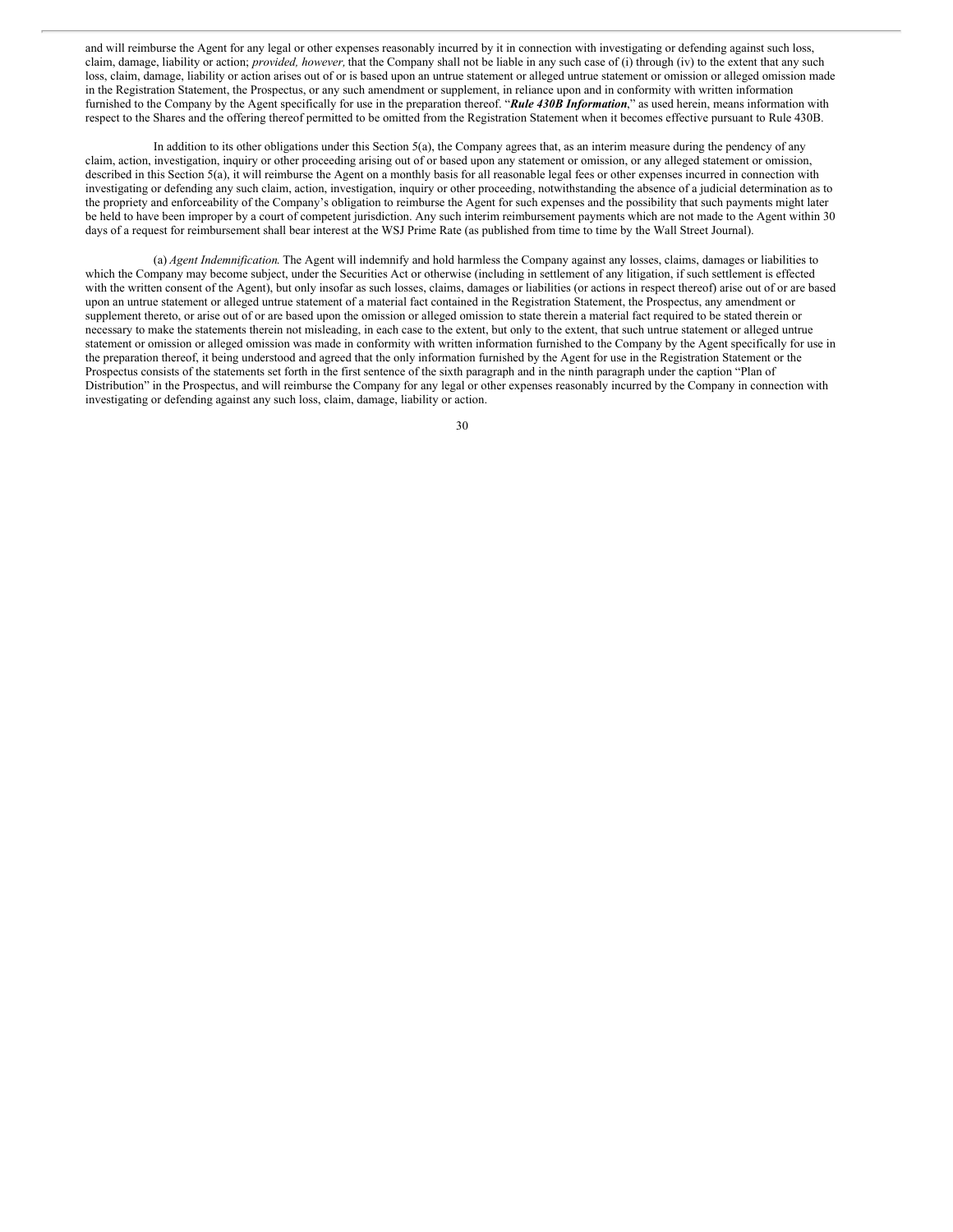(b) *Notice and Procedures*. Promptly after receipt by an indemnified party under subsection (a) or (b) above of notice of the commencement of any action, such indemnified party shall, if a claim in respect thereof is to be made against the indemnifying party under such subsection, notify the indemnifying party in writing of the commencement thereof; but the omission so to notify the indemnifying party shall not relieve the indemnifying party from any liability that it may have to any indemnified party except to the extent such indemnifying party has been materially prejudiced by such failure. In case any such action shall be brought against any indemnified party, and it shall notify the indemnifying party of the commencement thereof, the indemnifying party shall be entitled to participate in, and, to the extent that it shall wish, jointly with any other indemnifying party similarly notified, to assume the defense thereof, with counsel reasonably satisfactory to such indemnified party, and after notice from the indemnifying party to such indemnified party of the indemnifying party's election so to assume the defense thereof, the indemnifying party shall not be liable to such indemnified party under such subsection for any legal or other expenses subsequently incurred by such indemnified party in connection with the defense thereof other than reasonable costs of investigation; *provided*, *however*, that if, in the sole judgment of the Agent, it is advisable for the Agent to be represented by separate counsel, the Agent shall have the right to employ a single counsel to represent the Agent, in which event the reasonable fees and expenses of such separate counsel shall be borne by the indemnifying party or parties and reimbursed to the Agent as incurred (in accordance with the provisions of the second paragraph in subsection (a) above).

The indemnifying party under this Section 5 shall not be liable for any settlement of any proceeding effected without its written consent, but if settled with such consent or if there be a final judgment for the plaintiff, the indemnifying party agrees to indemnify the indemnified party against any loss, claim, damage, liability or expense by reason of such settlement or judgment. Notwithstanding the foregoing sentence, if at any time an indemnified party shall have requested an indemnifying party to reimburse the indemnified party for fees and expenses of counsel as contemplated by this Section 5, the indemnifying party agrees that it shall be liable for any settlement of any proceeding effected without its written consent if (i) such settlement is entered into more than 30 days after receipt by such indemnifying party of the aforesaid request, (ii) such indemnifying party shall have received notice of the terms of such settlement at least 30 days prior to such settlement being entered into, and (iii) such indemnifying party shall not have reimbursed the indemnified party in accordance with such request prior to the date of such settlement. No indemnifying party shall, without the prior written consent of the indemnified party, effect any settlement, compromise or consent to the entry of judgment in any pending or threatened action, suit or proceeding in respect of which any indemnified party is or could have been a party and indemnity was or could have been sought hereunder by such indemnified party, unless such settlement, compromise or consent (a) includes an unconditional release of such indemnified party from all liability on claims that are the subject matter of such action, suit or proceeding and (b) does not include a statement as to or an admission of fault, culpability or a failure to act by or on behalf of any indemnified party.

(c) *Contribution; Limitations on Liability;Non-Exclusive Remedy*. If the indemnification provided for in this Section 5 is unavailable or insufficient to hold harmless an indemnified party under subsection (a) or (b) above, then each indemnifying party shall contribute to the amount paid or payable by such indemnified party as a result of the losses, claims, damages or liabilities referred to in subsection (a) or (b) above, (i) in such proportion as is appropriate to reflect the relative benefits received by the Company on the one hand and the Agent on the other from the offering of the Shares, or (ii) if the allocation provided by clause (i) above is not permitted by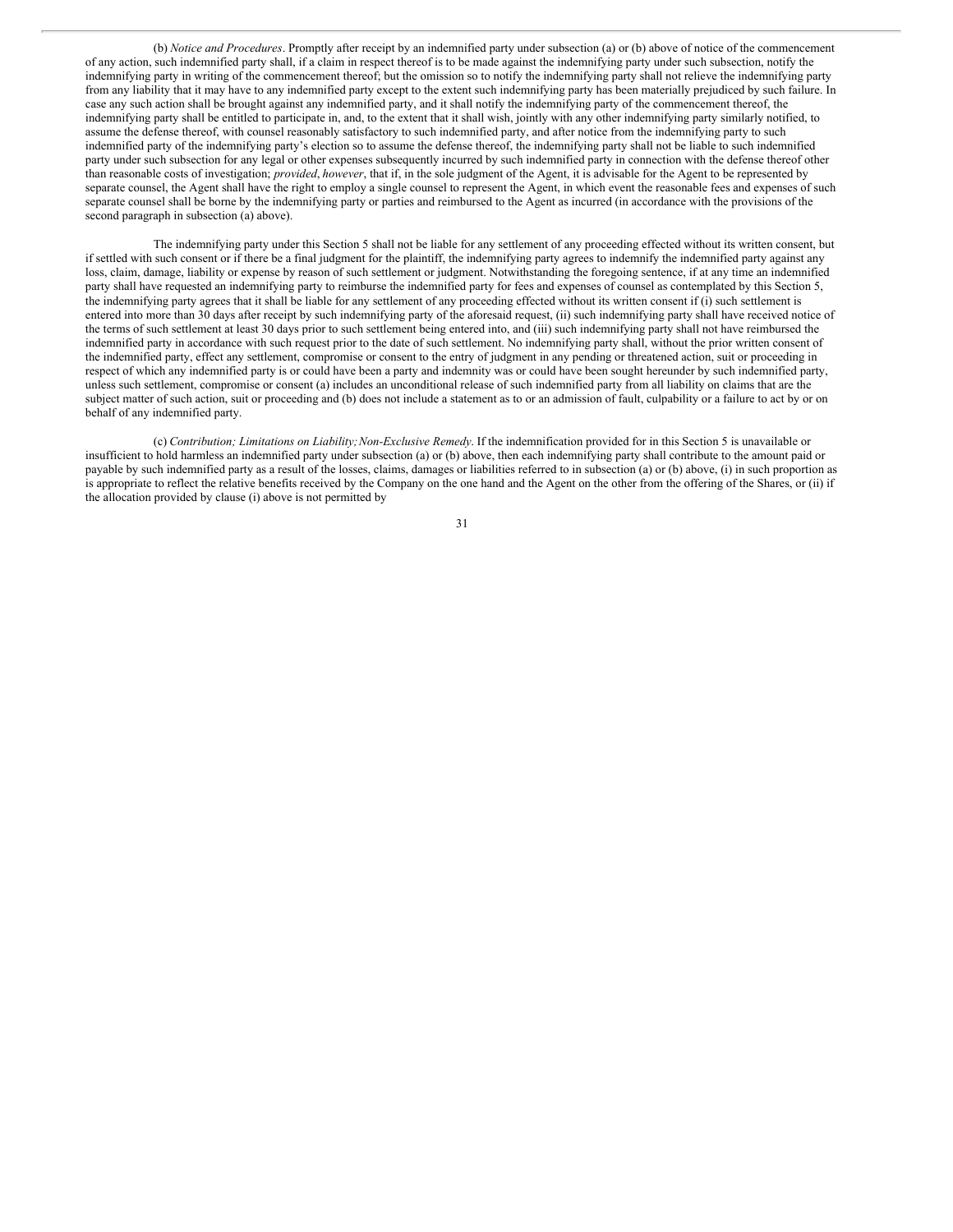applicable law, in such proportion as is appropriate to reflect not only the relative benefits referred to in clause (i) above but also the relative fault of the Company on the one hand and the Agent on the other in connection with the statements or omissions that resulted in such losses, claims, damages or liabilities, as well as any other relevant equitable considerations. The relative benefits received by the Company on the one hand and the Agent on the other shall be deemed to be in the same proportion as the total net proceeds from the offering (before deducting expenses) received by the Company bear to the total commissions received by the Agent (before deducting expenses) from the sale of the Shares. The relative fault shall be determined by reference to, among other things, whether the untrue or alleged untrue statement of a material fact or the omission or alleged omission to state a material fact relates to information supplied by the Company or the Agent, the intent of the parties and their relative knowledge, access to information and opportunity to correct or prevent such untrue statement or omission. The Company and the Agent agree that it would not be just and equitable if contributions pursuant to this subsection (d) were to be determined by pro rata allocation or by any other method of allocation which does not take account of the equitable considerations referred to in this subsection (d). The amount paid or payable by an indemnified party as a result of the losses, claims, damages or liabilities referred to in this subsection (d) shall be deemed to include any legal or other expenses reasonably incurred by such indemnified party in connection with investigating or defending against any action or claim which is the subject of this subsection (d). Notwithstanding the provisions of this subsection (d), the Agent shall not be required to contribute any amount in excess of the commissions received by it under this Agreement. No person guilty of fraudulent misrepresentation (within the meaning of Section 11(f) of the Securities Act) shall be entitled to contribution from any person who was not guilty of such fraudulent misrepresentation.

*6. Representations and Agreements to Survive Delivery*. All representations, warranties, and agreements of the Company herein or in certificates delivered pursuant hereto, including but not limited to the agreements of the Agent and the Company contained in Section 5 hereof, shall remain operative and in full force and effect regardless of any investigation made by or on behalf of the Agent or any controlling person thereof, or the Company or any of its officers, directors, or controlling persons, and shall survive delivery of, and payment for, the Shares to and by the Agent hereunder.

#### *7. Termination of this Agreement.*

(a) The Company shall have the right, by giving five (5) days' written notice as hereinafter specified, to terminate the provisions of this Agreement relating to the solicitation of offers to purchase the Shares in its sole discretion at any time. Any such termination shall be without liability of any party to any other party except that (i) with respect to any pending sale, through the Agent for the Company, the obligations of the Company, including in respect of compensation of the Agent, shall remain in full force and effect notwithstanding the termination and (ii) the provisions of Section 3(g), Section 5 and Section 6 of this Agreement shall remain in full force and effect notwithstanding such termination.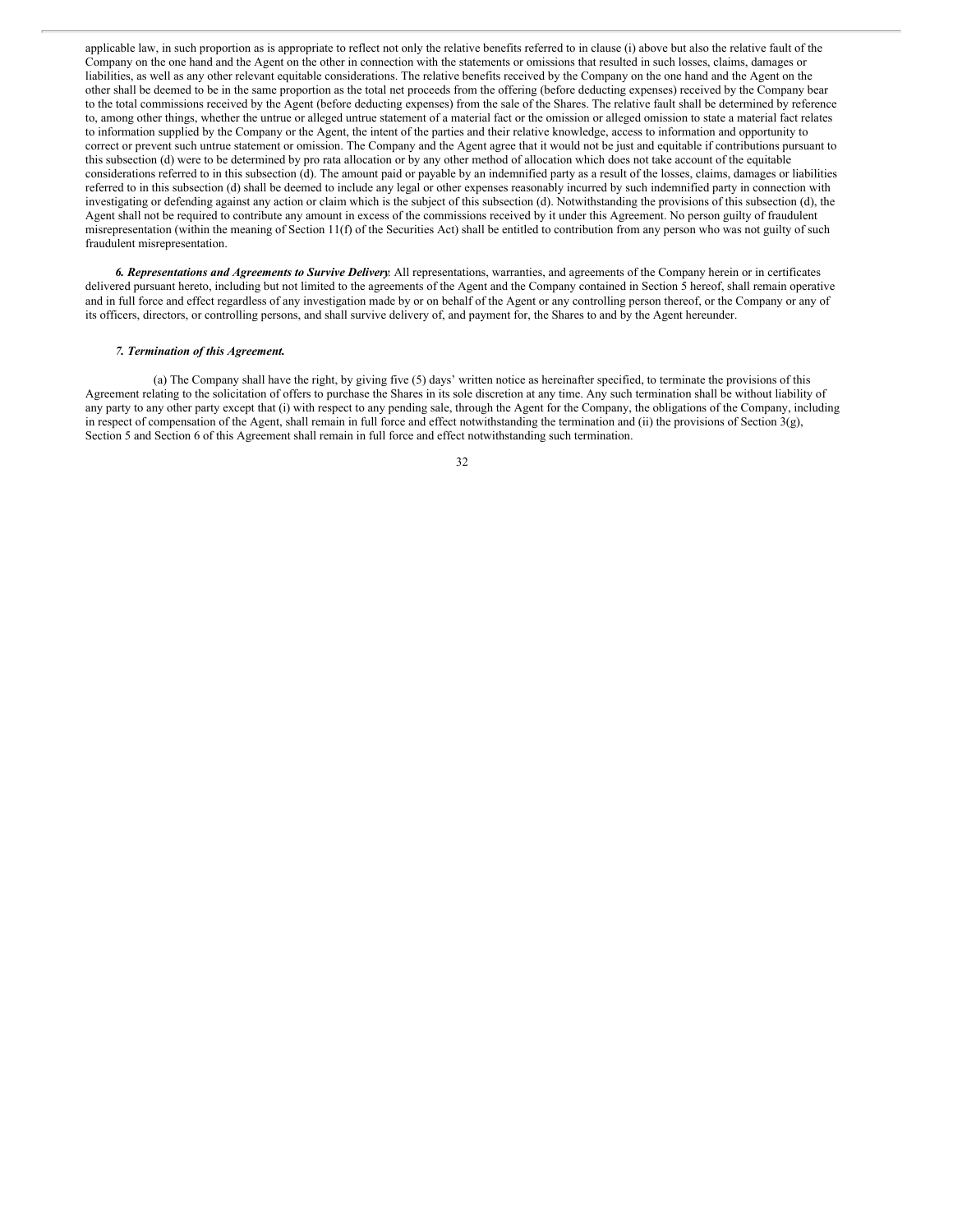(b) The Agent shall have the right, by giving written notice as hereinafter specified, to terminate the provisions of this Agreement relating to the solicitation of offers to purchase the Shares in its sole discretion at any time. Any such termination shall be without liability of any party to any other party except that the provisions of Section 3(g), Section 5 and Section 6 of this Agreement shall remain in full force and effect notwithstanding such termination.

(c) Unless earlier terminated pursuant to this Section 7, this Agreement shall automatically terminate upon the earlier to occur of the issuance and sale of all of the Shares through the Agent on the terms and subject to the conditions set forth herein, except that the provisions of Section 3(g), Section 5 and Section 6 of this Agreement shall remain in full force and effect notwithstanding such termination.

(d) This Agreement shall remain in full force and effect unless terminated pursuant to Sections 7(a), (b) or (c) above or otherwise by mutual agreement of the parties; provided that any such termination by mutual agreement shall in all cases be deemed to provide that Section  $3(g)$ , Section 5 and Section 6 shall remain in full force and effect.

(e) Any termination of this Agreement shall be effective on the date specified in such notice of termination; provided that such termination shall not be effective until the close of business on the date of receipt of such notice by the Agent or the Company, as the case may be. If such termination shall occur prior to the Settlement Date for any sale of the Shares, such sale shall settle in accordance with the provisions of Section 2(a)(vii) of this Agreement.

*8. Default by the Company*. If the Company shall fail at any Settlement Date to sell and deliver the number of Shares which it is obligated to sell hereunder, then this Agreement shall terminate without any liability on the part of the Agent or, except as provided in Section 3(g) hereof, any non-defaulting party. No action taken pursuant to this Section shall relieve the Company from liability, if any, in respect of such default, and the Company shall (A) hold the Agent harmless against any loss, claim or damage arising from or as a result of such default by the Company and (B) pay the Agent any commission to which it would otherwise be entitled absent such default.

*9. Notices*. Except as otherwise provided herein, all communications under this Agreement shall be in writing and, if to the Agent, shall be delivered via overnight delivery services to Piper Sandler & Co., U.S. Bancorp Center, 800 Nicollet Mall, Minneapolis, Minnesota 55402, Attention: Equity Capital Markets, with a copy to Piper Sandler General Counsel at 800 Nicollet Mall, Minneapolis, MN 55402 and LegalCapMarkets@pjc.com; and, if to the Company, shall be delivered to Inhibikase Therapeutics, Inc., 3350 Riverwood Parkway SE, Suite 1900, Atlanta, GA, Attention: Milton H. Werner, Ph.D. with a copy, not to constitute notice, to Merrill M. Kraines, McDermott Will and Emery LLP, One Vanderbilt Avenue, New York, NY 10017-3852; or in each case to such other address as the person to be notified may have requested in writing. Any party to this Agreement may change such address for notices by sending to the parties to this Agreement written notice of a new address for such purpose.

*10. Persons Entitled to Benefit of Agreement*. This Agreement shall inure to the benefit of and be binding upon the parties hereto and their respective successors and assigns and the controlling persons, officers and directors referred to in Section 5. Nothing in this Agreement is intended or shall be construed to give to any other person, firm or corporation any legal or equitable remedy or claim under or in respect of this Agreement or any provision herein contained. The term "successors and assigns" as herein used shall not include any purchaser, as such purchaser, of any of the Shares from the Agent.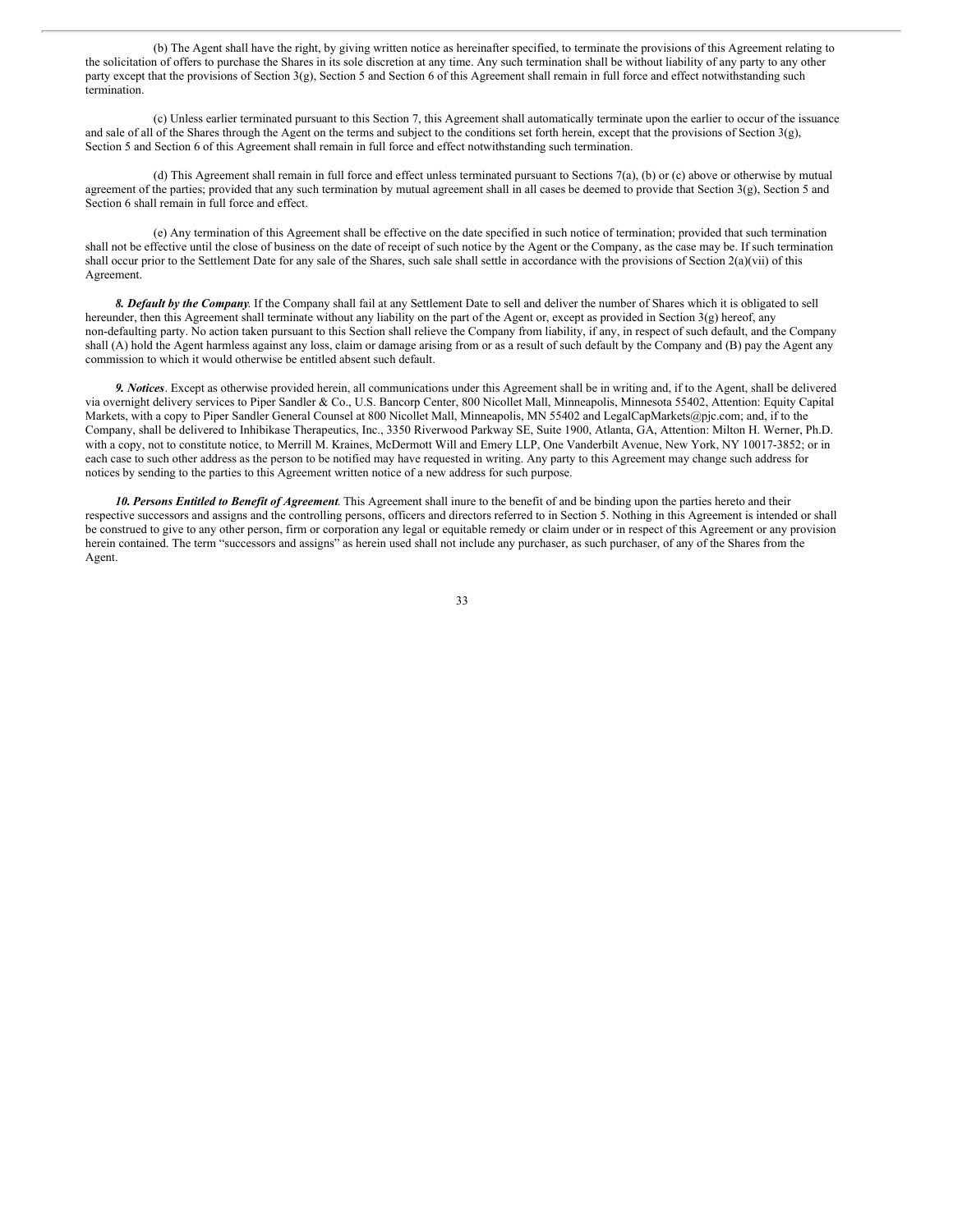*11. Absence of Fiduciary Relationship*. The Company, having been advised by counsel, acknowledges and agrees that: (a) the Agent has been retained solely to act as a sales agent in connection with the sale of the Shares and that no fiduciary, advisory or agency relationship between the Company (including any of the Company's affiliates (including directors), equity holders, creditors, employees or agents, hereafter, *"Company Representatives"*), on the one hand, and the Agent on the other, has been created or will be created in respect of any of the transactions contemplated by this Agreement, irrespective of whether the Agent has advised or is advising the Company on other matters and irrespective of the use of the defined term "Agent;" (b) neither the Agent nor any of its affiliates (including directors), equity holders, creditors, employees or agents, hereafter, *"Agent Representatives"*) shall have any duty or obligation to the Company or any Company Representative except as set forth in this Agreement; (c) the price and other terms of any Placement executed pursuant to this Agreement, as well as the terms of this Agreement, are deemed acceptable to the Company and its counsel, following discussions and arms-length negotiations with the Agent; (d) the Company is capable of evaluating and understanding, and in fact has evaluated, understands and accepts the terms, risks and conditions of any Placement Notice to be executed pursuant to this Agreement, and any other transactions contemplated by this Agreement; (e) the Company has been advised that the Agent and the Agent Representatives are engaged in a broad range of transactions which may involve interests that differ from those of the Company and that the Agent and the Agent Representatives have no obligation to disclose any such interests and transactions to the Company by virtue of any fiduciary, advisory or agency relationship, or otherwise; (f) the Company has been advised that the Agent is acting, in respect of any Placement and the transactions contemplated by this Agreement, solely for the benefit of the Agent, and not on behalf of the Company; and  $(g)$  the Company and the Company Representatives waive, to the fullest extent permitted by law, any claims that they may have against the Agent or any of the Agent Representatives for breach of fiduciary duty or alleged breach of fiduciary duty in respect of any Placement or any of the transactions contemplated by this Agreement and agree that the Agent and the Agent Representatives shall have no liability (whether direct or indirect, in contract, tort or otherwise) to the Company or any of the Company Representatives in respect of any person asserting any claim of breach of any fiduciary duty on behalf of or in right of the Company or any of the Company Representatives.

#### *12. Recognition of the U.S. Special Resolution Regimes*.

(a) In the event that any Agent that is a Covered Entity becomes subject to a proceeding under a U.S. Special Resolution Regime, the transfer from such Agent of this Agreement, and any interest and obligation in or under this Agreement, will be effective to the same extent as the transfer would be effective under the U.S. Special Resolution Regime if this Agreement, and any such interest and obligation, were governed by the laws of the United States or a state of the United States.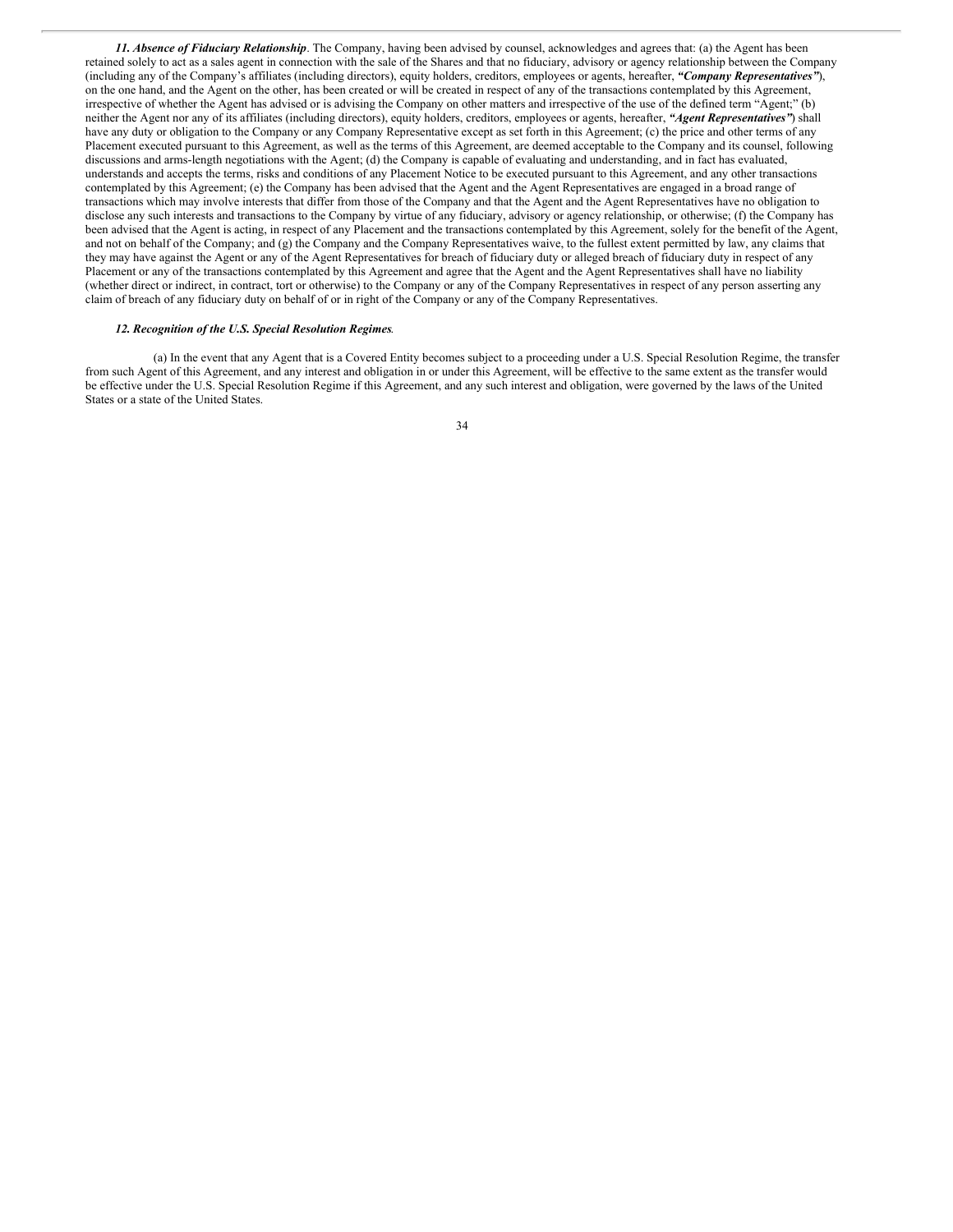(b) In the event that any Agent that is a Covered Entity or a BHC Act Affiliate of such Agent becomes subject to a proceeding under a U.S. Special Resolution Regime, Default Rights under this Agreement that may be exercised against such Agent are permitted to be exercised to no greater extent than such Default Rights could be exercised under the U.S. Special Resolution Regime if this Agreement were governed by the laws of the United States or a state of the United States.

(c) As used in this section:

"BHC Act Affiliate" has the meaning assigned to the term "affiliate" in, and shall be interpreted in accordance with, 12 U.S.C. § 1841(k);

"*Covered Entity*" means any of the following: (i) a "covered entity" as that term is defined in, and interpreted in accordance with, 12 C.F.R. § 252.82(b); (ii) a "covered bank" as that term is defined in, and interpreted in accordance with, 12 C.F.R. § 47.3(b); or (iii) a "covered FSI" as that term is defined in, and interpreted in accordance with, 12 C.F.R. § 382.2(b);

"*Default Right*" has the meaning assigned to that term in, and shall be interpreted in accordance with, 12 C.F.R. §§ 252.81, 47.2 or 382.1, as applicable; and

"*U.S. Special Resolution Regime*" means each of (i) the Federal Deposit Insurance Act and the regulations promulgated thereunder and (ii) Title II of the Dodd-Frank Wall Street Reform and Consumer Protection Act and the regulations promulgated thereunder.

*13. Governing Law and Waiver of Jury Trial*. This Agreement and any transaction contemplated by this Agreement and any claim, controversy or dispute arising under or related thereto shall be governed by and construed in accordance with the laws of the State of New York without regard to principles of conflict of laws that would results in the application of any other law than the laws of the State of New York. THE COMPANY (ON ITS OWN BEHALF AND ON BEHALF OF ITS STOCKHOLDERS AND AFFILIATES) HEREBY IRREVOCABLY WAIVES, TO THE FULLEST EXTENT PERMITTED BY APPLICABLE LAW, ANY AND ALL RIGHT TO TRIAL BY JURY IN ANY LEGAL PROCEEDING ARISING OUT OF OR RELATING TO THIS AGREEMENT OR THE TRANSACTIONS CONTEMPLATED HEREBY.

*14. Submission to Jurisdiction, Etc.*Each party hereby submits to the exclusive jurisdiction of the U.S. federal and New York state courts sitting in the Borough of Manhattan, City of New York, in any suit or proceeding arising out of or relating to this Agreement or the transactions contemplated hereby. The parties hereby irrevocably and unconditionally waive any objection to the laying of venue of any lawsuit, action or other proceeding in such courts, and hereby further irrevocably and unconditionally waive and agree not to plead or claim in any such court that any such lawsuit, action or other proceeding brought in any such court has been brought in an inconvenient forum. The Company irrevocably designates and appoints Milton H. Werner, Ph.D., President and Chief Executive Officer, 3350 Riverwood Parkway SE, Suite 1900, Atlanta, GA 30339, as its authorized agent in the United States upon which process may be served in any such suit or

<sup>35</sup>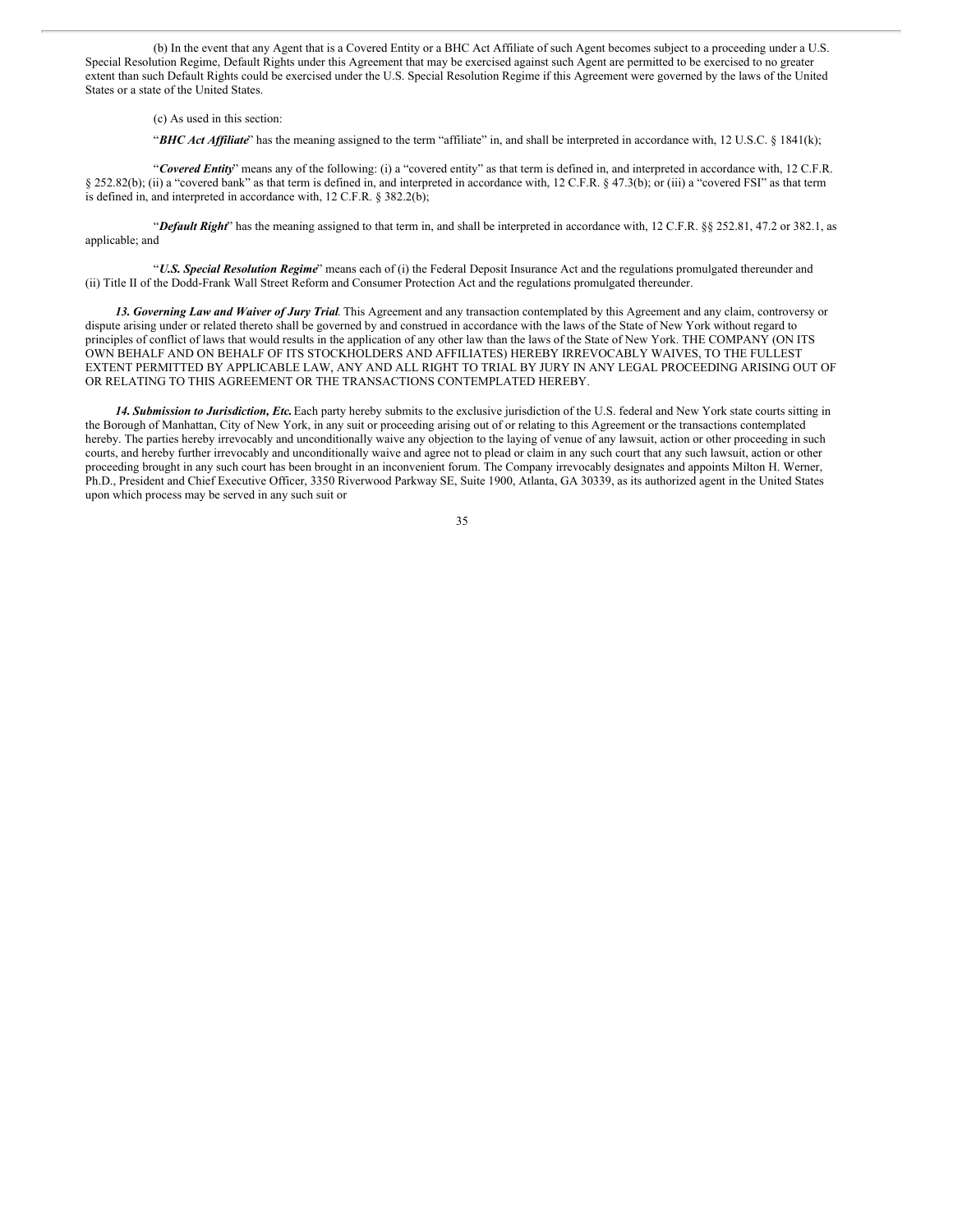proceeding, and agrees that service of process upon such authorized agent be certified or registered mail, or by personal delivery by Federal Express, to such authorized agent shall be deemed in every respect effective service of process upon the Company in any such suit or proceeding. The Company further agrees to take any and all actions as may be necessary to maintain such designation and appointment of such agent in full force and effect for a period of five years from the date of this Agreement.

*15. Counterparts*. This Agreement may be executed in counterparts, each of which shall be deemed an original, and all of which together shall constitute one and the same instrument. Counterparts may be delivered via facsimile or electronic mail (including, without limitation, "pdf", "tif" or "jpg") and any counterpart so delivered shall be deemed to have been duly and validly delivered and be valid and effective for all purposes.

*16. Construction.* The section and exhibit headings herein are for convenience only and shall not affect the construction hereof. References herein to any law, statute, ordinance, code, regulation, rule or other requirement of any governmental authority shall be deemed to refer to such law, statute, ordinance, code, regulation, rule or other requirement of any governmental authority as amended, reenacted, supplemented or superseded in whole or in part and in effect from time to time and also to all rules and regulations promulgated thereunder. This Agreement constitutes the entire agreement of the parties to this Agreement and supersedes all prior written or oral and all contemporaneous oral agreements, understandings and negotiations with respect to the subject matter hereof. This Agreement may not be amended or modified unless in writing by all of the parties hereto, and no condition herein (express or implied) may be waived unless waived in writing by each party whom the condition is meant to benefit.

[Signature Pages Follow]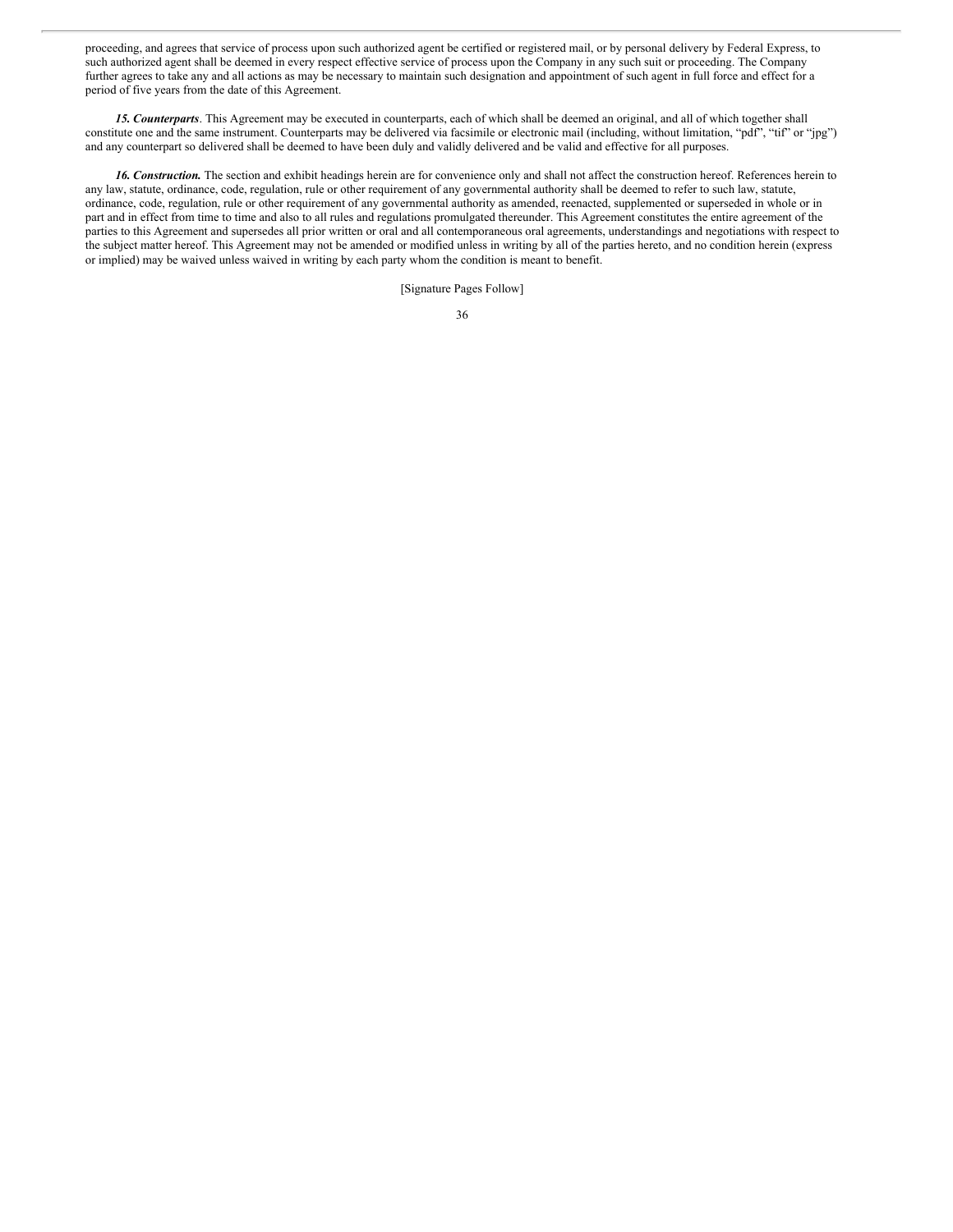Please sign and return to the Company the enclosed duplicates of this letter whereupon this letter will become a binding agreement between the Company and the Agent in accordance with its terms.

Very truly yours,

#### **INHIBIKASE THERAPEUTICS, INC.**

By: /s/ Milton H Werner PhD

Name: Milton H Werner PhD Title: President & CEO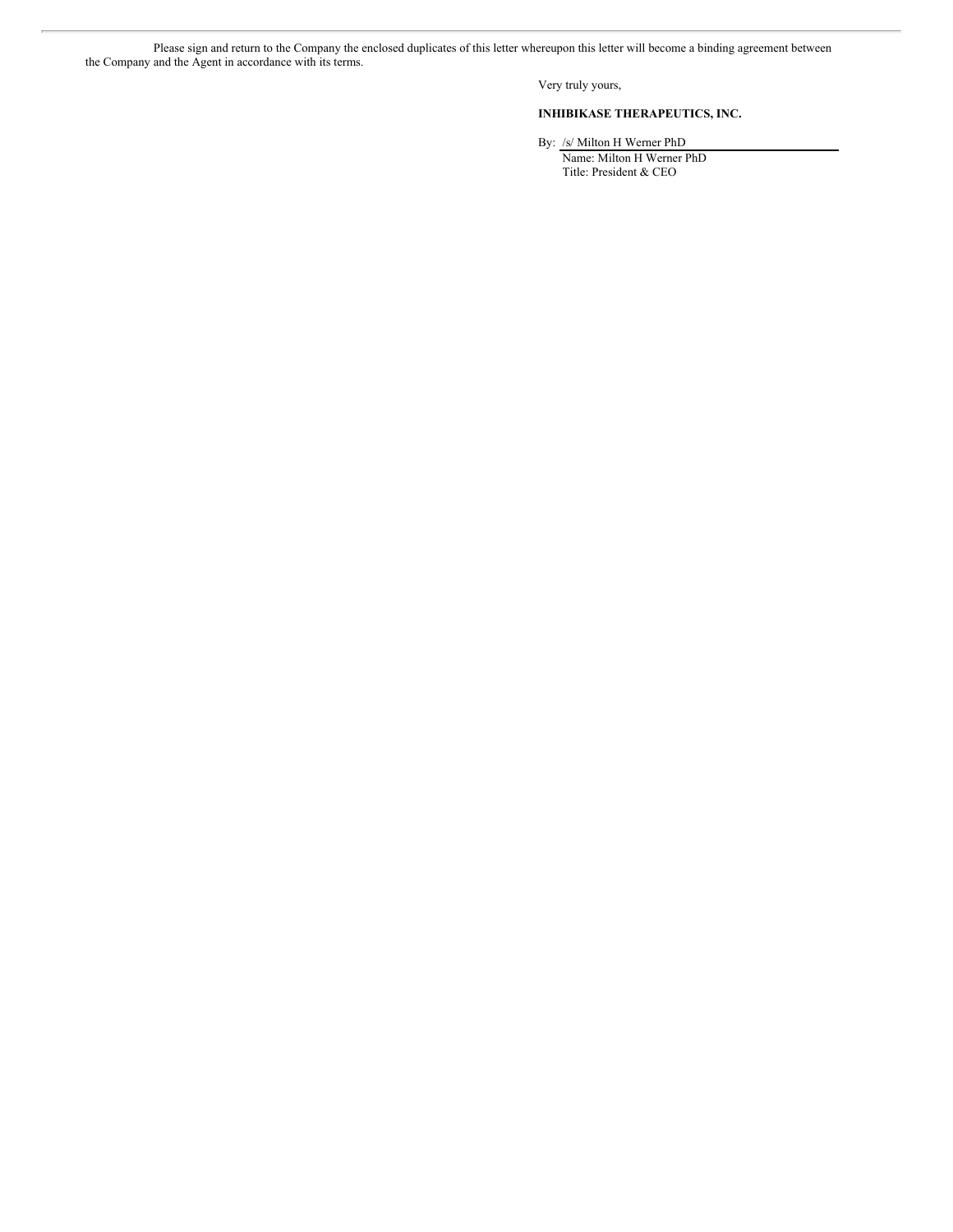Confirmed as of the date first above mentioned.

**PIPER SANDLER & CO.**

By: /s/ Michael Bassett Name: Michael Bassett Title: Managing Director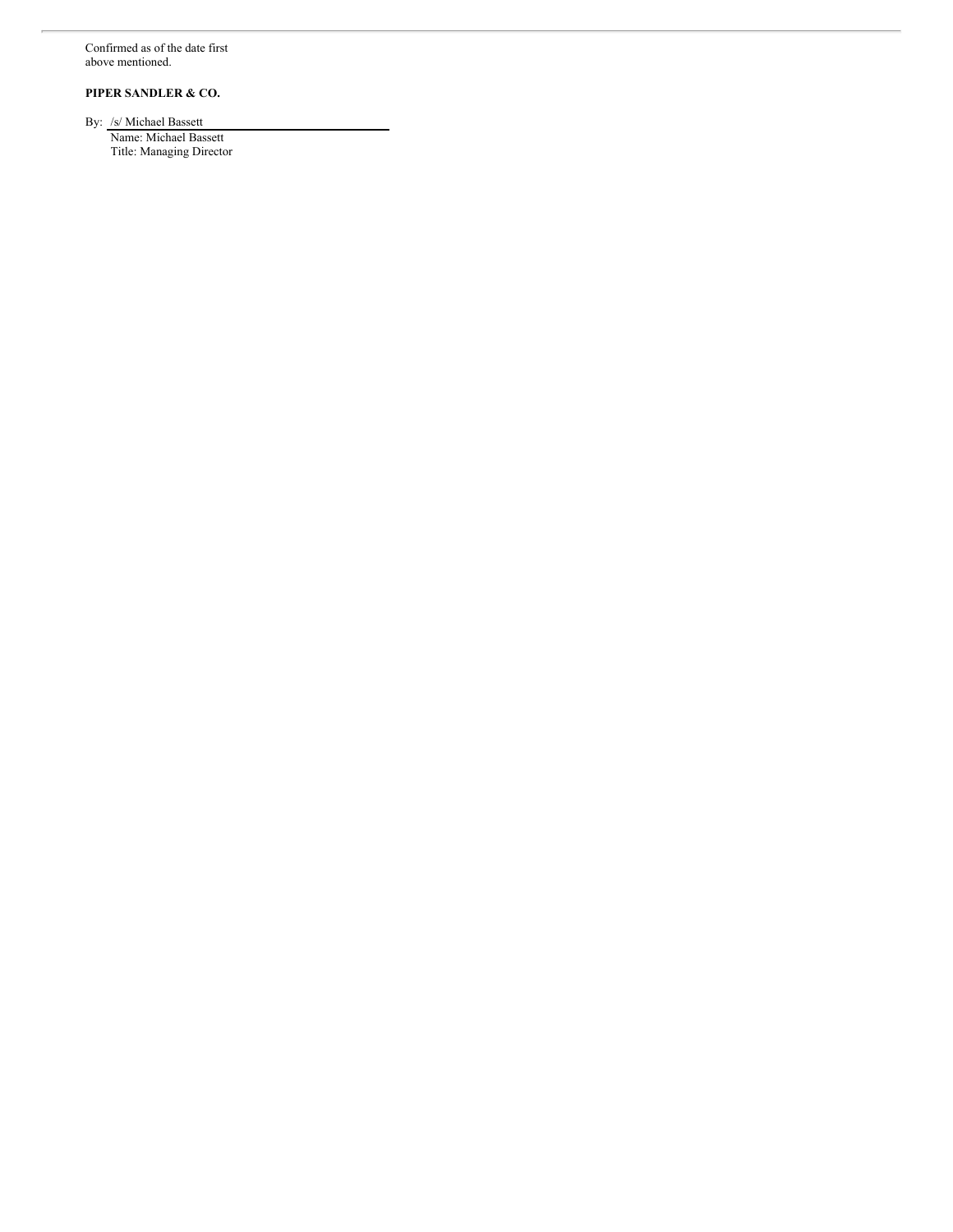#### **SCHEDULE 1**

#### **FORM OF PLACEMENT NOTICE**

#### **No Facsimile and No Voicemail**

| From:      | Inhibikase Therapeutics, Inc.                    |  |
|------------|--------------------------------------------------|--|
| To:        | Piper Sandler & Co.                              |  |
|            | Attention:                                       |  |
|            | Neil A. Riley<br>Neil.Riley@psc.com              |  |
|            | Michael W. Bassett<br>Michael.Bassett@psc.com    |  |
|            | Connor N. Anderson<br>Connor.Anderson@psc.com    |  |
|            | Tom Wright<br>Thomas.Wright@psc.com              |  |
|            | Jay A. Hershey<br>Jay.Hershey@psc.com            |  |
| Date:      | $\lceil \cdot \rceil$ , 20 $\lceil \cdot \rceil$ |  |
| Subject:   | Equity Distribution Agreement – Placement Notice |  |
| Gentlemen: |                                                  |  |

Pursuant to the terms and subject to the conditions contained in the Equity Distribution Agreement between Inhibikase Therapeutics, Inc. ( "**Company**"), and Piper Sandler & Co. ( "**Agent**") dated May 16, 2022 (the "**Agreement**"), the Company hereby requests that Agent sell up to [ ] shares of the Company's common stock, par value \$0.001 per share, at a minimum market price of \$[ ] per share. Sales should begin on the date of this Placement Notice and shall continue until [ ] /[all shares are sold].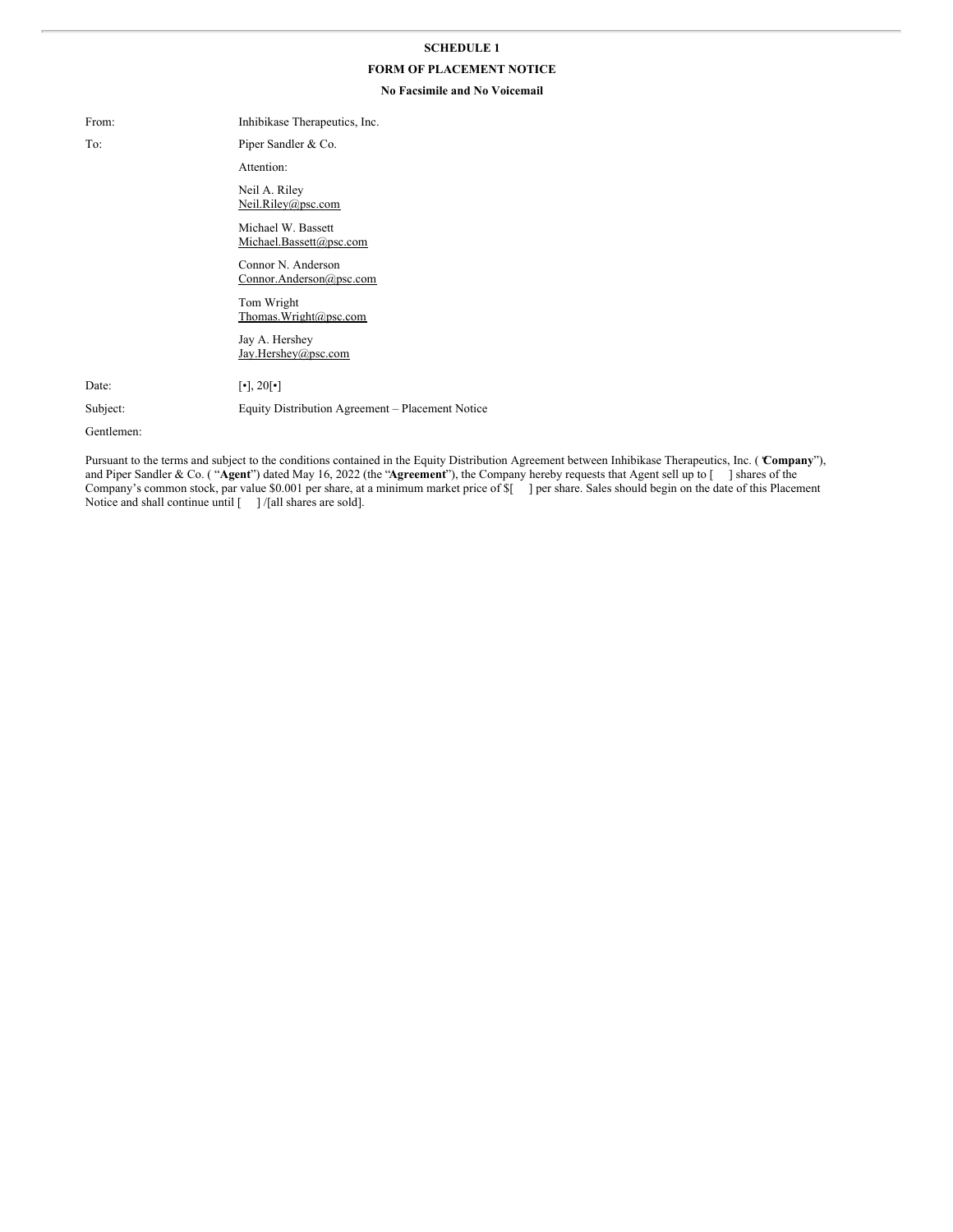## **SCHEDULE 2 NOTICE PARTIES**

#### **Inhibikase Therapeutics, Inc.**

Milton H. Werner, Ph.D.

Joseph F. Frattaroli

**Piper Sandler & Co.**

Neil A. Riley Neil.Riley@psc.com

Michael W. Bassett Michael.Bassett@psc.com

Connor N. Anderson Connor.Anderson@psc.com

Tom Wright Thomas.Wright@psc.com

Jay A. Hershey Jay.Hershey@psc.com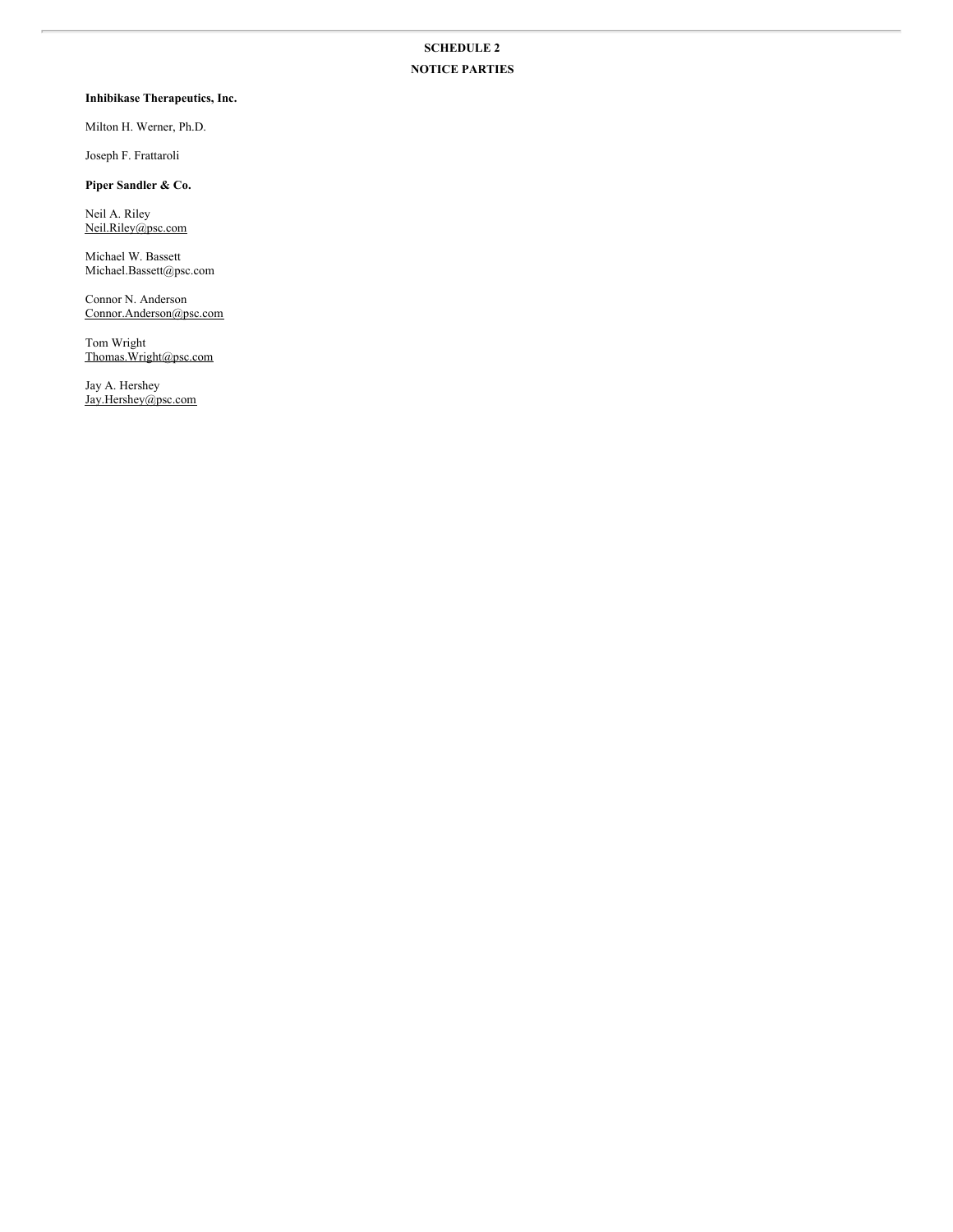#### **SCHEDULE 3**

#### **FORM OF REPRESENTATION CERTIFICATE PURSUANT TO SECTION 3(q) OF THE AGREEMENT**

[Date]

Piper Sandler & Co. 800 Nicollet Mall Minneapolis, MN 55402

Sir:

The undersigned, the duly qualified and elected [ ], of Inhibikase Therapeutics, Inc., a Delaware corporation (the "**Company**"), does hereby certify in such capacity and on behalf of the Company, pursuant to Section 3(q) of the Equity Distribution Agreement, dated May 16, 2022 (the "**Equity Distribution Agreement**"), between the Company and Piper Sandler & Co., that to the best of the knowledge of the undersigned:

(i) The representations and warranties of the Company in this Agreement are true and correct, in all material respects, as if made at and as of the date of the certificate, and the Company has complied with all the agreements and satisfied all the conditions on its part to be performed or satisfied at or prior to the date of the certificate;

(ii) No stop order or other order suspending the effectiveness of the Registration Statement or any part thereof or any amendment thereof or the qualification of the Shares for Registration Statement, nor suspending or preventing the use of the base prospectus, the Prospectus or any Permitted Free Writing Prospectus, has been issued, and no proceeding for that purpose has been instituted or, to the best of the Company's knowledge, is contemplated by the Commission or any state or regulatory body;

(iii) The Shares have been duly and validly authorized by the Company and that all corporate action required to be taken for the authorization, issuance and sale of the Shares has been validly and sufficiently taken;

(iv) The signers of this certificate have carefully examined the Registration Statement, the base prospectus, the Prospectus and any Permitted Free Writing Prospectus, and any amendments thereof or supplements thereto (including any documents filed under the Exchange Act and deemed to be incorporated by reference into the base prospectus, the Prospectus and any Permitted Free Writing Prospectus);

(A) each part of the Registration Statement and the Prospectus, and any amendments thereof or supplements thereto (including any documents filed under the Exchange Act and deemed to be incorporated by reference into the Prospectus) contain, and contained when such part of the Registration Statement (or such amendment) became effective, all statements and information required to be included therein, each part of the Registration Statement, or any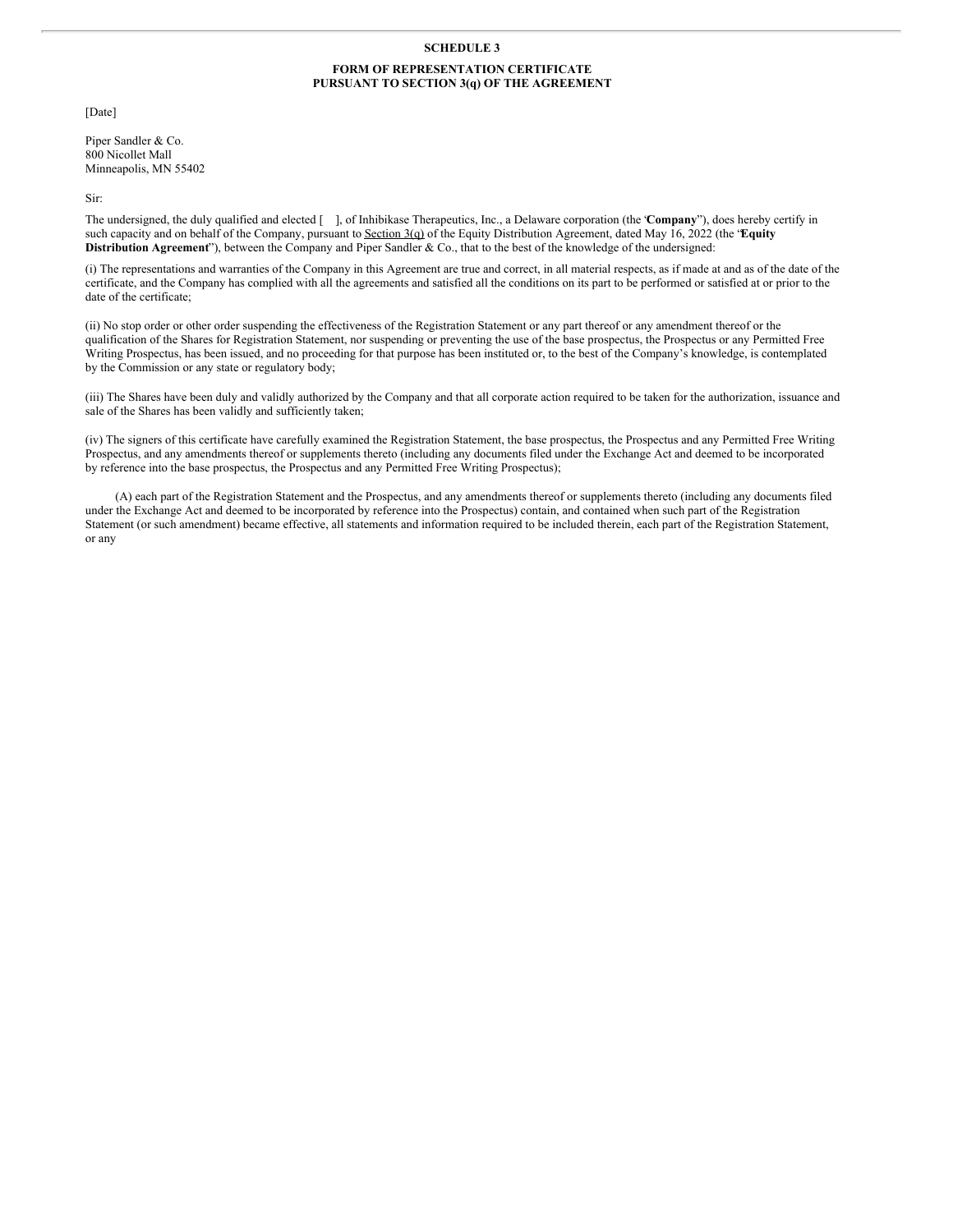amendment thereof, does not contain, and did not contain, when such part of the Registration Statement (or such amendment) became effective, any untrue statement of a material fact or omit to state, and did not omit to state when such part of the Registration Statement (or such amendment) became effective, any material fact required to be stated therein or necessary to make the statements therein not misleading, and the Prospectus, as amended or supplemented, does not include and did not include as of its date, or the time of first use within the meaning of the Securities Act, any untrue statement of a material fact or omit to state and did not omit to state as of its date, or the time of first use within the meaning of the Securities Act, a material fact necessary to make the statements therein, in light of the circumstances under which they were made, not misleading;

(B) at no time during the period that begins on the earlier of the date of such base prospectus, Prospectus, or Permitted Free Writing Prospectus and the date such base prospectus, Prospectus, or Permitted Free Writing Prospectus was filed with the Commission and ends on the date of this certificate did such base prospectus, Prospectus, or Permitted Free Writing Prospectus, as then amended or supplemented, include an untrue statement of a material fact or omit to state any material fact necessary in order to make the statements therein, in the light of the circumstances under which they were made, not misleading;

(C) since the date of the Equity Distribution Agreement, there has occurred no event required to be set forth in an amended or supplemented prospectus which has not been so set forth, and there has been no document required to be filed under the Exchange Act that upon such filing would be deemed to be incorporated by reference into the base prospectus, the Prospectus or any Permitted Free Writing Prospectus that has not been so filed;

(D) except as stated in the Prospectus or any Permitted Free Writing Prospectus, the Company has not incurred any material liabilities or obligations, direct or contingent, or entered into any material transactions, not in the ordinary course of business, or declared or paid any dividends or made any distribution of any kind with respect to its capital stock, and except as disclosed in the base prospectus, the Prospectus, and any Permitted Free Writing Prospectus, there has not been any change in the capital stock (other than a change in the number of outstanding Common Stock due to sales of Shares pursuant to the Equity Distribution Agreement and the issuance of shares of Common Stock upon the exercise of equity awards or warrants), or any material change in the short term or long term debt, or any Material Adverse Effect or any development involving a prospective Material Adverse Effect (whether or not arising in the ordinary course of business), or any loss by strike, fire, flood, earthquake, accident or other calamity, whether or not covered by insurance, incurred by the Company; and

(E) except as stated in the base prospectus, the Prospectus, and any Permitted Free Writing Prospectus, there is not pending, or, to the knowledge of the Company, threatened or contemplated, any action, suit or proceeding to which the Company is a party before or by any court or governmental agency, authority or body, or any arbitrator, which might result in a Material Adverse Effect.

Capitalized terms used herein without definition shall have the meanings given to such terms in the Equity Distribution Agreement.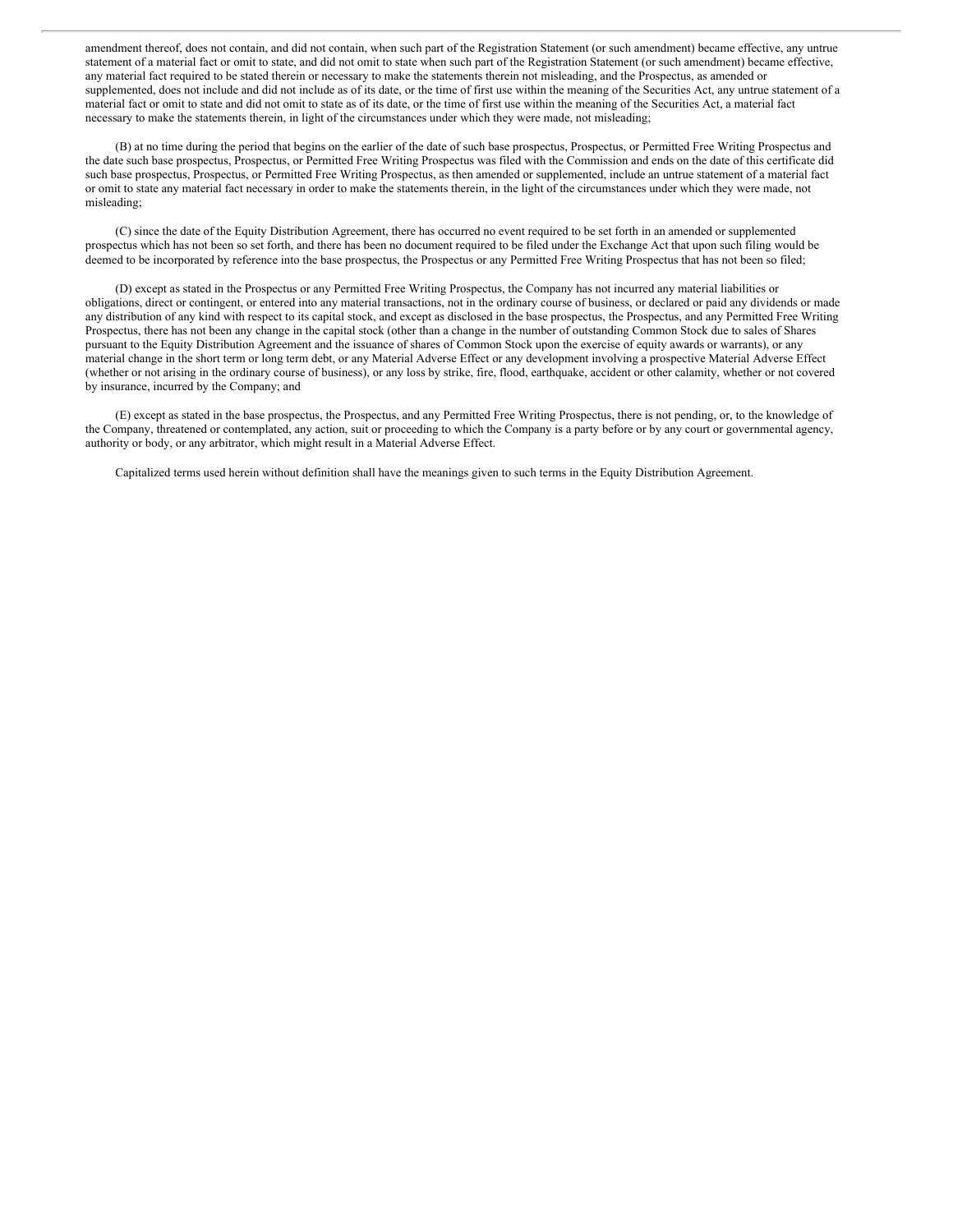#### INHIBIKASE THERAPEUTICS, INC.

| By:    |  |
|--------|--|
| Name:  |  |
| Title: |  |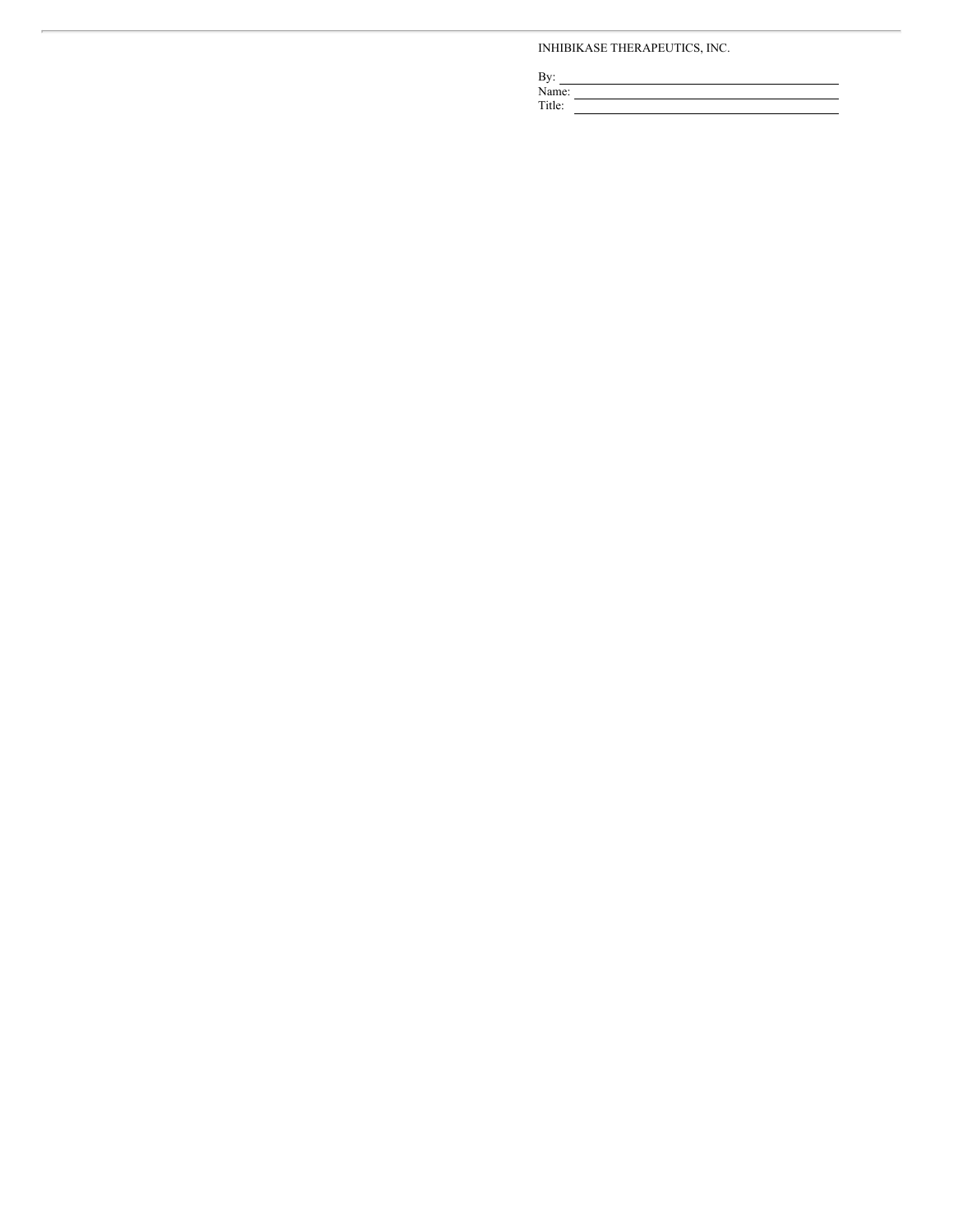**SCHEDULE 4 SUBSIDIARIES**

IKT Securities Corporation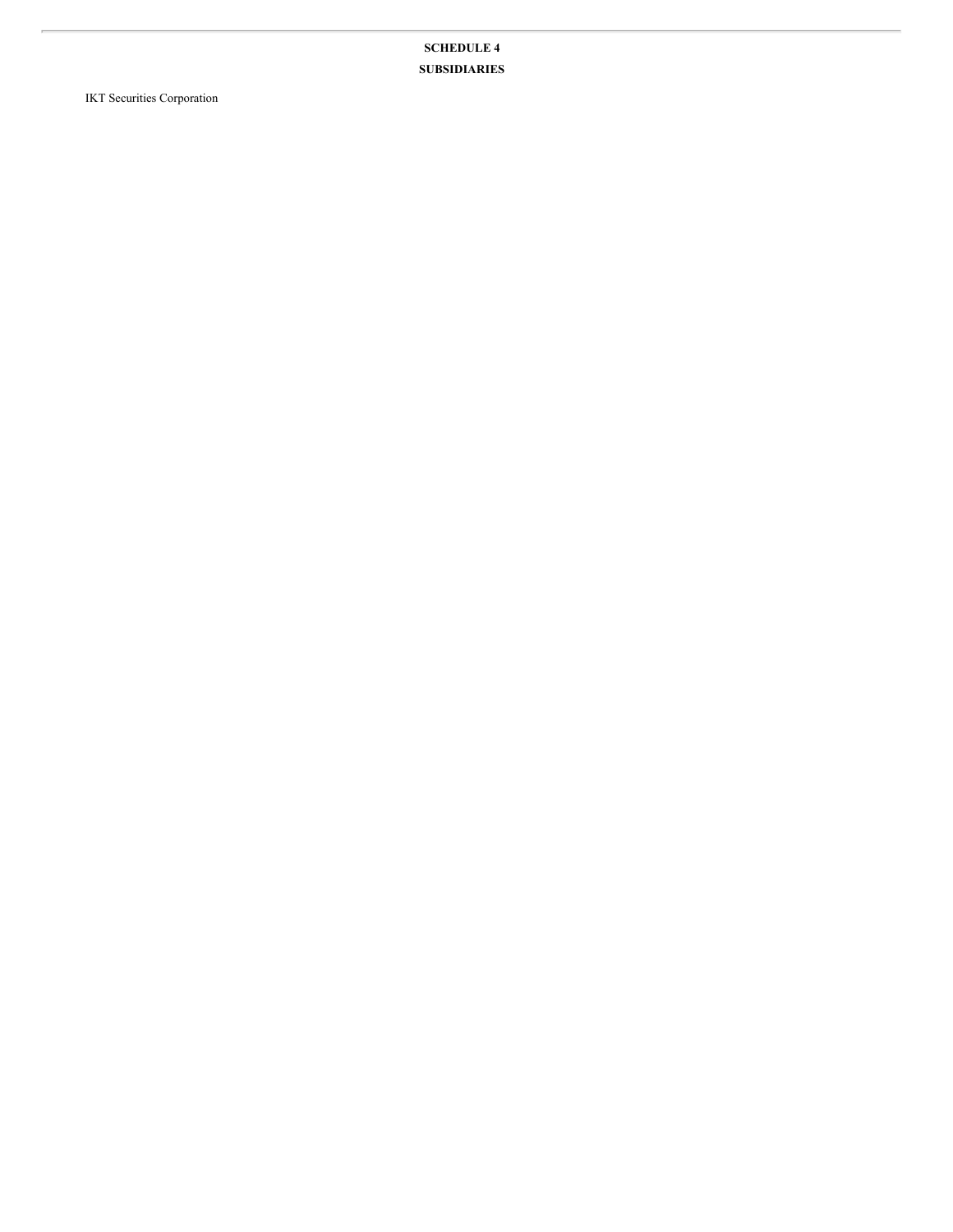## **EXHIBIT A FORM OF COMPANY COUNSEL OPINION**